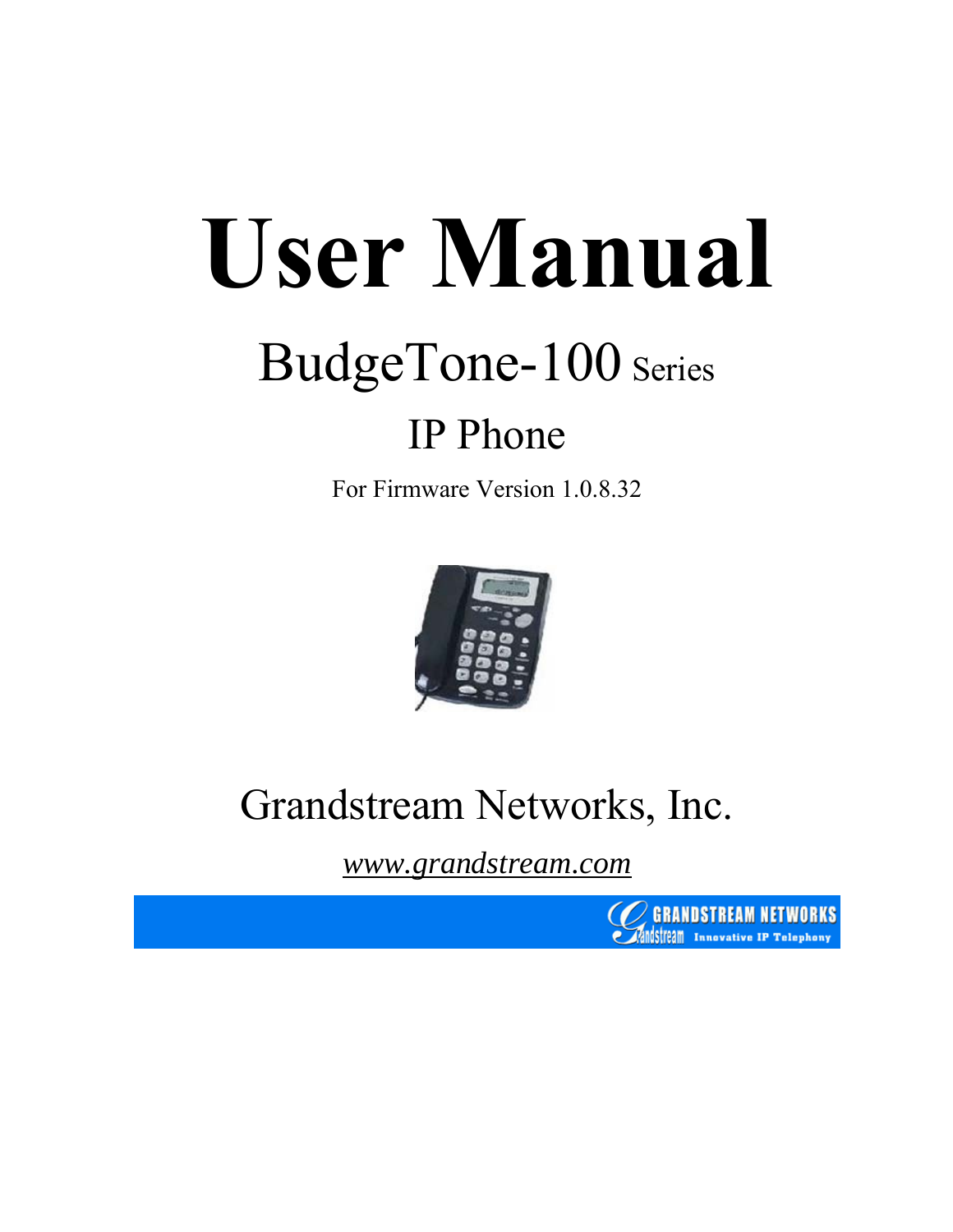$\begin{array}{c} \end{array}$ 

## **Table of Contents**

| <b>WELCOME</b><br>$\mathbf 1$                             | - 4 -  |
|-----------------------------------------------------------|--------|
| <b>INSTALLATION</b><br>$\mathbf{2}$                       | $-5-$  |
| <b>INTERCONNECTION DIAGRAM</b><br>2.1                     | $-6-$  |
| WHAT IS INCLUDED IN THE PACKAGE<br>$3^{\circ}$            | $-7-$  |
| <b>SAFETY COMPLIANCES</b><br>3.1                          | $-7-$  |
| 3.2<br><b>WARRANTY</b>                                    | $-7-$  |
| <b>PRODUCT OVERVIEW</b><br>$\overline{4}$                 | $-8-$  |
| <b>KEY FEATURES</b><br>4.1                                | $-8-$  |
| <b>HARDWARE SPECIFICATIONS</b><br>4.2                     | $-9-$  |
| <b>BASIC OPERATIONS</b><br>5 <sup>5</sup>                 | $-11-$ |
| <b>GET FAMILIAR WITH LCD/LED</b><br>5.1                   | $-11-$ |
| 5.2<br><b>GET FAMILIAR WITH KEYPAD</b>                    | $-12-$ |
| <b>MAKE PHONE CALLS</b><br>5.3                            | $-14-$ |
| Make Calls using Numbers<br>5.3.1                         | $-14-$ |
| 5.3.2 Make Calls using IP Address                         | $-14-$ |
| 5.3.3 Answer an Incoming Call                             | $-15-$ |
| 5.3.4 Handset Mode, Speakerphone/Headset Mode             | $-15-$ |
| 5.3.5 Call Hold                                           | $-15-$ |
| 5.3.6 Call Waiting and Call Flashing                      | $-15-$ |
| 5.3.7 Call Transfer                                       | $-16-$ |
| 5.3.8<br>Conference Call                                  | $-17-$ |
| 5.4 CALL FEATURES                                         | $-18-$ |
| <b>CONFIGURATION GUIDE</b><br>6                           | $-19-$ |
| <b>CONFIGURATION WITH KEYPAD</b><br>6.1                   | $-19-$ |
| 6.2<br><b>CONFIGURATION WITH WEB BROWSER</b>              | $-23-$ |
| 6.2.1<br><b>Access the Web Configuration Menu</b>         | $-23-$ |
| 6.2.2<br><b>Configuration Menu</b>                        | $-24-$ |
| 6.2.3<br>Saving the Configuration Changes                 | $-38-$ |
| 6.2.4<br>Rebooting the Phone from Remote                  | $-39-$ |
| CONFIGURATION THROUGH A CENTRAL SERVER<br>6.3             | $-40-$ |
| <b>SOFTWARE UPGRADE</b><br>7                              | $-41-$ |
| <b>UPGRADE THROUGH HTTP</b><br>7.1                        | $-41-$ |
| 7.2<br><b>UPGRADE THROUGH TFTP</b>                        | $-41-$ |
| FIRMWARE AND CONFIGURATION FILE PREFIX AND POSTFIX<br>7.3 | $-43-$ |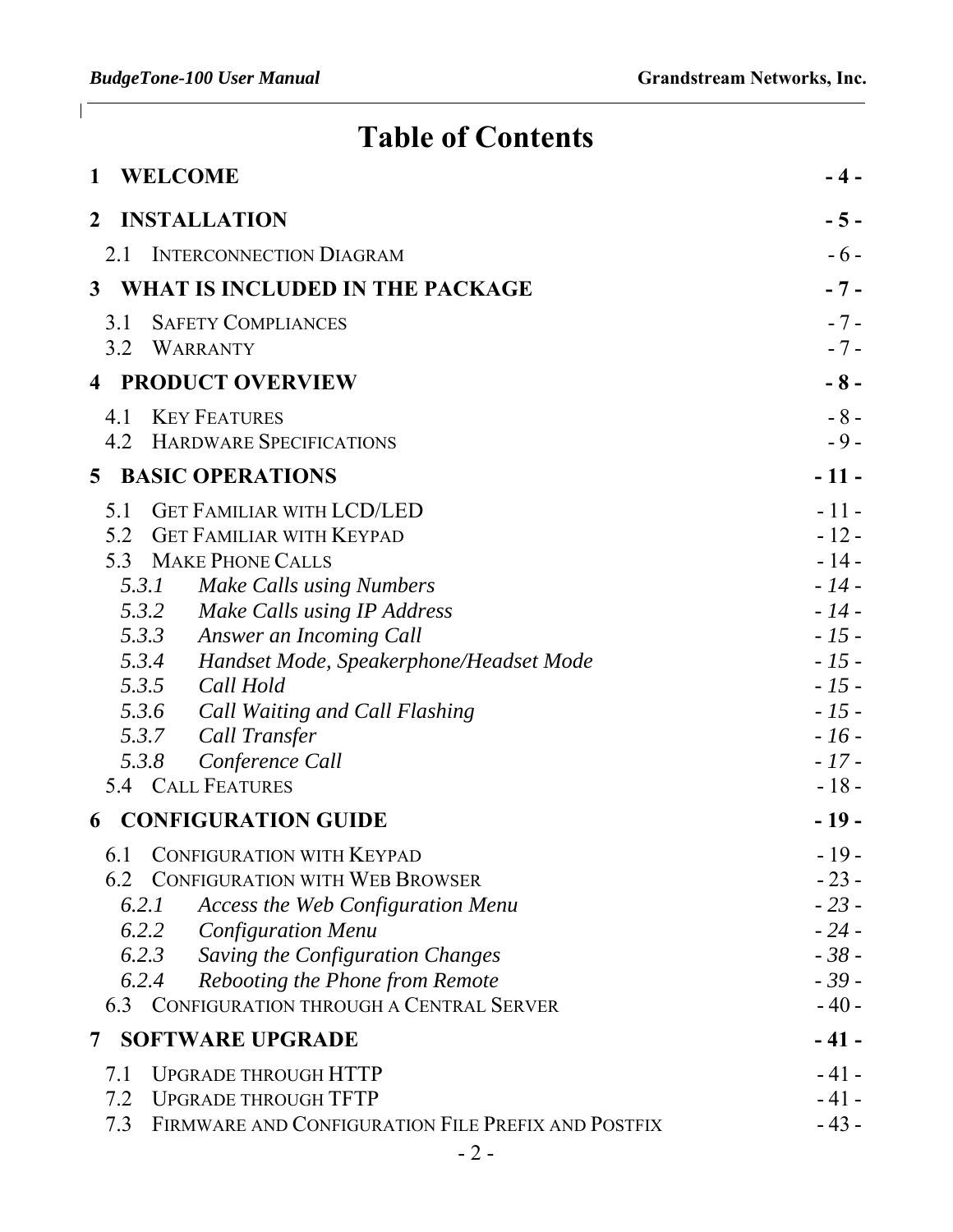| 7.4 MANAGING FIRMWARE AND CONFIGURATION FILE DOWNLOAD | $-43-$ |
|-------------------------------------------------------|--------|
| 8 RESTORE FACTORY DEFAULT SETTING                     | - 44 - |
| 9 HEADSET CONNECTION                                  | $-45-$ |
| 10 GLOSSARY OF TERMS                                  | - 48 - |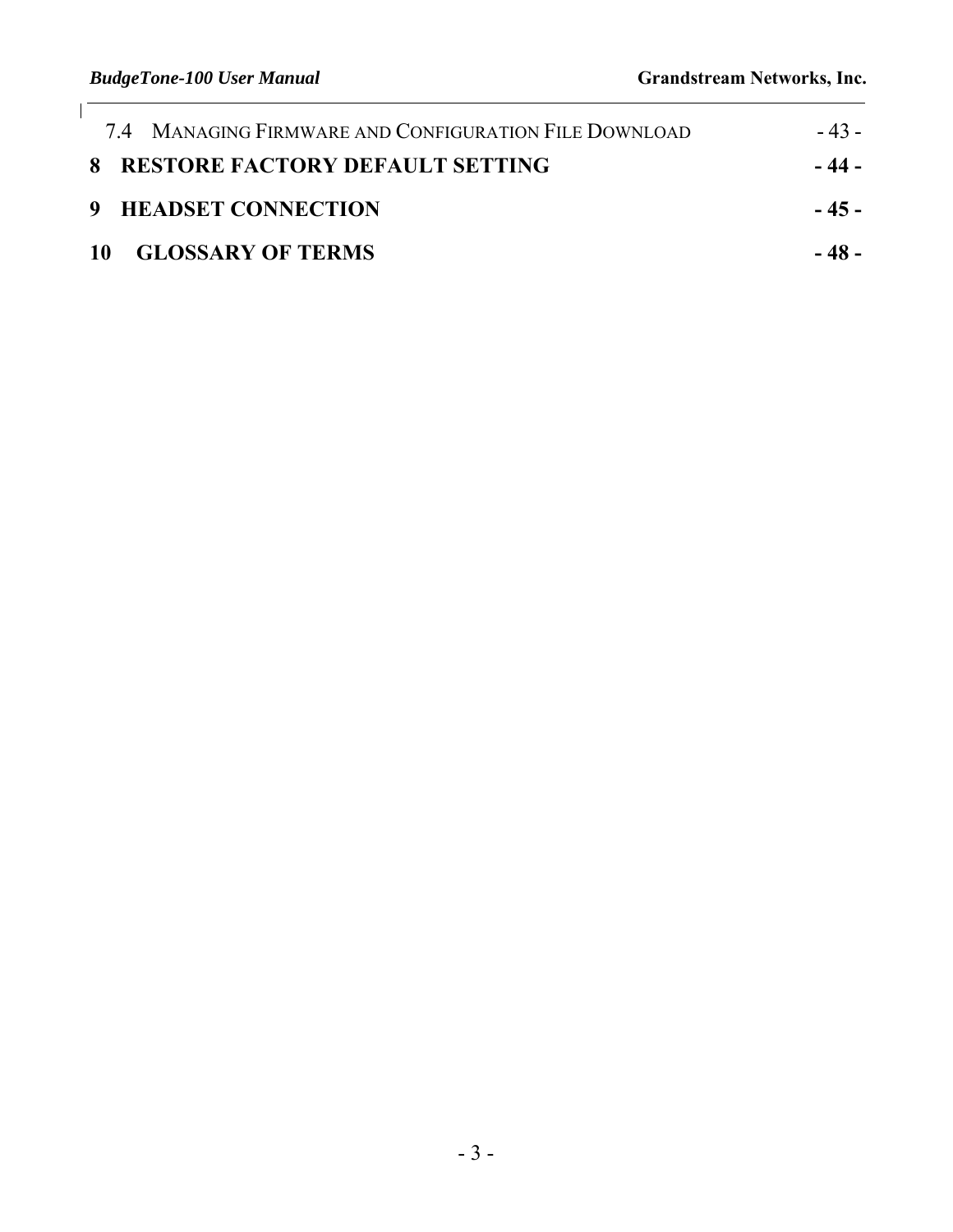## **1 Welcome**

Congratulations on becoming an owner of BudgeTone-100 IP telephone! You made an excellent choice and we hope you will enjoy all its capabilities.

Grandstream's award-wining BudgeTone-100 series of SIP phones are innovative IP telephones that offer a rich set of functionality and superb sound quality at ultra-affordable price. They are fully compatible with SIP industry standard and can interoperate with many other SIP compliant devices and software on the market.

Grandstream BudgeTone-100 IP telephone has been awarded the Best of Show product in 2003 Internet Telephony Conference and Expo.

This document is subject to changes without notice. The latest electronic version of this user manual can be downloaded from Grandstream Networks' official website:

http://www.grandstream.com/user\_manuals/budgetone100.pdf

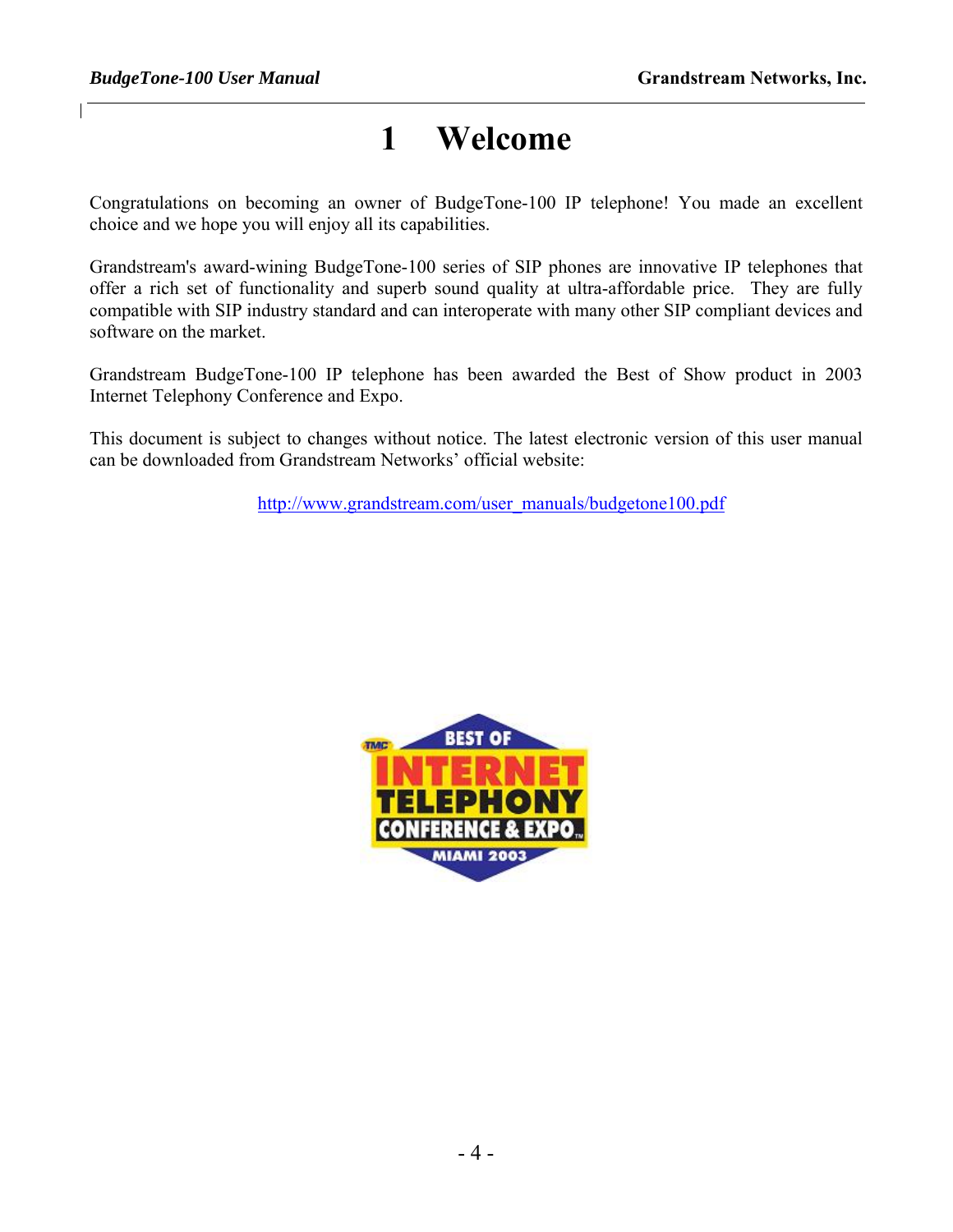## **2 Installation**

BudgeTone-100 series IP phones are designed to look and feel like standard telephones. The following photo illustrates the appearance of a BudgeTone IP phone and the use of its key buttons.

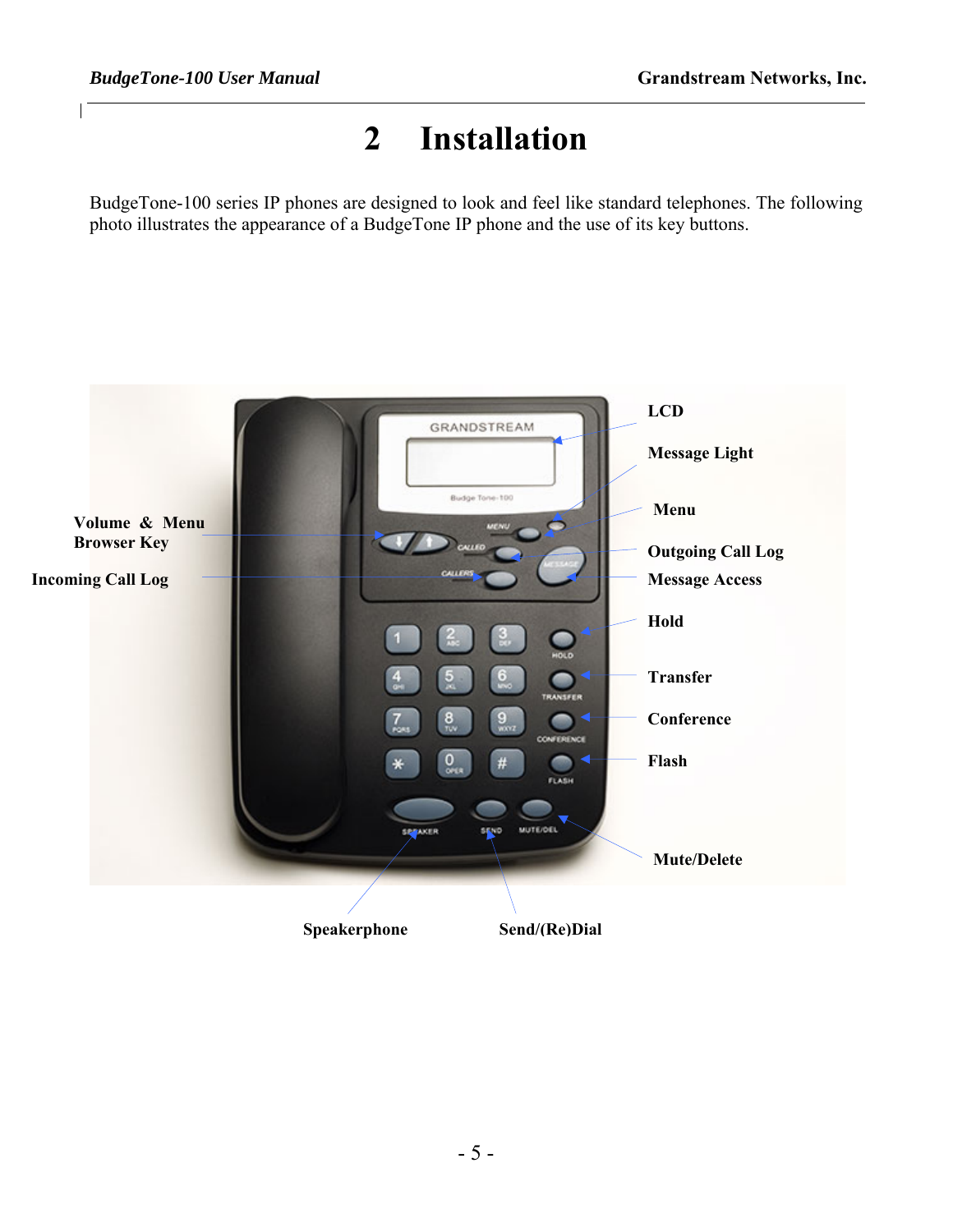#### **2.1 Interconnection Diagram**

There are several ways to connect the BT100 series IP telephone:

- **1.** Connected directly behind Cable/DSL modem
- **2.** Connected to LAN side of a (wireless) SOHO router *(This is the most popular connection)*.
- **3.** Connected to an Ethernet network

Following diagram illustrates the interconnection of phones in above-mentioned networks:

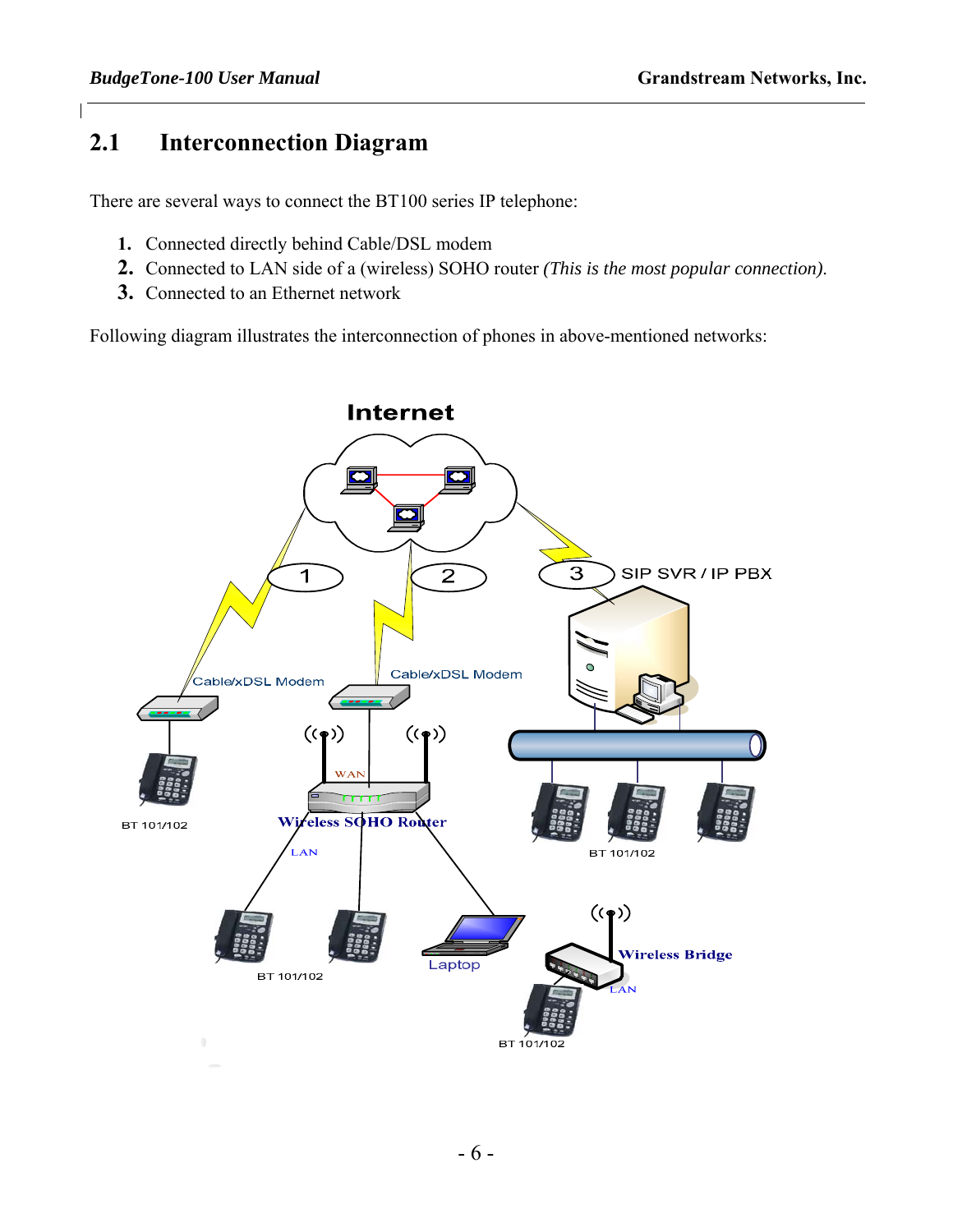## **3 What is Included in the Package**

The BudgeTone-100 phone package contains:

- 1) One BudgeTone-100 phone
- 2) One universal power adaptor
- 3) One Ethernet cable

#### **3.1 Safety Compliances**

The BudgeTone-100 phone is compliant with various safety standards including FCC/CE. Its power adaptor is compliant with UL standard. The phone should only operate with the universal power adaptor provided with the package. Damages to the phone caused by using other unsupported power adaptors would not be covered by the manufacturer's warranty.

#### **3.2 Warranty**

Grandstream has a reseller agreement with our reseller customer. End user should contact the company from whom you purchased the product for replacement, repair or refund.

If you purchased the product directly from Grandstream, contact your Grandstream Sales and Service Representative for a RMA (Return Materials Authorization) number.

Grandstream reserves the right to remedy warranty policy without prior notification.

*Warning: Please do not attempt to use a different power adaptor. Using other power adaptor may damage the BudgeTone-100 IP telephone and will void the manufacturer warranty.*

*Caution: Changes or modifications to this product not expressly approved by Grandstream, or operation of this product in any way other than as detailed by this User Manual, could void your manufacturer warranty***.**

Information in this document is subject to change without notice. No part of this document may be reproduced or transmitted in any form or by any means, electronic or mechanical, for any purpose without the express written permission of Grandstream Networks, Inc..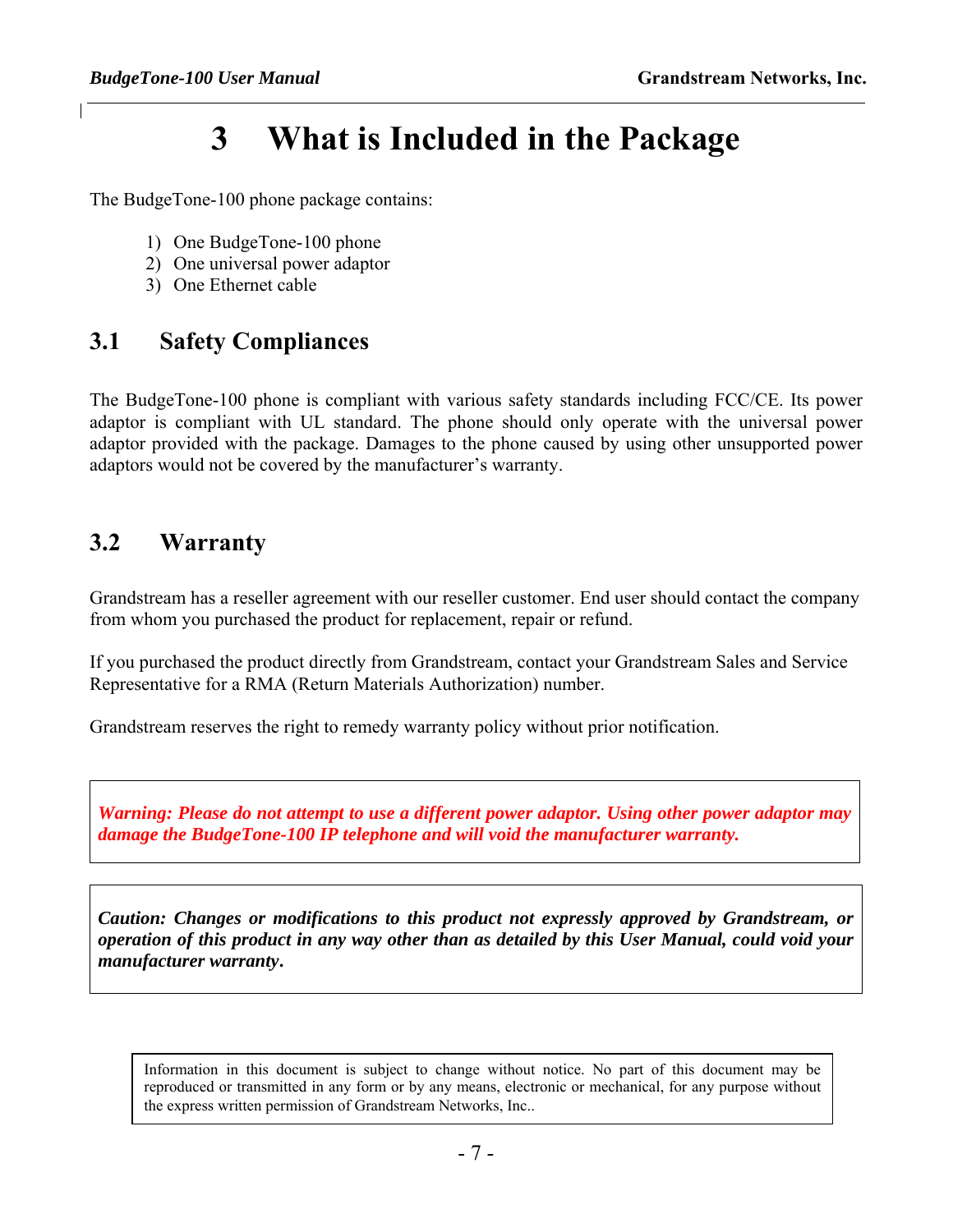## **4 Product Overview**

Grandstream IP Phone is a next generation IP network telephone based on industry open standard SIP (Session Initiation Protocol). Built on innovative technology, Grandstream IP Phone features market leading superb sound quality and rich functionalities at mass-affordable price.

#### **4.1 Key Features**

- Support SIP 2.0 (RFC 3261), TCP/UDP/IP, RTP/RTCP, HTTP, ICMP, ARP/RARP, DNS, DHCP, NTP, PPPoE, STUN, TFTP, etc.
- Powerful Digital Signal Processing (DSP) technology to ensure superior audio quality
- Advanced and patent pending adaptive jitter buffer control, packet delay and loss concealment technology
- Support various codecs including G.711 (PCM a-law and u-law), G.723.1 (5.3K/6.3K), G.729A, G.726 (32K) and iLBC
- Support standard voice features such as numeric Caller ID Display, Call Waiting, Hold, Transfer, Forward, 3-Way Conference, in-band and out-of-band DTMF, off hook autodial, auto answer.
- Support syslog, full duplex hands-free speakerphone, redial, call log, volume control, voice mail with indicator, downloadable ring tones.
- Support Silence Suppression, VAD (Voice Activity Detection), CNG (Comfort Noise Generation), Line Echo Cancellation (G.168), and AGC (Automatic Gain Control)
- Support standard encryption and authentication (DIGEST using MD5, MD5-sess)
- Support for Layer 2 (802.1Q VLAN, 802.1p) and Layer 3 QoS (ToS, DiffServ, MPLS)
- Support automated NAT traversal without manual manipulation of firewall/NAT
- Provide easy configuration through manual operation (phone keypad), Web interface or automated centralized configuration file via TFTP or HTTP.
- Support firmware upgrade via TFTP or HTTP.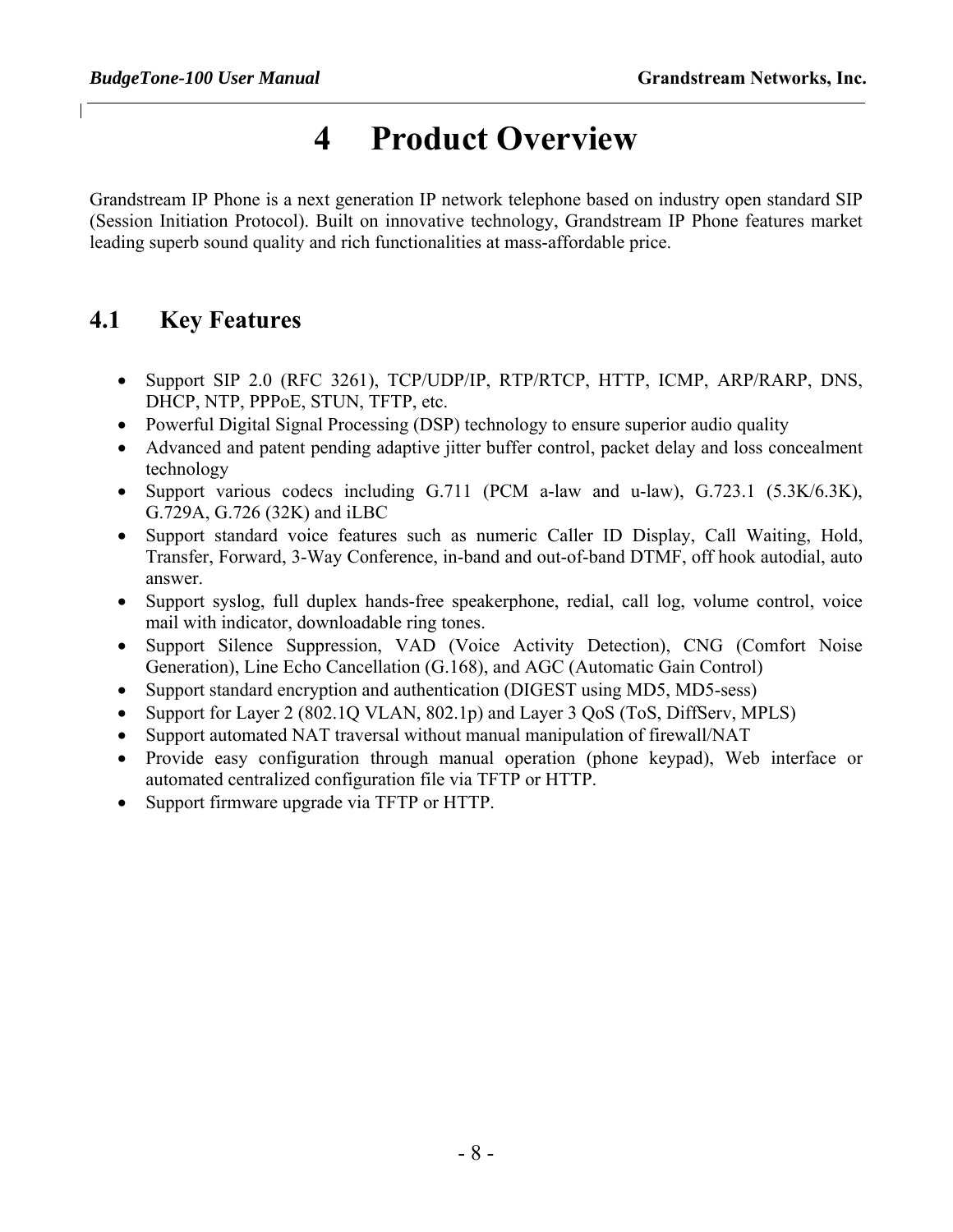#### **4.2 Hardware Specifications**

There are two models in the BudgeTone-100 family, namely:

BudgeTone-101 BudgeTone-102 (As show in the below picture)



The ONLY difference between BT101 and BT102 is that the two RJ-45 ports of BT102 is actually a 10Base-T **mini-Hub** that allows user to share or sniffer the network using another data device like PC.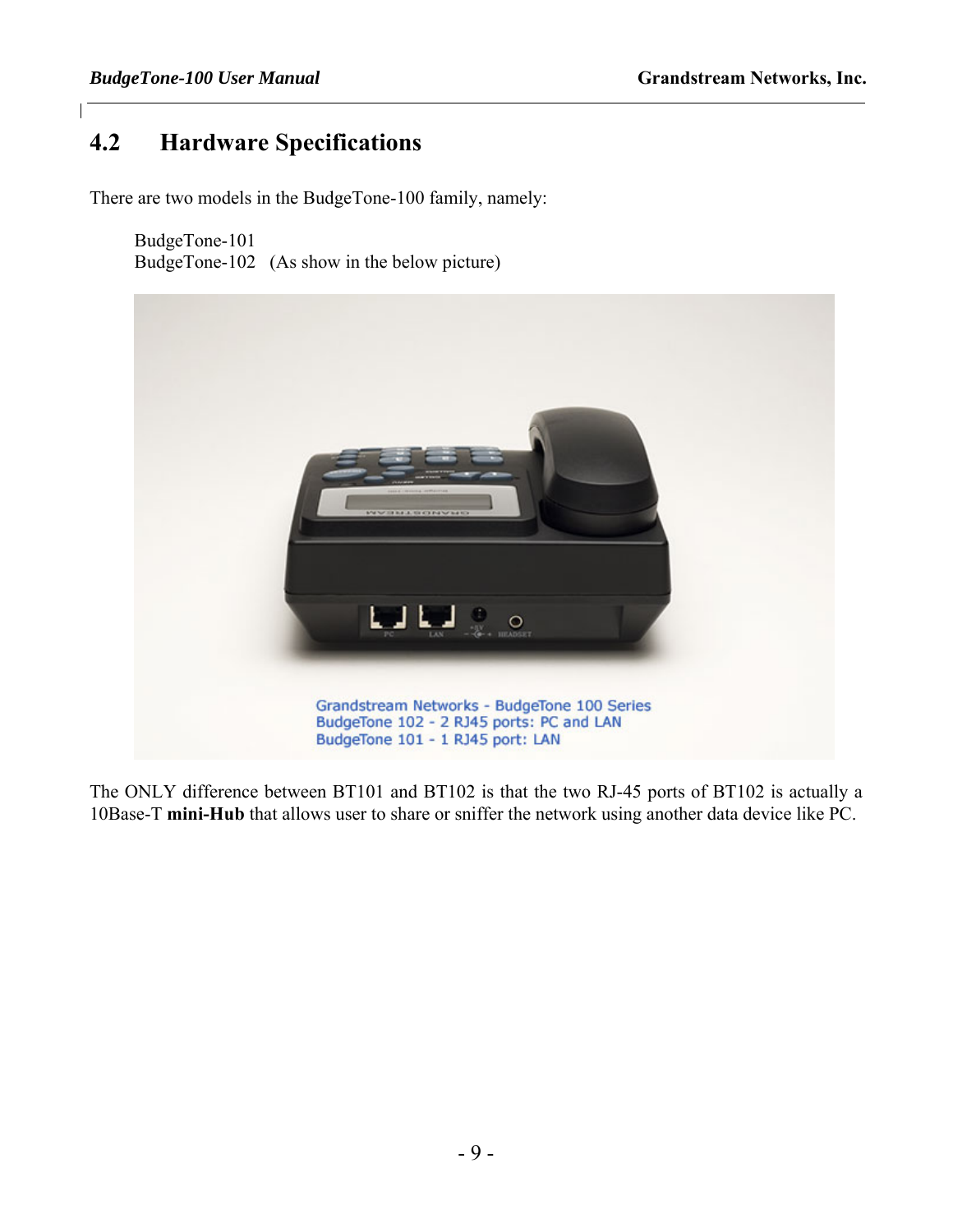×

 $\mathbf{I}$ 

The table below describes the difference among these models.

| <b>Model</b>                            | <b>BudgeTone-101</b>                                       | <b>BudgeTone-102</b>                       |
|-----------------------------------------|------------------------------------------------------------|--------------------------------------------|
| LAN interface                           | 1xRJ45 10Base-T                                            | 2xRJ45 10Base-T                            |
| <b>Phone Case</b>                       | 25-button keypad<br>12-digit caller ID LCD                 | 25-button keypad<br>12-digit caller ID LCD |
| <b>Headset Plug</b>                     | 3.5 mm                                                     | 3.5 mm                                     |
| Universal<br>Switching<br>Power Adaptor | Input: 100-240VAC<br>Output: +5VDC, 400mA,<br>UL certified | Same as left                               |
| Dimension                               | $18cm$ (W)<br>22cm(D)<br>6.5cm(H)                          | Same as left                               |
| Weight                                  | $2 \text{ lbs } (0.9 \text{ kg})$                          | Same as left                               |
| Operating<br>Temperature                | $32 - 104$ <sup>o</sup> F<br>$0 - 40^{\circ}C$             | Same as left                               |
| Humidity                                | $10\% - 95\%$<br>(non-condensing)                          | Same as left                               |
| Compliance                              | FCC/CE/C-Tick                                              | Same as left                               |
|                                         |                                                            |                                            |

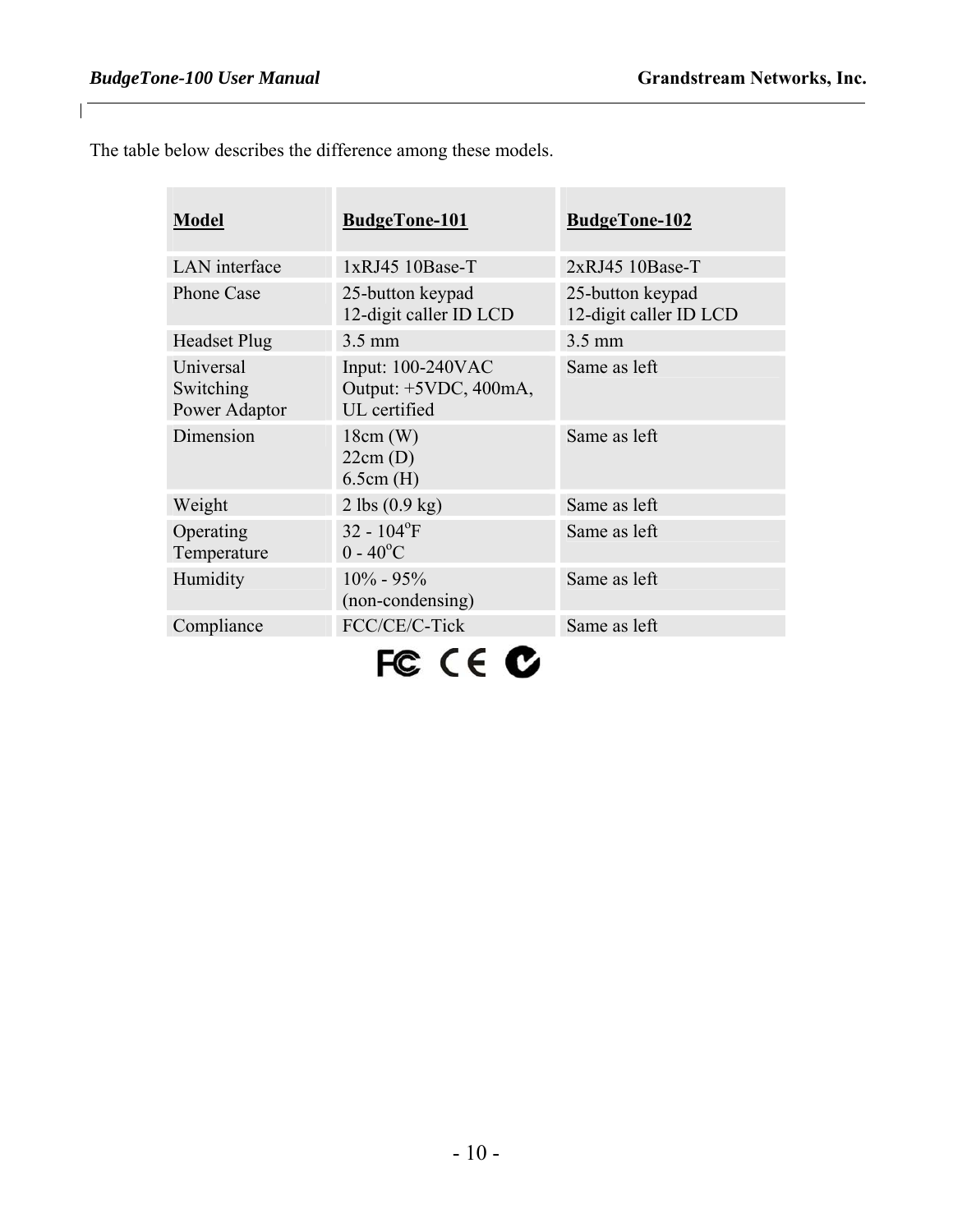## **5 Basic Operations**

#### **5.1 Get Familiar with LCD/LED**

BudgeTone-100 phone has a numeric LCD of 64mmx24mm size with backlight. The new model (which is shipping now) has a small red LED status reminder. Here is the display when all segments illuminate:



When the phone is in the normal idle state, the backlight is off. Whenever an event (call) occurs, the backlight and the red LED will turn on automatically to bring the user's attention. In addition, if Voice Mail configured and there is a VM waiting, the backlight will be blinking and the red LED message light will light up to remind user there is a Voice Mail in the Voice Mail server.

| Icon | <b>LCD</b> Icon Definitions                                                                                                                                                                                   |
|------|---------------------------------------------------------------------------------------------------------------------------------------------------------------------------------------------------------------|
|      | Network Status Icon:<br>FLASH in the case of Ethernet link failure or the phone is not<br>registered properly.<br>OFF if IP address or SIP server is not found<br>ON if IP address and SIP server are located |
|      | Phone Status Icon:<br>OFF when the handset is on-hook<br>ON when the handset is off-hook                                                                                                                      |
|      | Speakerphone/Headset Status Icon:<br>FLASH when phone rings<br>OFF when the speakerphone/headset is off<br>ON when the speakerphone/headset is on                                                             |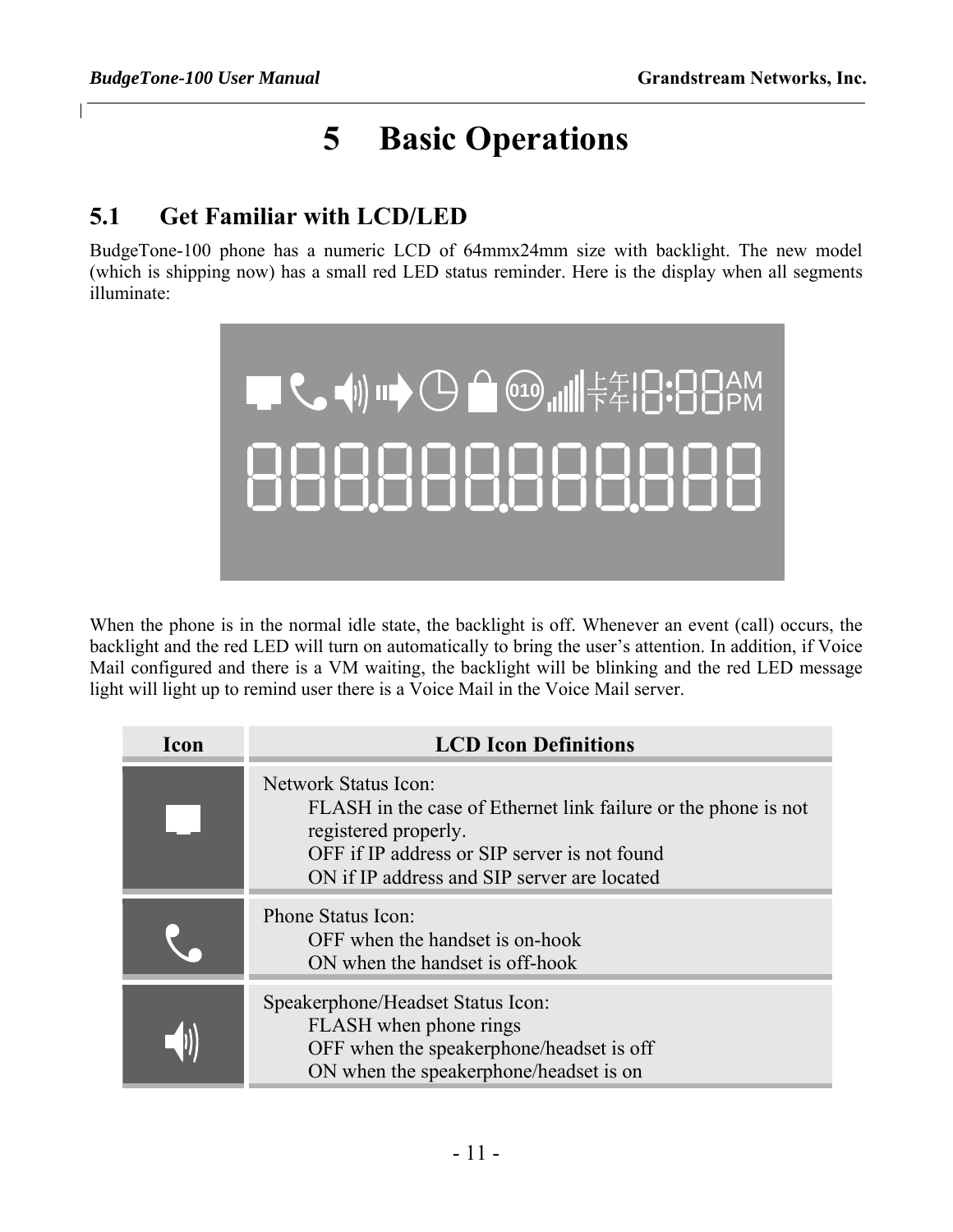$\mathbf{I}$ 

|                        | Handset and Speakerphone/Headset Volume Icons:<br>0-7 scales to adjust handset / speakerphone volume                                                      |
|------------------------|-----------------------------------------------------------------------------------------------------------------------------------------------------------|
|                        | Real-time Clock:<br>Synchronized to Internet time server<br>Time zone configurable via web browser                                                        |
|                        | Call Logs:<br>01-10 for <i>CALLED</i> history (dialed number)<br>01-10 for <i>CALLERS</i> history (Incoming caller ID)                                    |
| <b>AM</b><br><b>PM</b> | Time Icon:<br>AM for the morning<br>PM for the afternoon                                                                                                  |
|                        | IP Address Separator Icons:                                                                                                                               |
|                        | <b>Numerical Numbers and Characters:</b><br>$0 - 9$<br>$* = L$<br>$# = \square$<br>A, b, C, c, d, E, F, G, g, H, h, I, L, n, O, o, P, q, r, S, t, U, u, Y |

## **5.2 Get Familiar with Keypad**

BudgeTone-100 phone has a 25-button keypad.

| <b>Key Button</b> | <b>Key Button Definitions</b>                                                                                                                                                                                                                                                                                                 |
|-------------------|-------------------------------------------------------------------------------------------------------------------------------------------------------------------------------------------------------------------------------------------------------------------------------------------------------------------------------|
| $0 - 9, *, #$     | Digit, star and pound keys are usually used to make phone<br>calls                                                                                                                                                                                                                                                            |
|                   | 1) Reduce handset, speakerphone/headset volume after off<br>hook the phone via handset or speaker<br>2) Reduce ring tone volume when phone in IDLE and off<br>hook to confirm the changed ring tone volume<br>3) Next menu item browsing when phone is in IDLE mode<br>after MENU key pressed, off hook to interrupt and exit |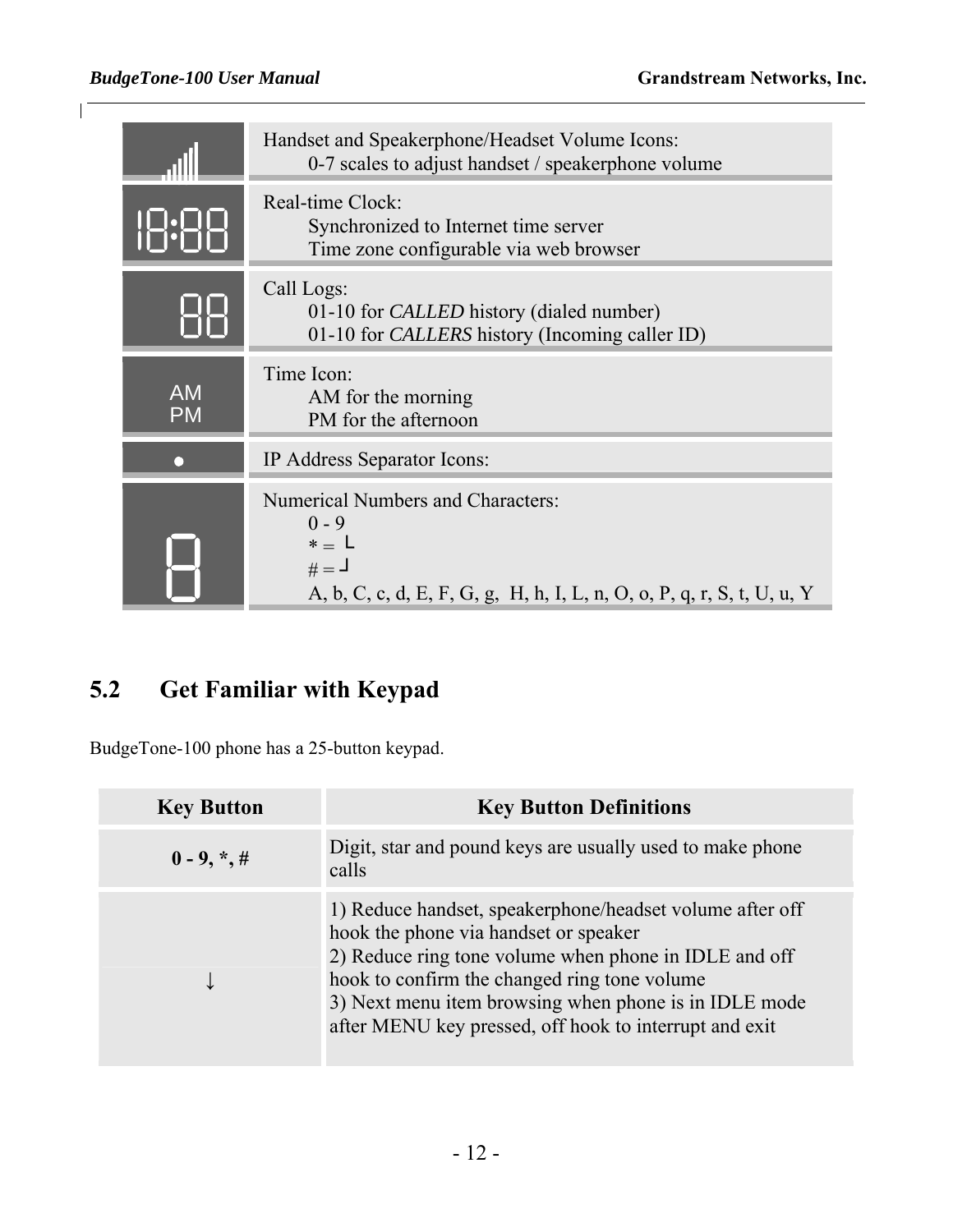| ↑                    | 1) Increase handset, speakerphone/headset volume after off<br>hook the phone via handset or speaker<br>2) Increase ring tone volume when phone in IDLE and off<br>hook to confirm the changed ring tone volume<br>3) Previous menu item browsing when phone is in IDLE mode<br>after MENU key pressed, off hook to interrupt and exit |
|----------------------|---------------------------------------------------------------------------------------------------------------------------------------------------------------------------------------------------------------------------------------------------------------------------------------------------------------------------------------|
| <b>MENU</b>          | Enter keypad MENU mode when phone is in IDLE mode.<br>It is also the ENTER key once entering MENU                                                                                                                                                                                                                                     |
| <b>CALLED</b>        | After off hook, press to display the dialed numbers. When<br>number displayed, press the SEND key can make call using<br>that displayed number                                                                                                                                                                                        |
| <b>CALLERS</b>       | After off hook, press to display the incoming Caller IDs.<br>When number displayed, press the SEND key can make call<br>using that displayed number                                                                                                                                                                                   |
| <b>MESSAGE</b>       | Enter to retrieve voice mails from Voice Mail Portal or Server                                                                                                                                                                                                                                                                        |
| <b>HOLD</b>          | Temporarily hold the active call                                                                                                                                                                                                                                                                                                      |
| <b>TRANSFER</b>      | Transfer the active call to another party                                                                                                                                                                                                                                                                                             |
| <b>CONFERENCE</b>    | Establish 3-way conferencing call                                                                                                                                                                                                                                                                                                     |
| <b>FLASH</b>         | Flash event to switch between two lines                                                                                                                                                                                                                                                                                               |
| <b>MUTE/DEL</b>      | Mute an active call; or Delete a key entry, call log etc                                                                                                                                                                                                                                                                              |
| <b>SEND/(RE)DIAL</b> | Dial a new number inputted or Redial the number last dialed.<br>After entering the phone number, pressing this key would<br>force a call to go out immediately before timeout                                                                                                                                                         |
| <b>SPEAKERPHONE</b>  | Enter hands-free mode                                                                                                                                                                                                                                                                                                                 |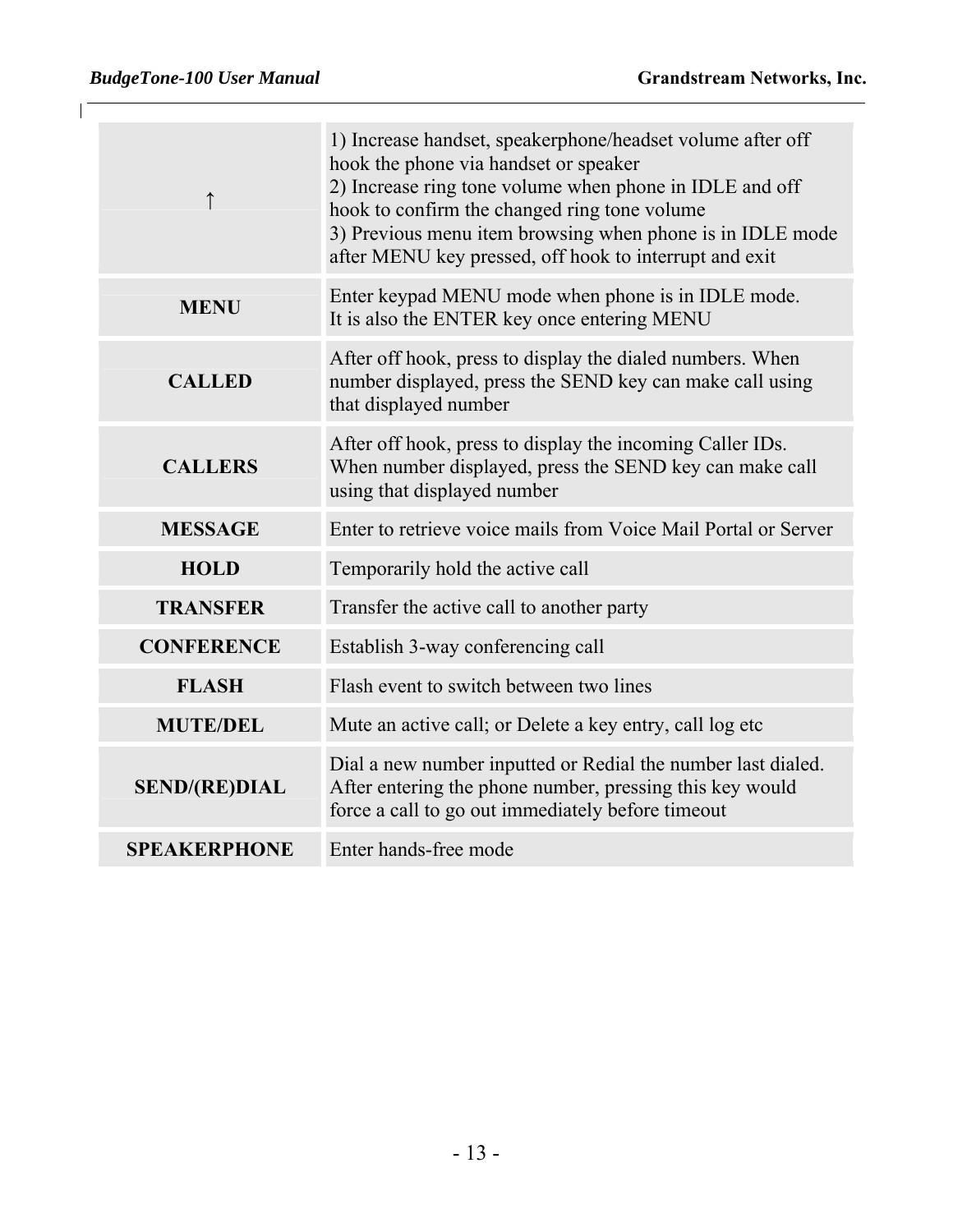#### **5.3 Make Phone Calls**

#### **5.3.1 Make Calls using Numbers**

There are three ways to make phone calls:

- 1. Pick up handset or press SPEAKERPHONE button, and then enter the phone numbers
- 2. Press the SEND button directly to redial the number last called. Once pressed, the last dialed number will be displayed on the LCD as the corresponding DTMF tones are played out and an outgoing call is sent.
- 3. Browse the CALLED/CALLER history and press the SEND/REDIAL button. Pick up the handset or press the speakerphone button, then press the "CALLED/CALLERS" button to browse thru the last 10 numbers dialed out. Once the desired number is identified and displayed on the LCD screen, press the SEND button and a new call to that displayed number will be sent out immediately.

Examples:

- To dial another extension on the same proxy, such as 1008, simply pick up handset or press speakerphone, dial 1008 and then press the "SEND" button.
- To dial a PSTN number such as 6266667890, you might need to enter in some prefix number followed by the phone number. Please check with your VoIP service provider to get the information. If you phone is assigned with a PSTN-like number such as 6265556789, most likely you just follow the rule to dial 16266667890 as if you were calling from a regular analog phone, followed by pressing the "SEND" button.

#### **5.3.2 Make Calls using IP Address**

Direct IP calling allows two parties, that is, a BudgeTone phone and another VoIP Device, to talk to each other in an ad hoc fashion without a SIP proxy. This kind of VoIP calls can be made between two parties if:

- Both BudgeTone phone and other VoIP Device(i.e., another IP Phone or BudgeTone SIP phone or other VoIP unit) have public IP addresses, or
- Both BudgeTone phone and other VoIP Device are on the same LAN using private or public IP addresses, or
- Both BudgeTone phone and other VoIP Device can be connected through a router using public or private IP addresses (with necessary port forwarding or DMZ).

To make a direct IP to IP call, first off hook, then press *"MENU"* key, then enter a 12-digit target IP address to make the call. If port is not default 5060, destination ports can be specified by using "\*4" (encoding for ":") followed by the port number.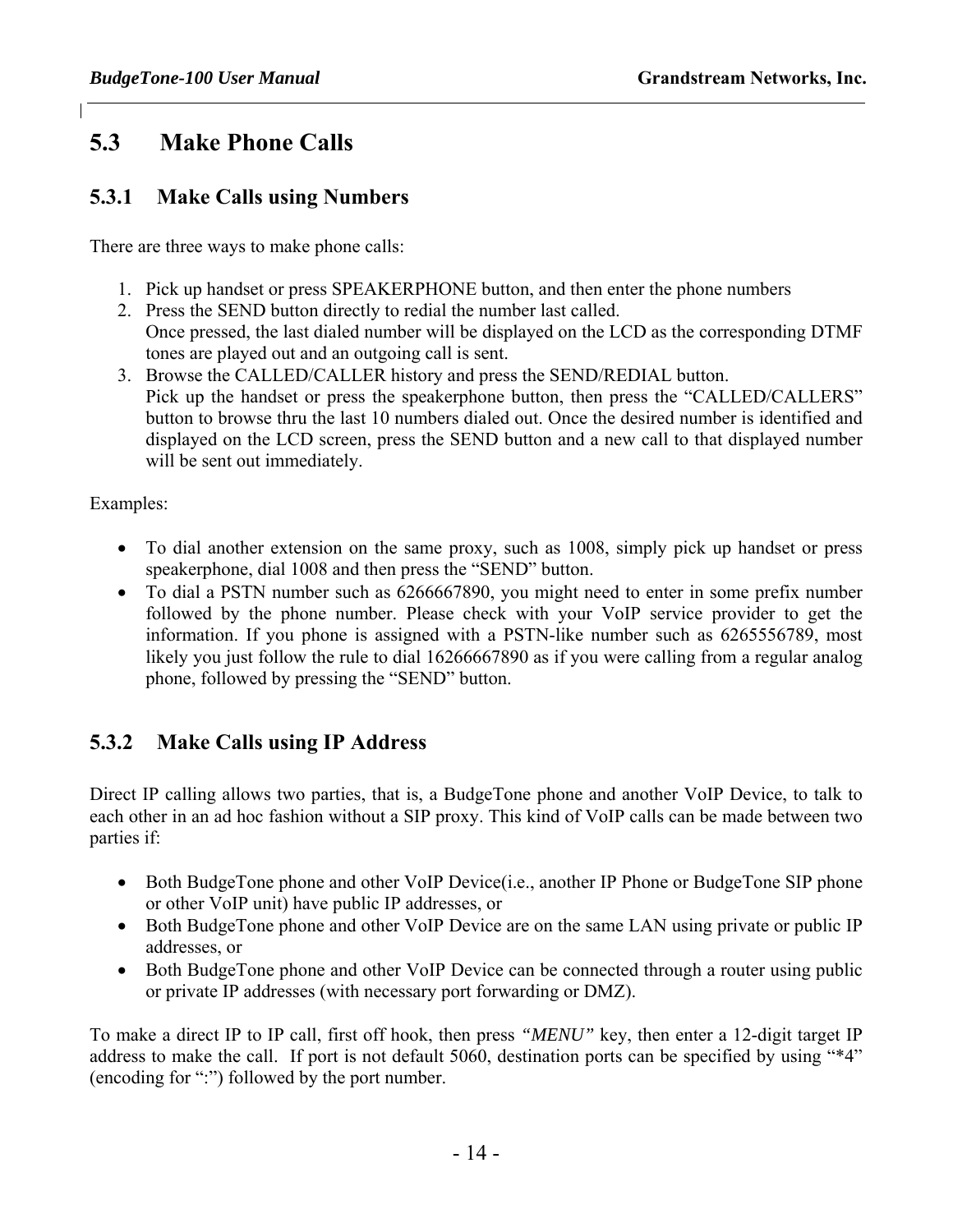Examples:

- If the target IP address is 192.168.0.10, the dialing convention is **MENU\_key 192 168 000 010** followed by pressing the "SEND" key or wait for seconds in the No Key Entry Timeout.
- If the target IP address/port is 192.168.1.20:5062, then the dialing convention would be: **MENU\_key 192168001020**\***45062**  followed by pressing the "SEND" key wait for seconds in the No Key Entry Timeout.

#### **5.3.3 Answer an Incoming Call**

There are two ways to answer an incoming call:

- 1. Pick up the handset to answer the call normally using handset, or
- 2. Press the SPEAKERPHONE button to answer in speakerphone or headset mode

#### **5.3.4 Handset Mode, Speakerphone/Headset Mode**

Handset mode and Speakerphone/Headset mode cannot be enabled at the same time. Pressing the hook-switch or Speakerphone button would toggle the phone between these two modes.

#### **5.3.5 Call Hold**

While in conversation, pressing the "Hold" button will put the remote end on hold. Pressing the "Hold" button again will release the previously Hold state and resume the bi-directional media.

#### **5.3.6 Call Waiting and Call Flashing**

If call waiting feature is enabled, while the user is in a conversation, he will hear a special stutter tone if there is another incoming call. User then can press FLASH button to put the current call party on hold automatically and switch to the other call. Pressing flash button toggles between two active calls.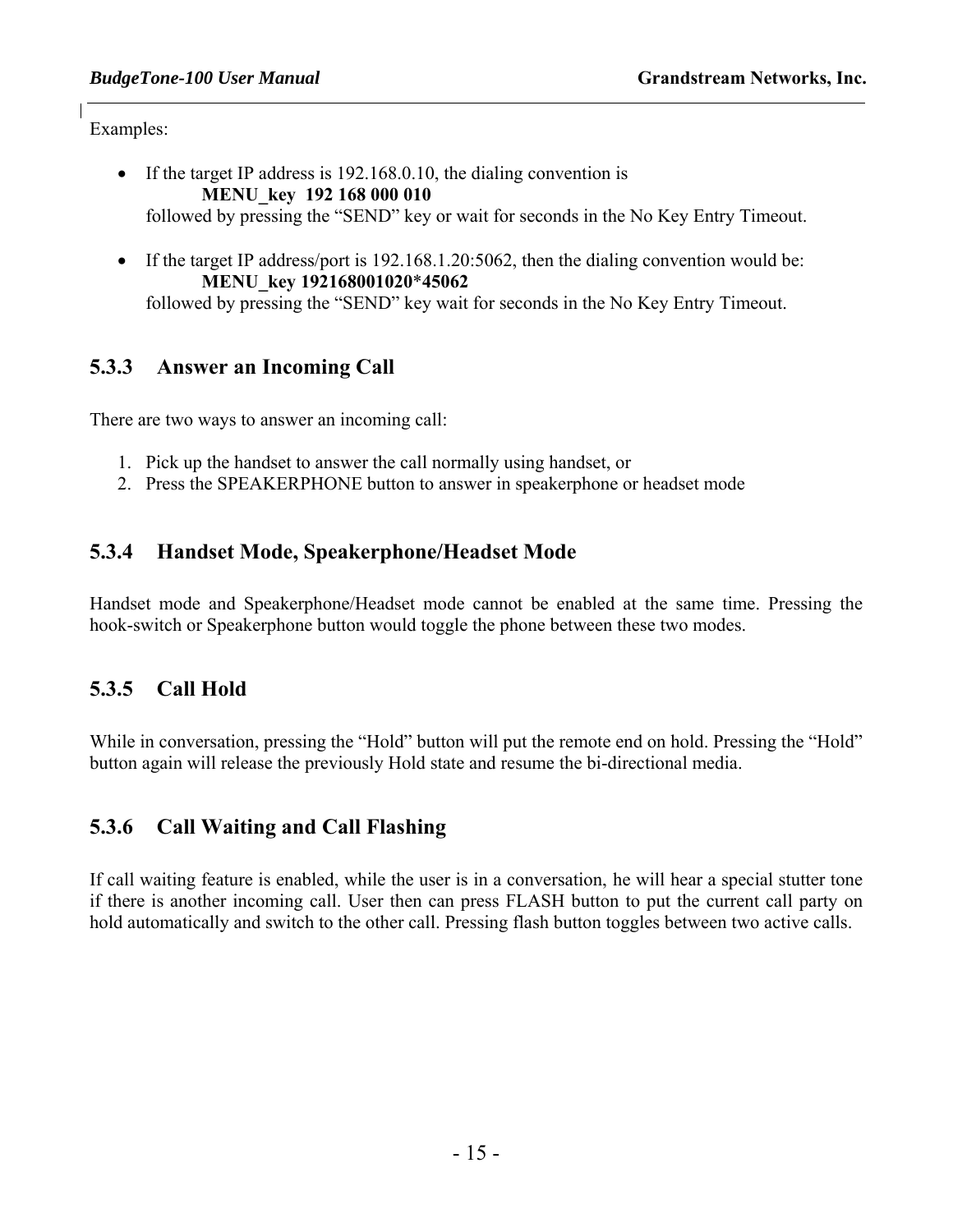#### **5.3.7 Call Transfer**

Two transfer operations are supported.

#### **5.3.7.1 Blind Transfer**

User can transfer an active call to a third party without announcement.

User presses the "TRANSFER" button and if the other voice channel is available (i.e., there is no other active conversation besides the current one), user will hear a dial tone. User can then dial the third party's phone number followed by pressing SEND button.

#### **NOTE:**

• *"Enable Call Feature" has to be configured to "Yes" in web configuration page in order to make the features to work.* 

A can hold on to the phone and wait for one of the three following behaviors:

- A quick confirmation tone (temporarily using the call waiting indication tone) follows by a dial tone. This indicates the transfer has been successful. At this point, the user can either hang up or make another call.
- A quick busy tone followed by a restored call (On supported platforms only). This means the transfer has failed due to the failed response sent from server and the phone will try to recover the call. The busy tone is just to indicate to the transferor that the transfer has failed.
- Busy tone keeps playing. This means the phone has failed to receive the final response and decide to time out. Be advised that this does not indicate the transfer has been successful, nor does it indicate the transfer has failed.

#### **5.3.7.2 Attended Transfer**

User can transfer an active call to a third party with announcement.

User presses the "FLASH" button and hears a dial tone, then dial the third party's phone number followed by pressing "SEND" button. If the call is answered, press "TRANSFER" to complete the transfer operation and hand up, if the call is not answered, pressing "FLASH" button to resume the original call.

#### **NOTE:**

• *When Attended Transfer failed, if A hangs up, the BudgeTone phone will ring user A back again to remind A that B is still on the call. A can pick up the phone to restore conversation with B.*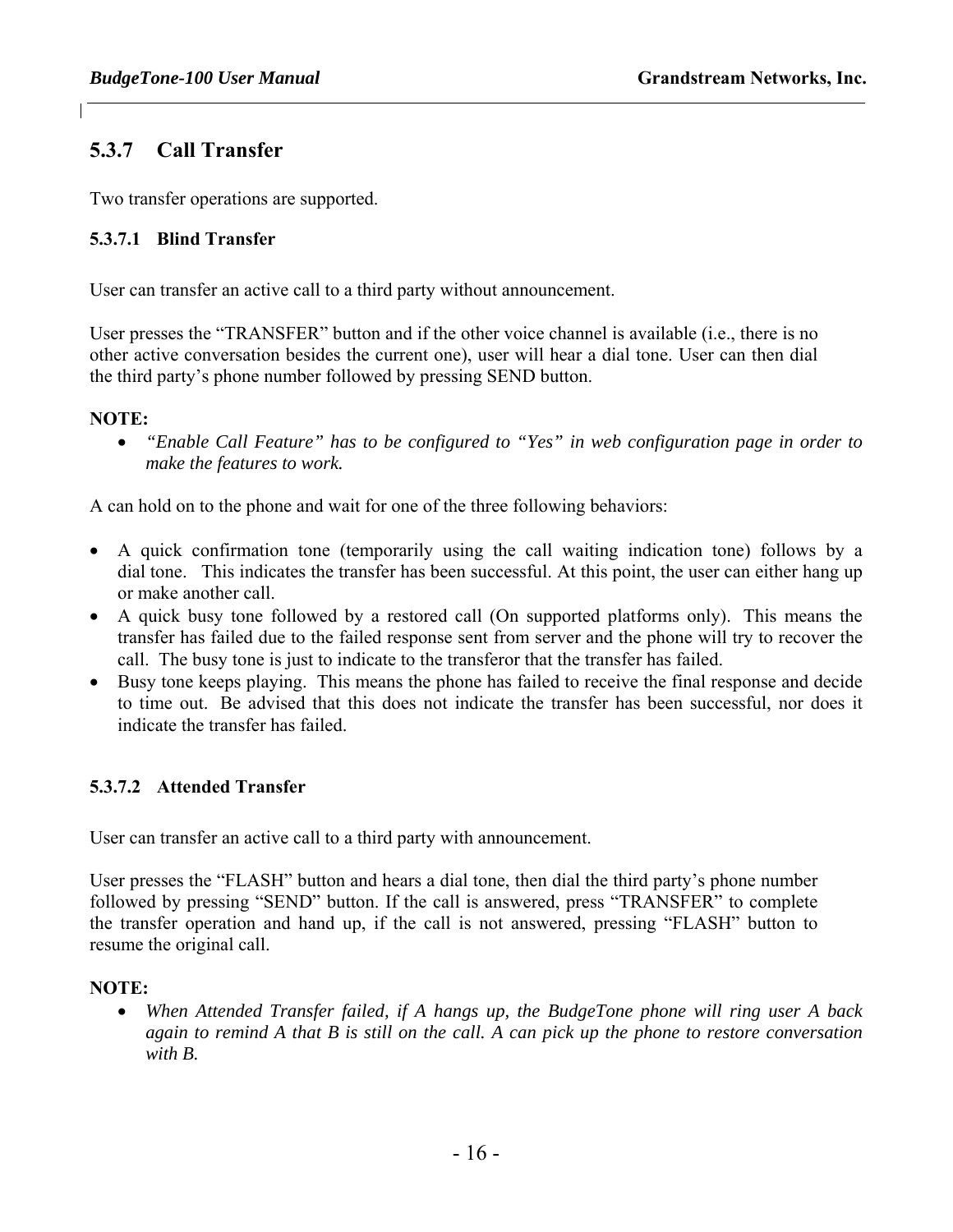#### **5.3.8 Conference Call**

BudgeTone 100 phone supports 3-way conference.

Assuming that call party A and B are in conversation. A wants to bring C in a conference:

- 1. A presses the "CONFERENCE" button to get a dial tone and put B on hold
- 2. A dials C's number then "SEND" key to make the call
- 3. If C answers the call, then A presses "CONFERENCE" button to bring B, C in the conference.
- 4. If C does not answer the call, A can press FLASH back to talk to B.

#### **NOTE:**

• *During the conference, if B or C drops the call, the remaining two parties can still talk. However, if A the conference initiator hangs up, all calls will be terminated.*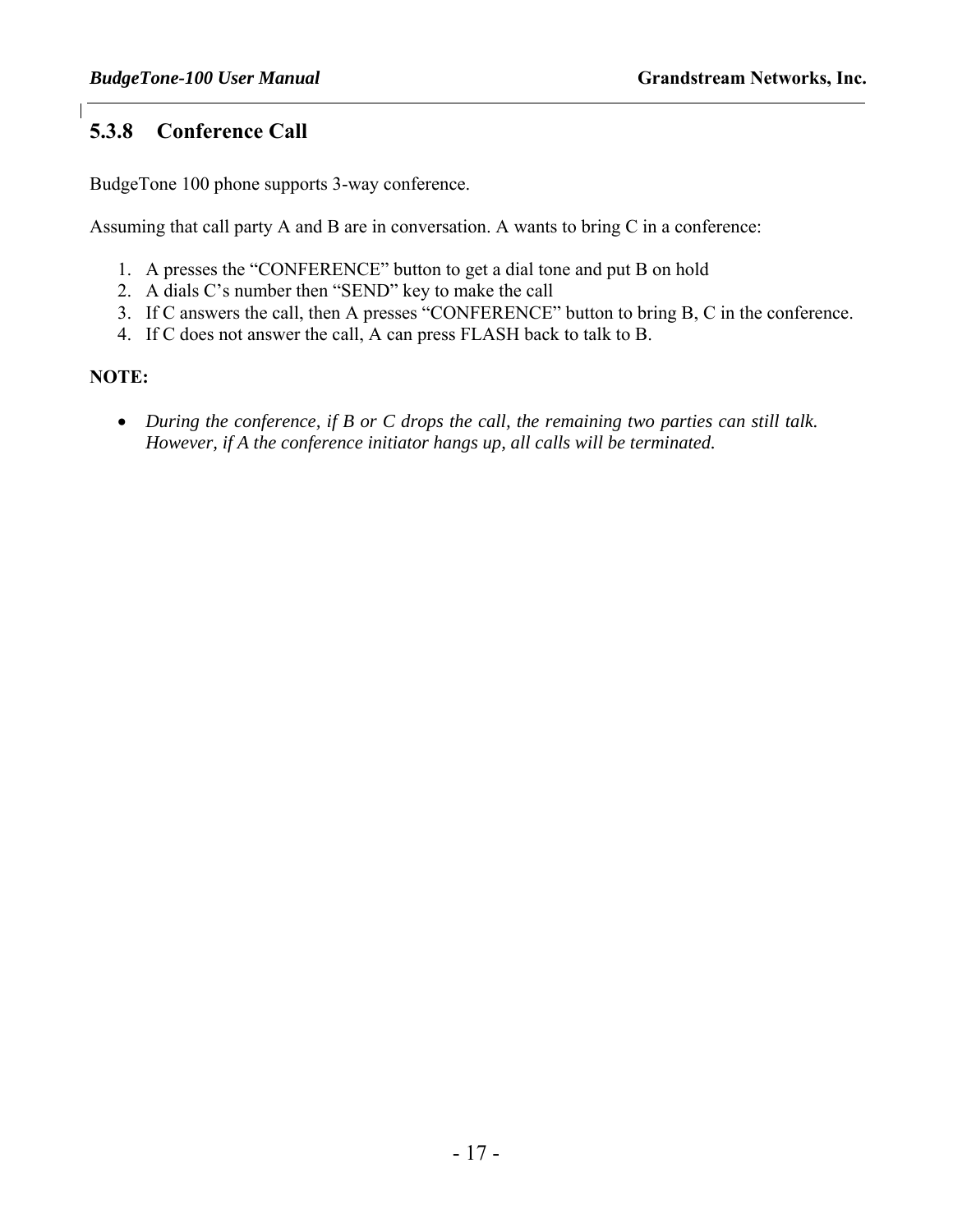#### **5.4 Call Features**

 $\mathsf{l}$ 

Following table shows the available call features of BudgeTone 100 by using keypad star(\*) code, if the VoIP service provider supports these call features in the server side:

| <b>Key</b> | <b>Call Features</b>                                                           |
|------------|--------------------------------------------------------------------------------|
| $*30$      | Block CallerID (for all-config change)                                         |
| $*31$      | Send CallerID (for all-config change)                                          |
| $*67$      | Block CallerID (per call base)                                                 |
| *82        | Send CallerID (per call base)                                                  |
| $*50$      | Disable Call Waiting (for all-config change)                                   |
| $*51$      | Enable Call Waiting (for all-config change)                                    |
| $*70$      | Disable Call Waiting. (Per Call)                                               |
| $*71$      | Enable Call Waiting (Per Call)                                                 |
| $*72$      | Unconditional Call Forward.                                                    |
|            | To use this feature, dial "*72" and get the dial tone. Then dial the forward   |
|            | number followed by pressing "SEND" button and hear dial tone again to          |
|            | confirm the forward, then hang up.                                             |
| $*73$      | <b>Cancel Unconditional Call Forward</b>                                       |
|            | To cancel "Unconditional Call Forward", dial "*73" and get the dial tone to    |
|            | confirm the cancel, then hang up.                                              |
| $*90$      | <b>Busy Call Forward</b>                                                       |
|            | To use this feature, dial "*90" and get the dial tone. Then dial the forward   |
|            | number followed by pressing "SEND" button and hear dial tone again to          |
|            | confirm the forward, then hang up.                                             |
| $*91$      | Cancel Busy Call Forward                                                       |
|            | To cancel "Unconditional Call Forward", dial "*91" and get the dial tone to    |
| $*92$      | confirm the cancel, then hang up<br>Delayed Call Forward                       |
|            | To use this feature, dial "*92" and get the dial tone. Then dial the forward   |
|            | number followed by pressing "SEND" button and hear dial tone again to          |
|            | confirm the forward, then hang up.                                             |
| *93        | Cancel Delayed Call Forward                                                    |
|            | To cancel this Forward, dial "*93" and get the dial tone to confirm the        |
|            | cancel, then hang up                                                           |
| Flash or   | When in conversation, this action will switch to the new incoming call if user |
| Hook Flash | hears the call waiting sound.                                                  |
|            | When in conversation and no other incoming call, this action will switch to a  |
|            | new channel for a new call.                                                    |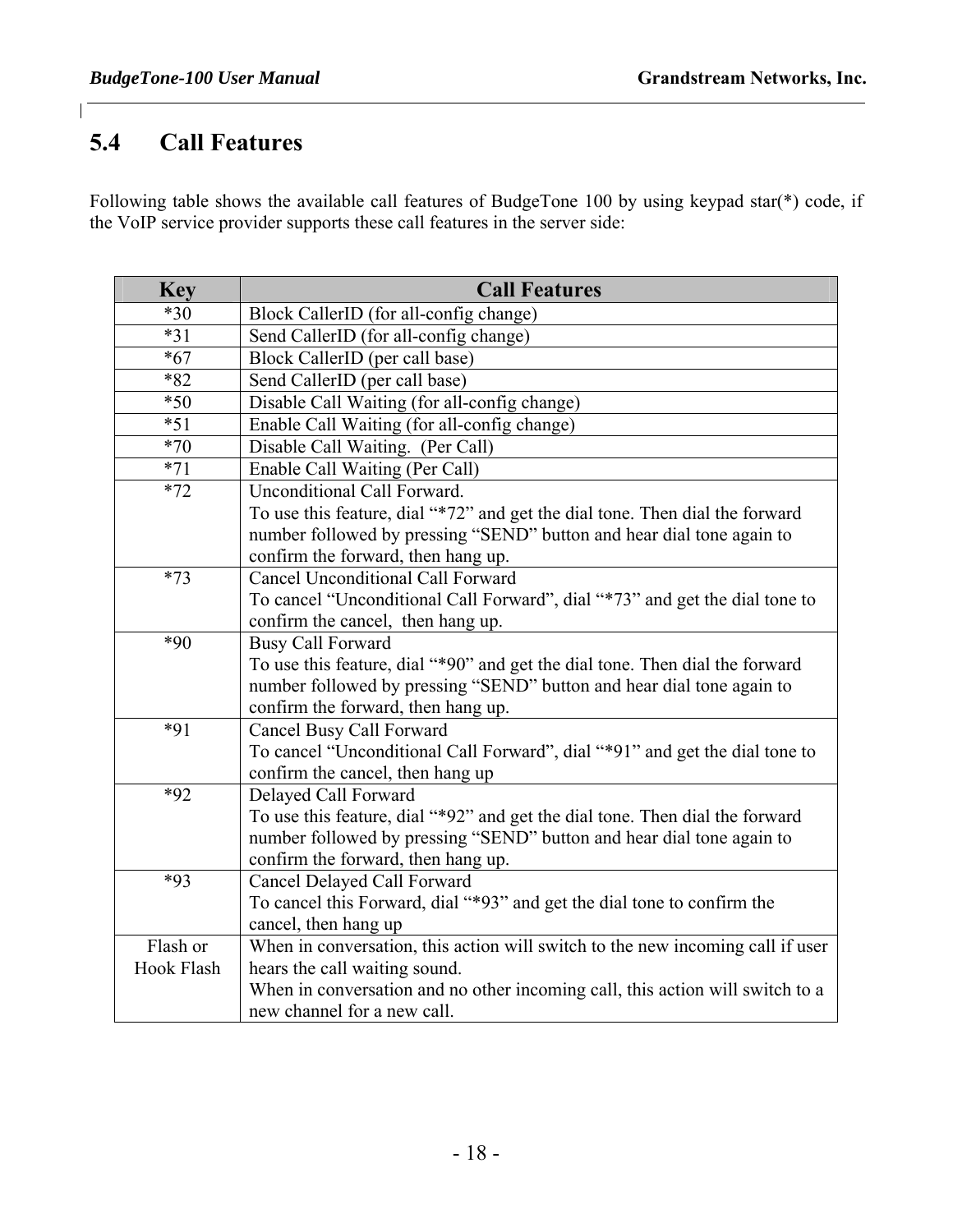## **6 Configuration Guide**

#### **6.1 Configuration with Keypad**

When the phone is IDLE or On Hook, press the *MENU* button to enter key pad menu state. When the phone goes off-hook or a call comes in, the phone automatically exits the key pad menu state and prepare for the call. It also exits the key pad menu state if left idle for 20 seconds.

Here are the key pad menu options supported:

| <b>Menu Item</b> | <b>Menu Functions</b>                                                                                                                                                                                                                                      |
|------------------|------------------------------------------------------------------------------------------------------------------------------------------------------------------------------------------------------------------------------------------------------------|
| $\mathbf{1}$     | Display "[1] dhcP On "<br>or " $[1]$ dhcP oFF" for the current selection<br>Press MENU key to enter edit mode<br>Press $\sqrt{\ }$ or $\uparrow$ to toggle the selection<br>Press MENU to save and exit<br>Must recycle power to take effective!!!         |
| $\overline{2}$   | Display "[2] IP Addr<br>Press <i>MENU</i> to display the current IP address<br>Enter new IP address if DHCP is OFF<br>Press ' $\downarrow$ ' or ' $\uparrow$ ' to exit<br>Press MENU to (save and) exit<br>Must recycle power to take effective!!!         |
| 3                | Display "[3] SubNet<br>Press MENU to display the Subnet mask<br>Enter new Subnet mask if DHCP is OFF<br>Press $\sqrt{\ }$ or $\uparrow$ to exit<br>Press <i>MENU</i> to (save and) exit<br>Must recycle power to take effective!!!                         |
| $\overline{4}$   | Display "[4] routEr<br>Press MENU to display the Router/Gateway address<br>Enter new Router/Gateway address if DHCP is OFF<br>Press ' $\downarrow$ ' or ' $\uparrow$ ' to exit<br>Press MENU to (save and) exit<br>Must recycle power to take effective!!! |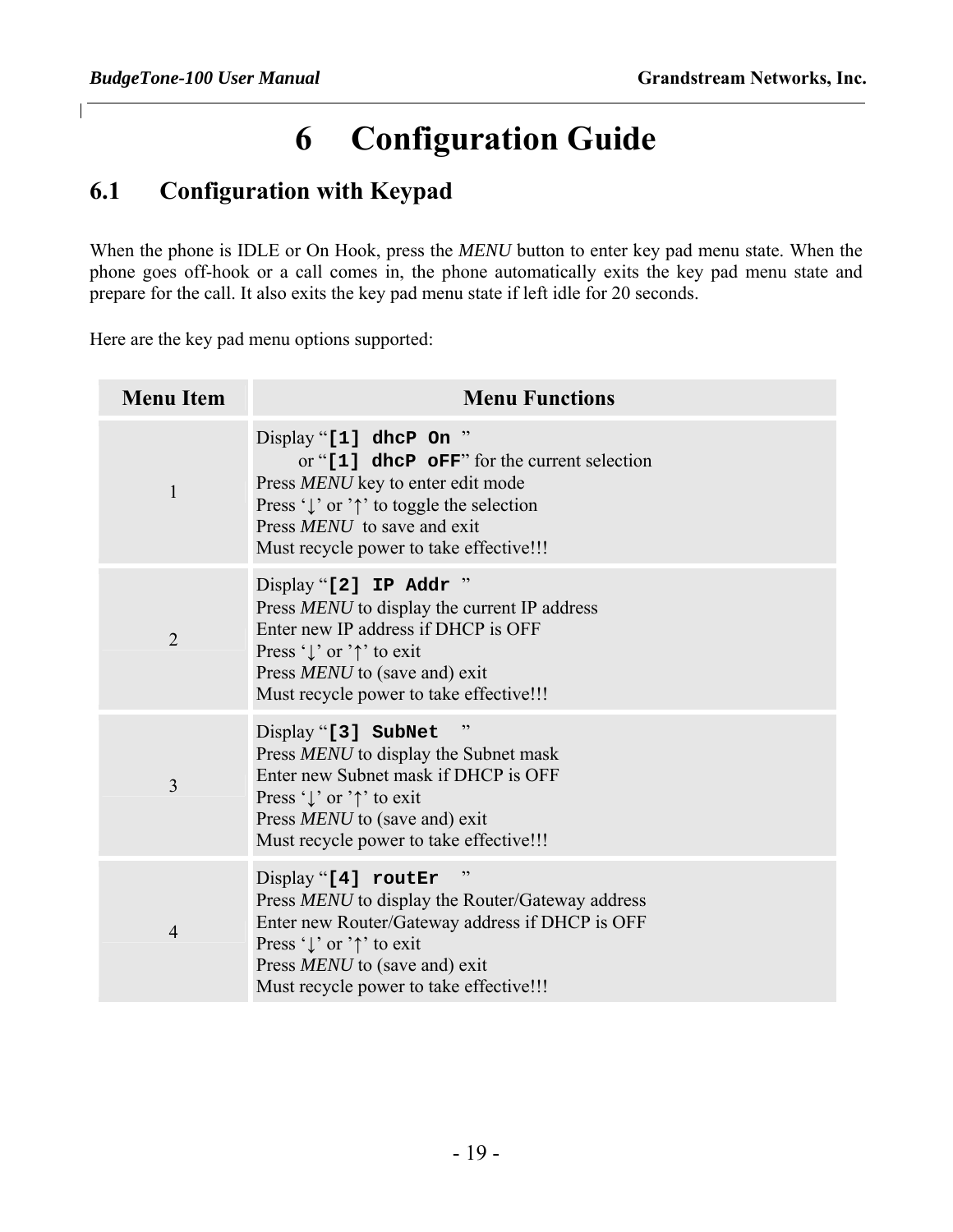| <b>Menu Item</b> | <b>Menu Functions</b>                                                                                                                                                                                                                                                                                                                                                                                                                      |
|------------------|--------------------------------------------------------------------------------------------------------------------------------------------------------------------------------------------------------------------------------------------------------------------------------------------------------------------------------------------------------------------------------------------------------------------------------------------|
| 5                | , 2<br>Display "[5] dns<br>Press MENU to display the DNS address<br>Enter new DNS address if DHCP is OFF<br>Press ' $\downarrow$ ' or ' $\uparrow$ ' to exit<br>Press MENU to (save and) exit<br>Must recycle power to take effective!!!                                                                                                                                                                                                   |
| 6                | , 2<br>Display "[6] tFtP<br>Press MENU to display the TFTP address<br>Enter new TFTP server IP address<br>Press MENU to save<br>Press ' $\downarrow$ ' or ' $\uparrow$ ' to exit                                                                                                                                                                                                                                                           |
| $\overline{7}$   | Display "[7] G-711u 2"<br>Press <i>MENU</i> to select new codec<br>Press $\int$ or $\uparrow$ to browse a list of available codecs<br>line $1$ " - G-711A 2"<br>$2^{\prime\prime}$ - G-722 2"<br>$3^{u}$ - G-723 1"<br>$4$ " - G-726 2"<br>$5$ " - G-728 8"<br>$6^{''}$ - G-729 2"<br>$7$ " - iLBC 1"<br>Press 1 to 9 to indicate number of frames per TX packet<br>Press MENU to save and exit<br>Must recycle power to take effective!!! |
| 8                | Display "[8] SIP SP-1"<br>Reserve for future products.                                                                                                                                                                                                                                                                                                                                                                                     |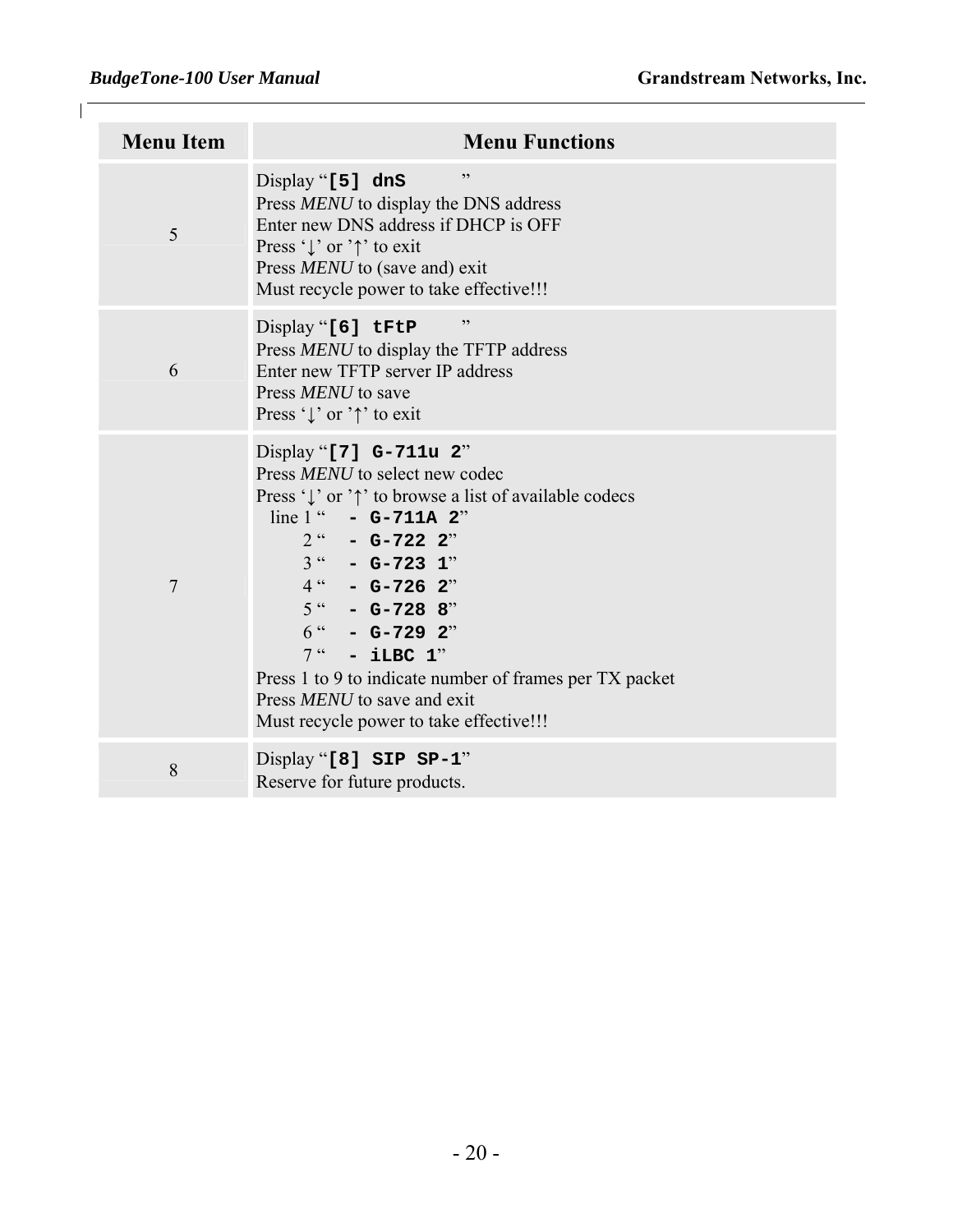$\mathsf{I}$ 

| <b>Menu Item</b> | <b>Menu Functions</b>                                                                                                                                                                                                                                                                                                                                                                                                                                                                                                                                                                                                                                                                                                                                                                                                                                                                                         |
|------------------|---------------------------------------------------------------------------------------------------------------------------------------------------------------------------------------------------------------------------------------------------------------------------------------------------------------------------------------------------------------------------------------------------------------------------------------------------------------------------------------------------------------------------------------------------------------------------------------------------------------------------------------------------------------------------------------------------------------------------------------------------------------------------------------------------------------------------------------------------------------------------------------------------------------|
| 9                | Display "[9] codE rEL"<br>Press Menu to display the code releases<br>Press $\downarrow$ or $\uparrow$ to browse<br>line 1 " <b>b</b> 2006-03-06" – date: <i>boot</i> code<br>$2^{\omega}$ <b>1. 0. 8. 11</b> " – version: <i>boot</i> code<br>3 "P 2006-09-14" - date: phone code<br>$4''$ <b>1. 0. 8. 32</b> – version: <i>phone</i> code<br>5 "c $2005 - 03 - 05$ " - date:<br>codec<br>$6$ " 1. 0. 1. 0" – version: codec<br>7 "h $2006 - 09 - 14$ " - date: web server<br>8 " 1. 0. 8. 32" – version: web server<br>9 "1r 2004-05-12" – date: $1^{st}$ ring tone<br>10" <b>1. 0. 0. 0</b> " – version: <i>ring</i> tone<br>11 " $2r$ 2005-07-21" – date: $2nd ring$ tone<br>12 " <b>1. 0. 0. 0</b> " – version: <i>ring</i> tone<br>13 " $3r$ 0000-00-00" – date: $3rd ring$ tone<br>14 $\degree$ 0. 0. 0. 0" – version: ring tone<br>(all zeroes means unavailable or unsupported)<br>Press MENU to exit |
| 10               | Display "[10] Phy Addr"<br>Press MENU to display the physical / MAC address<br>Press $\downarrow$ or $\uparrow$ to exit                                                                                                                                                                                                                                                                                                                                                                                                                                                                                                                                                                                                                                                                                                                                                                                       |
| 11               | Display "[11] ring $0$ "<br>Press MENU to hear the selected ring tone, press ' $\downarrow$ ' or ' $\uparrow$ ' to select the<br>stored ring tones. Now only 3 are available, ring 0 (default), ring 1 and ring<br>2. ring 3 is unavailable or unsupported.<br>Press MENU to select and exit                                                                                                                                                                                                                                                                                                                                                                                                                                                                                                                                                                                                                  |
|                  | Display " -- rESEt --", please be very CAREFUL here. Only shown when<br>'\'\'\'\'\'\tey to pressed:<br>Key in the physical / MAC address on back of the phone, Press MENU,<br>phone will be reset to FACTORY DEFAULT setting, and all your<br>setting will be erased.<br>Press MENU key without key in anything, phone will function the<br>same as power cycle or reboot. This is called soft reboot.                                                                                                                                                                                                                                                                                                                                                                                                                                                                                                        |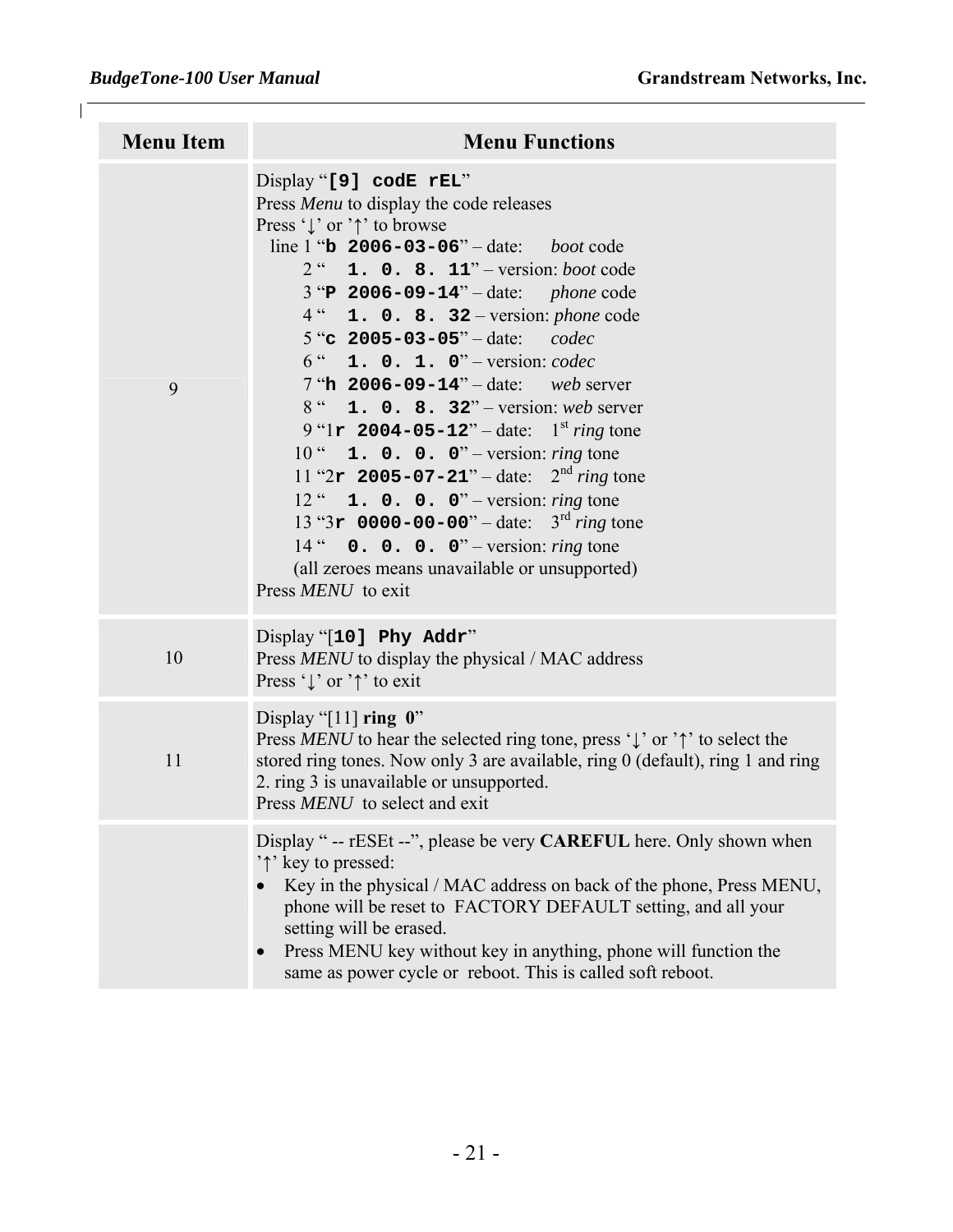$\mathsf{I}$ 

| <b>Menu Item</b> | <b>Menu Functions</b>                                                                                                                                                                                                                               |
|------------------|-----------------------------------------------------------------------------------------------------------------------------------------------------------------------------------------------------------------------------------------------------|
|                  | When phone is powered on and time is displayed<br>• Press ' $\downarrow$ ' or ' $\uparrow$ ', Display " ring [4] ", press ' $\downarrow$ ' or ' $\uparrow$ ' again to hear<br>and adjust the ring tone volume, from $0$ (off) to $7$ (maximum), off |
| Others           | and on hook to set<br>• Press "SPEAKERPHONE" button, or off hook and pick up<br>handset, press $\sqrt{\ }$ or $\gamma$ to adjust the speakerphone/headset or<br>handset volume                                                                      |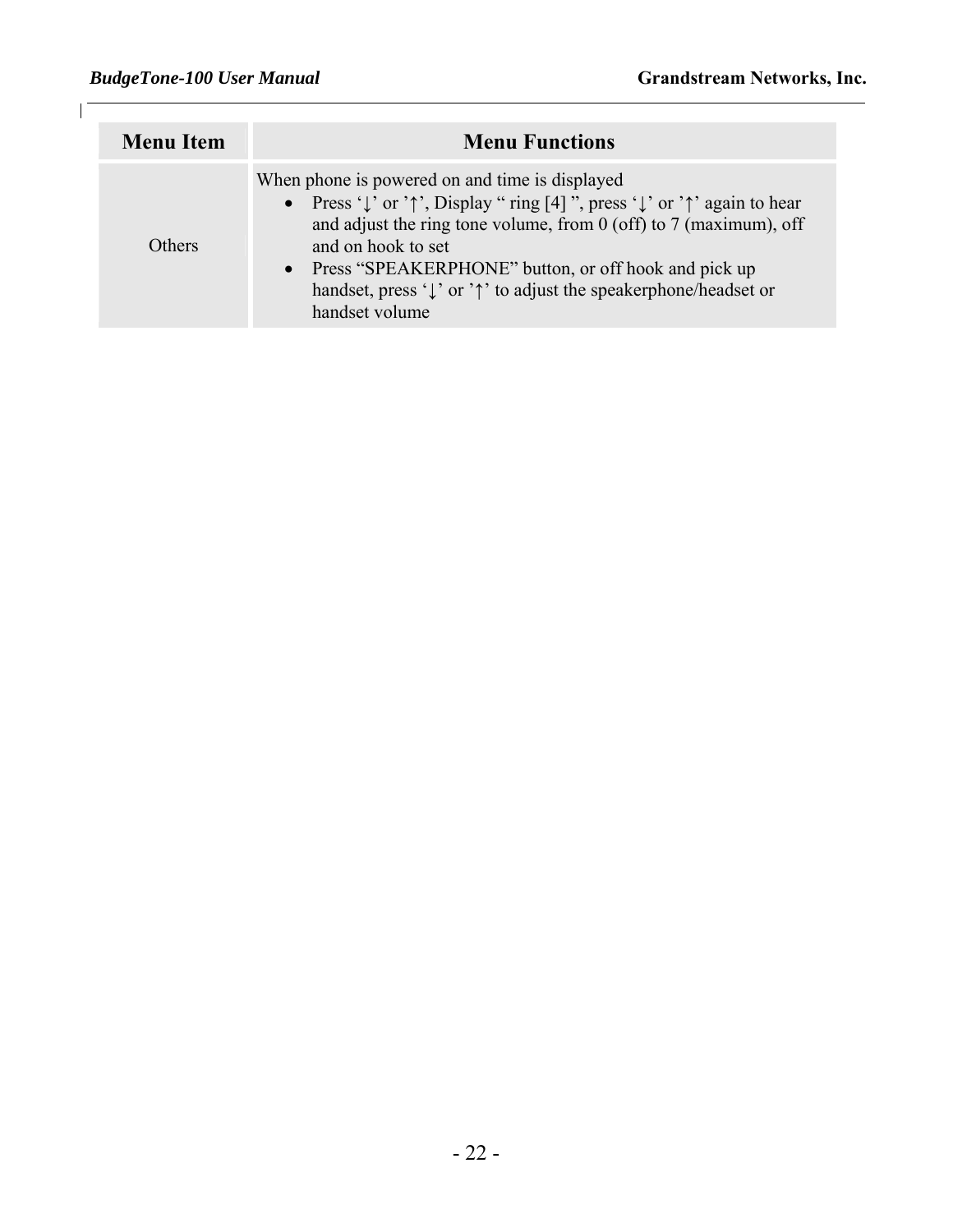#### **6.2 Configuration with Web Browser**

BudgeTone-100 series IP phone has an embedded Web server that will respond to HTTP GET/POST requests. It also has embedded HTML pages that allow a user to configure the IP phone through a Web browser such as Microsoft's IE or Mozilla's Firefox..

#### **6.2.1 Access the Web Configuration Menu**

The BudgeTone-100 IP Phone Web Configuration Pages can be accessed by input the phones IP into browser's URL address field like:

*http://Phone-IP-Address*

where the *Phone-IP-Address* is the IP address of the phone. There are two ways to retrieve this IP address from the phone:

- *1)* When the phone is *off-hook or in speakerphone* mode, simply press *MENU* button. *(This is most common way to get the IP address of the phone)*
- 2) When the phone is on-hook, press *MENU* button and then the browsing arrow keys to "**[2] IP Addr**", press *MENU* again.

#### **NOTE:**

• *To type IP address into browser to bring up the configuration pages, please strip out the leading "0" as the browser will parse in octet. e.g.: if the IP address is: 192.168.001.014, please type in: 192.168.1.14.* 

Once the correct IP address of the phone is input into browser and "Enter" key pressed, the web log in page will come up like following:

| <b>Grandstream Device Configuration</b>             |
|-----------------------------------------------------|
|                                                     |
| <b>Password</b>                                     |
| Login                                               |
| All Rights Reserved Grandstream Networks, Inc. 2005 |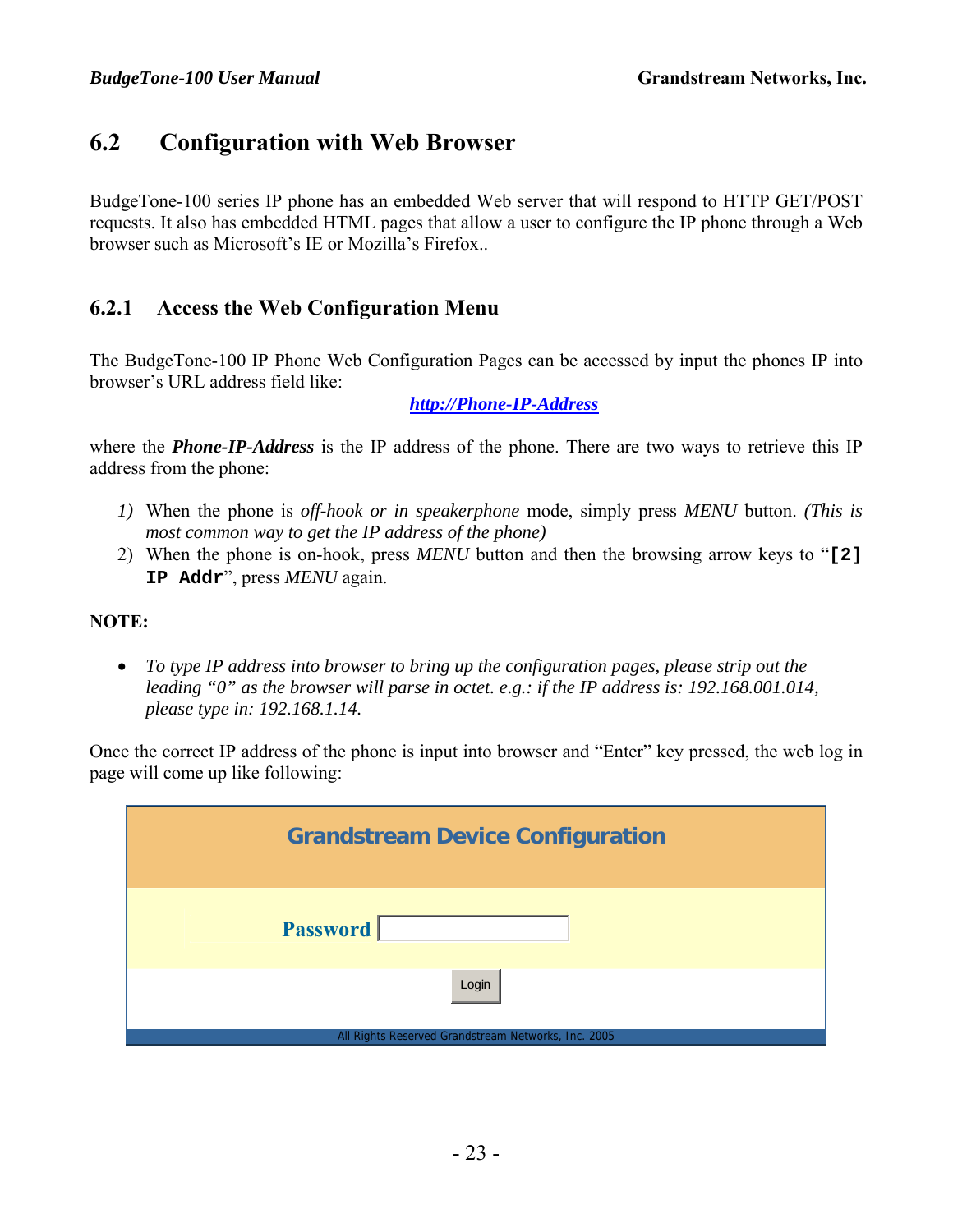The password is case sensitive with maximum length of 25 characters. The factory default password for End User is "123", for Administrator is "admin" respectively. Only administrator has the privilege to get access to "ADVANCED SETTINGS" configuration page.

#### **NOTE:**

• *If you cannot log into the configuration pages by using default password, please check with the VoIP service provider. Most likely, the service provider has already provisioned and automatically configured the device for you and has changed the default password.* 

#### **6.2.2 Configuration Menu**

After input the correct password into the login screen, the embedded Web server of the IP phone will respond with the Configuration Pages screen, which is explained in details below.

#### • **Status Page:**

|                                         | <b>Grandstream Device Configuration</b>                                                  |                          |  |
|-----------------------------------------|------------------------------------------------------------------------------------------|--------------------------|--|
| <b>STATUS</b>                           | <b>BASIC SETTINGS</b>                                                                    | <b>ADVANCED SETTINGS</b> |  |
|                                         | <b>MAC Address: 00.0B.82.05.CA.91</b>                                                    |                          |  |
|                                         | <b>IP Address:</b> 192.168.1.101                                                         |                          |  |
| <b>Product Model:</b> BT100 REV 2.0     |                                                                                          |                          |  |
|                                         | Software Version: Program-- 1.0.8.32 Bootloader-- 1.0.8.11 HTML-- 1.0.8.32 VOC-- 1.0.1.0 |                          |  |
|                                         | <b>System Up Time:</b> $0 \text{ day}(s) 18 \text{ hour}(s) 1 \text{ minute}(s)$         |                          |  |
| <b>Registered:</b> Yes                  |                                                                                          |                          |  |
| <b>PPPoE Link Up:</b> disabled          |                                                                                          |                          |  |
|                                         | <b>NAT:</b> detected NAT type is full cone                                               |                          |  |
| <b>NAT Mapped IP: 70.22.120.137</b>     |                                                                                          |                          |  |
| <b>NAT Mapped Port: 60617</b>           |                                                                                          |                          |  |
| <b>Total Inbound Calls:</b>             | -7                                                                                       |                          |  |
| <b>Total Outbound Calls: 2</b>          |                                                                                          |                          |  |
| <b>Total Missed Calls: 3</b>            |                                                                                          |                          |  |
| <b>Total Call Time (in minutes):</b>    | - 19                                                                                     |                          |  |
| <b>Total SIP Message Sent: 428</b>      |                                                                                          |                          |  |
| <b>Total SIP Message Received:</b> 626  |                                                                                          |                          |  |
| <b>Total RTP Packet Sent: 38542</b>     |                                                                                          |                          |  |
| <b>Total RTP Packet Received:</b> 38514 |                                                                                          |                          |  |
| <b>Total RTP Packet Loss: 0</b>         |                                                                                          |                          |  |
|                                         |                                                                                          |                          |  |

All Rights Reserved Grandstream Networks, Inc. 2005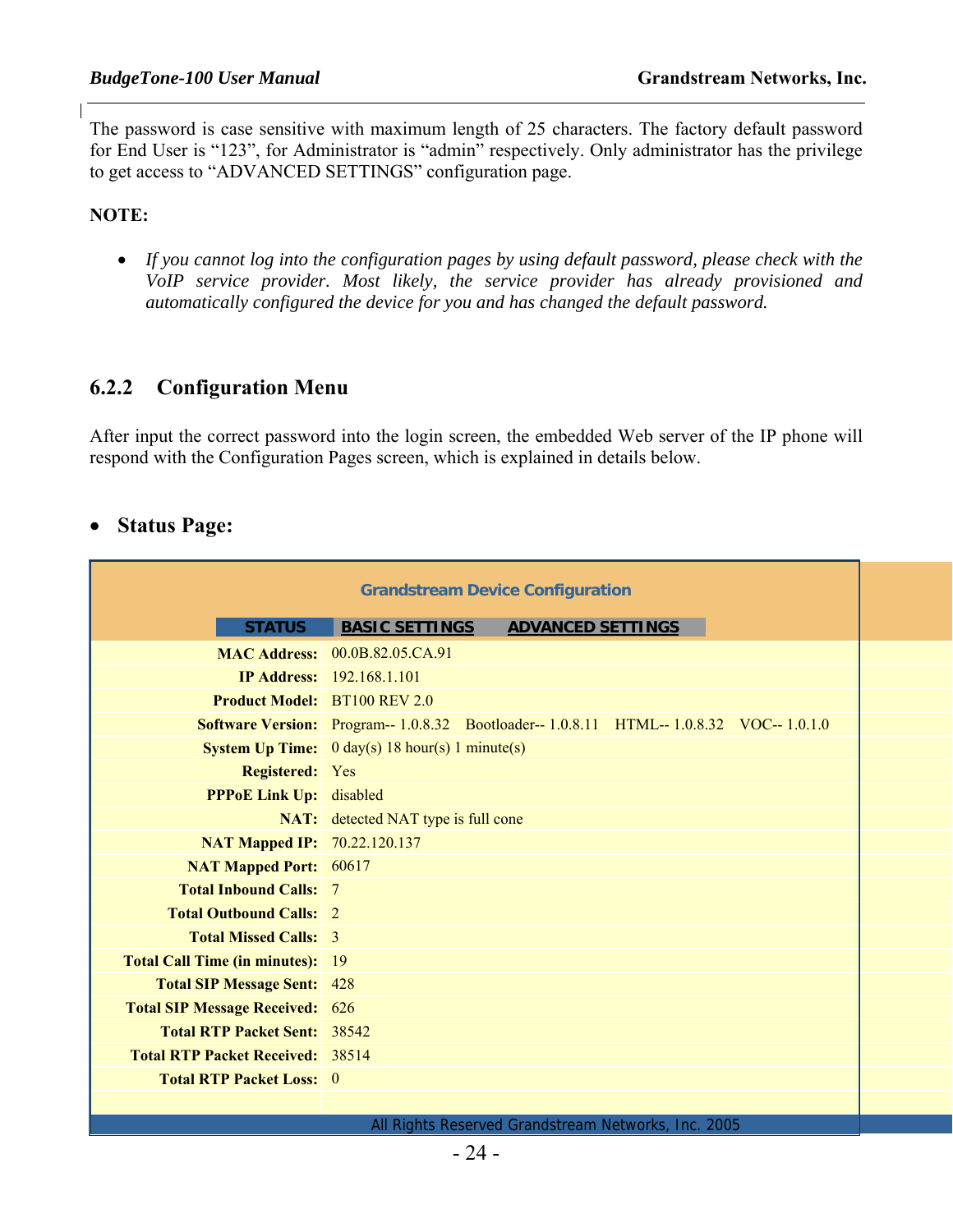| <b>MAC Address</b>                                 | The device ID, in HEX format. This is very important ID for ISP<br>troubleshooting.                                                                                                                                                                                                                                                                        |
|----------------------------------------------------|------------------------------------------------------------------------------------------------------------------------------------------------------------------------------------------------------------------------------------------------------------------------------------------------------------------------------------------------------------|
| <b>IP Address</b>                                  | This field shows IP address of BudgeTone 100.                                                                                                                                                                                                                                                                                                              |
| <b>Product Model</b>                               | This field contains the product model info. Like BT100 (4M, discontinued<br>legacy product) or BT100 REV2.0 (8M RAM)                                                                                                                                                                                                                                       |
| <b>Software Version</b>                            | <b><i>Program:</i></b> This is the main firmware release usually requested by support.<br><b>Bootloader:</b> This indicates bootloader version.<br>This indicates the web interface version, normally not changed<br>HTML:<br>unless there is new parameter introduced in.<br>VOC: This indicates the coder program version, normally not changed.         |
| <b>System Uptime</b>                               | This shows system up time since last reboot.                                                                                                                                                                                                                                                                                                               |
| <b>Registered</b>                                  | This shows whether the unit is registered to VoIP service provider's server<br>or proxy.                                                                                                                                                                                                                                                                   |
| <b>PPPoE Link Up</b>                               | This shows whether the PPPoE is up if connected to DSL modem                                                                                                                                                                                                                                                                                               |
| <b>NAT</b>                                         | This shows what kind of NAT the BudgeTone is behind if it is not in open<br>interne, determined by STUN, usually is Full Cone, Port Restricted Cone<br>etc., non-symmetric NAT if using general SOHO router. If symmetric NAT<br>detected, STUN can NOT be used and Outbound Proxy (or Session Border<br>Controller) is required to resolve the NAT issue. |
| <b>NAT Mapped IP</b>                               | WAN side public IP of the NAT router if phone connected to LAN port of<br>the router                                                                                                                                                                                                                                                                       |
| <b>Other Statistical</b><br><b>Status of Phone</b> | Self-explainable, see the page displayed.                                                                                                                                                                                                                                                                                                                  |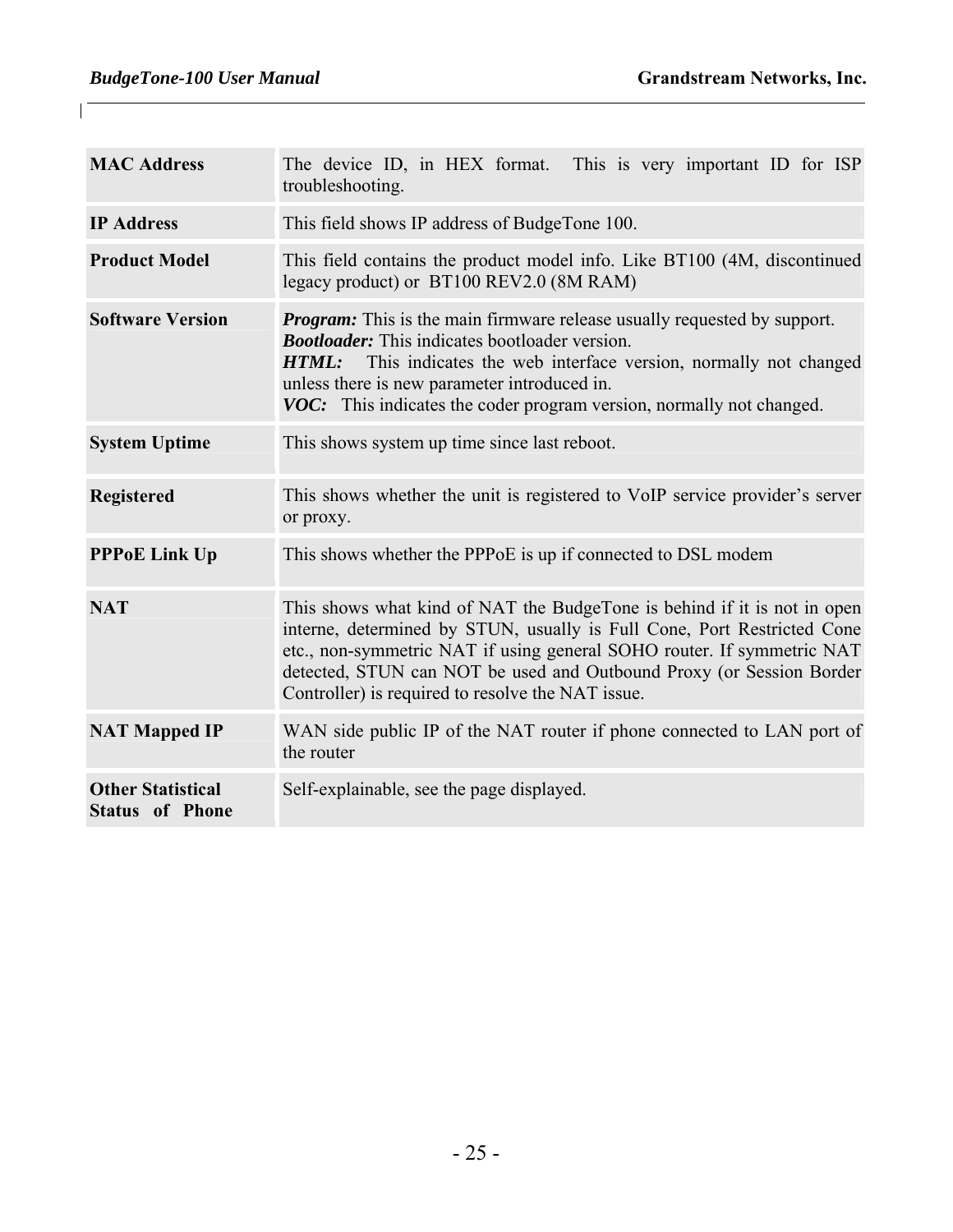#### • **Basic Settings:**

|                               | <b>Grandstream Device Configuration</b>                                                                                                                                                                                                                                    |
|-------------------------------|----------------------------------------------------------------------------------------------------------------------------------------------------------------------------------------------------------------------------------------------------------------------------|
|                               | STATUS BASIC SETTINGS ADVANCED SETTINGS                                                                                                                                                                                                                                    |
| <b>End User Password:</b>     | (purposely not displayed for security protection)                                                                                                                                                                                                                          |
| <b>IP Address:</b>            | O<br>dynamically assigned via DHCP (default) or PPPoE<br>(will attempt PPPoE if DHCP fails and following is non-blank)<br><b>PPPoE</b> account ID:<br>PPPoE password:<br>0<br>0<br>0<br>0<br>Preferred DNS server:<br>D<br>statically configured as:<br><b>IP Address:</b> |
|                               | <b>Subnet Mask:</b><br><b>Default Router:</b><br><b>DNS</b> Server 1:<br><b>DNS</b> Server 2:                                                                                                                                                                              |
| <b>Time Zone:</b>             | GMT-5:00 (US Eastern Time, New York)                                                                                                                                                                                                                                       |
| <b>Daylight Savings Time:</b> | O<br>ц<br>Yes (if set to Yes, display time will be 1 hour ahead of normal time)<br>N <sub>o</sub>                                                                                                                                                                          |
| Date Display Format: C        | O<br>Year-Month-Day<br>Month-Day-Year<br>O<br>Day-Month-Year                                                                                                                                                                                                               |
|                               | Update<br>Cancel<br>Reboot                                                                                                                                                                                                                                                 |
|                               | All Rights Reserved Grandstream Networks, Inc. 2005                                                                                                                                                                                                                        |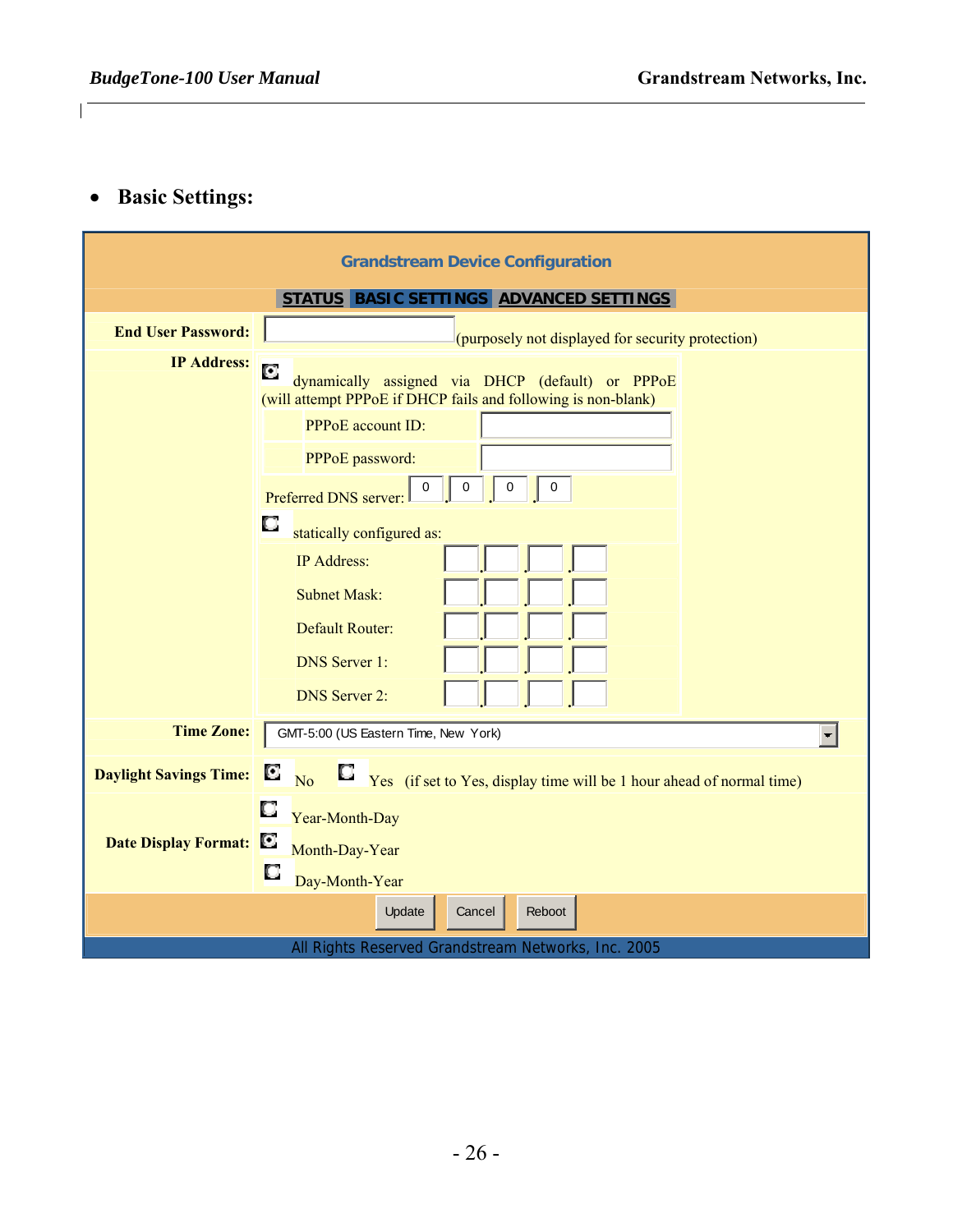$\mathsf{I}$ 

| <b>End user Password</b>  | This contains the password for end user to access the Web Configuration Menu.<br>This field is case sensitive and maximum length is 25 characters. The default<br>end user password is "123".<br>End user only has privilege to see the Status page and change parameters in<br>Basic page. End user can NOT access to Advanced Settings pages and will get<br>error message if try to.                                                                                                                                                                                                                                                                                                                                                                                                                                                                                                            |
|---------------------------|----------------------------------------------------------------------------------------------------------------------------------------------------------------------------------------------------------------------------------------------------------------------------------------------------------------------------------------------------------------------------------------------------------------------------------------------------------------------------------------------------------------------------------------------------------------------------------------------------------------------------------------------------------------------------------------------------------------------------------------------------------------------------------------------------------------------------------------------------------------------------------------------------|
| <b>IP Address</b>         | There are 2 modes under which the IP phone can operate:<br>- If DHCP mode is enabled, then all the field values for the Static IP mode are<br>not used (even though they are still saved in the Flash memory) and the IP<br>phone will acquire its IP address from the first DHCP server it discovers on the<br>LAN it attaches to.<br>. PPPoE account settings are configured here if the user is connecting the IP<br>phone directly to the DSL/ADSL modem. Users can specify DNS server<br>manually by entering DNS server's IP address. The IP Phone will attempt to<br>establish a PPPoE session if PPPoE account is set. For most users, just leave<br>them blank<br>- If Static IP mode is selected, the IP address, Subnet Mask, Default Router IP<br>address, DNS Server 1 (mandatory), DNS Server 2 (optional) fields need to be<br>configured. These fields are set to zero by default. |
| <b>Time zone</b>          | Displayed date/time will be adjusted according to the specified time zone.                                                                                                                                                                                                                                                                                                                                                                                                                                                                                                                                                                                                                                                                                                                                                                                                                         |
| Day light savings<br>time | Default NO. If set to Yes, then the displayed time will be 1 hour ahead of<br>normal time.                                                                                                                                                                                                                                                                                                                                                                                                                                                                                                                                                                                                                                                                                                                                                                                                         |
| Date display format       | This parameter controls the date display format.                                                                                                                                                                                                                                                                                                                                                                                                                                                                                                                                                                                                                                                                                                                                                                                                                                                   |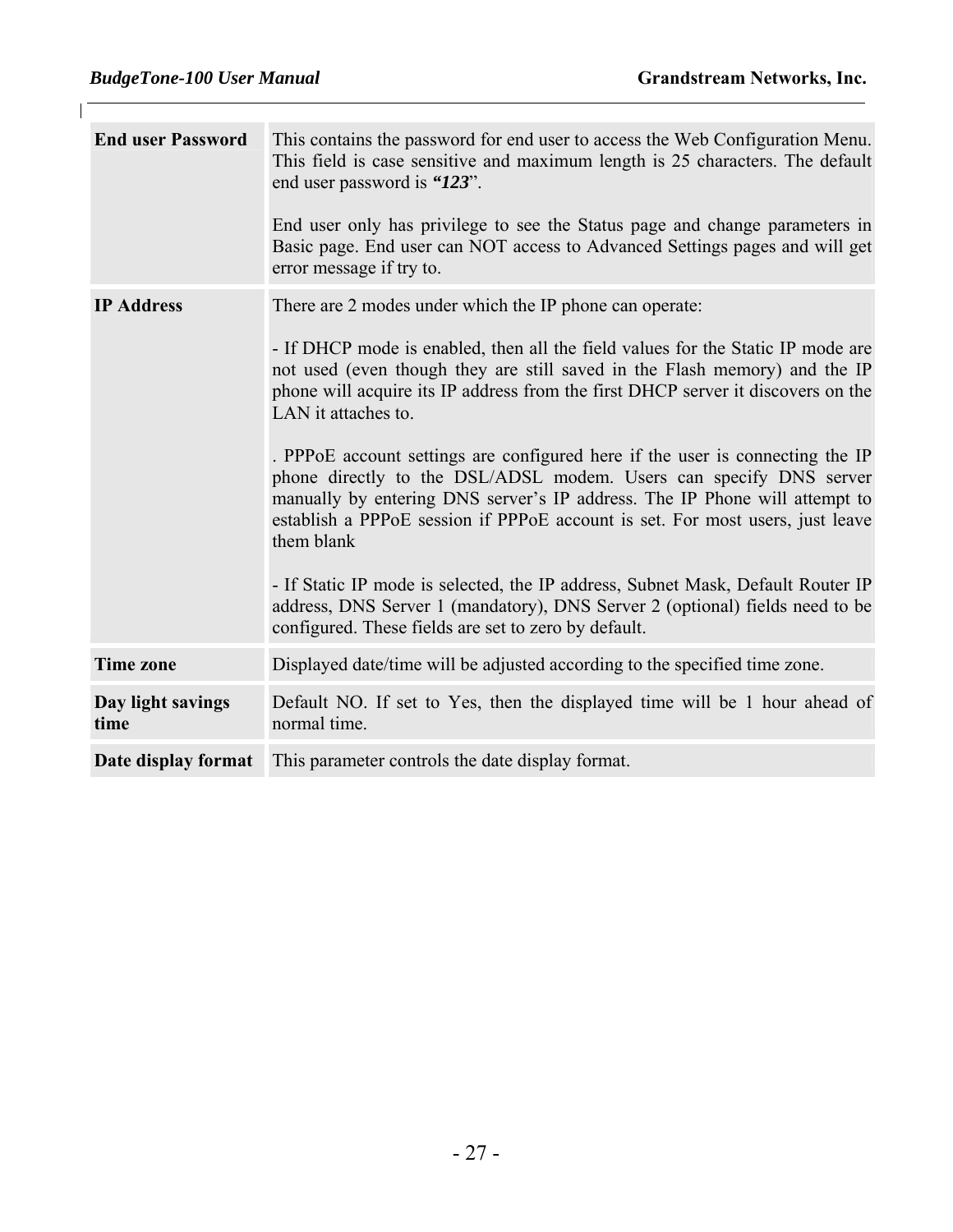### • **Advanced Settings:**

| <b>Grandstream Device Configuration</b>             |                                                                                                                                                                                                                   |  |
|-----------------------------------------------------|-------------------------------------------------------------------------------------------------------------------------------------------------------------------------------------------------------------------|--|
|                                                     | STATUS BASIC SETTINGS ADVANCED SETTINGS                                                                                                                                                                           |  |
| <b>Admin Password:</b>                              | (purposely not displayed for security protection)                                                                                                                                                                 |  |
| <b>SIP Server:</b>                                  | abc.sipprovider.com<br>(e.g., sip.mycompany.com, or IP address)                                                                                                                                                   |  |
| <b>Outbound Proxy:</b>                              | (e.g., proxy.myprovider.com, or IP address, if any)                                                                                                                                                               |  |
| <b>SIP User ID:</b>                                 | 1003<br>(the user part of an SIP address)                                                                                                                                                                         |  |
| <b>Authenticate ID:</b>                             | 1003<br>(can be identical to or different from SIP User ID)                                                                                                                                                       |  |
| <b>Authenticate Password:</b>                       | (purposely not displayed for security protection)                                                                                                                                                                 |  |
| Name:                                               | Tom Smith<br>(optional, e.g., John Doe)                                                                                                                                                                           |  |
| <b>Advanced Options:</b>                            |                                                                                                                                                                                                                   |  |
| <b>Preferred Vocoder:</b><br>(in listed order)      | G.729A/B<br>choice 1:<br>iLBC<br>choice 2:<br>G.723.1<br>choice 3:<br><b>PCMU</b><br>choice 4:<br><b>PCMA</b><br>choice 5:<br>G.726-32<br>choice 6:<br>G.722 (wide band)<br>choice 7:<br><b>PCMA</b><br>choice 8: |  |
| G723 rate:                                          | O<br>Q<br>6.3kbps encoding rate<br>5.3kbps encoding rate                                                                                                                                                          |  |
| <i>iLBC</i> frame size:                             | $\frac{1}{30}$<br>20ms                                                                                                                                                                                            |  |
| iLBC payload type:                                  | 97<br>(between 96 and 127, default is 97)                                                                                                                                                                         |  |
| <b>Silence Suppression:</b>                         | O<br>O,<br>N <sub>o</sub><br>Yes                                                                                                                                                                                  |  |
| Voice Frames per TX:                                | $\overline{c}$<br>(up to $10/20/32/64$ for G711/G726/G723/other codecs respectively)                                                                                                                              |  |
| Layer 3 QoS:                                        | 48<br>(Diff-Serv or Precedence value)                                                                                                                                                                             |  |
| Layer 2 QoS:                                        | 802.1Q/VLAN Tag<br>802.1p priority value<br>$(0-7)$                                                                                                                                                               |  |
| Allow incoming SIP messages<br>from SIP proxy only: | O<br>N <sub>o</sub><br>Yes                                                                                                                                                                                        |  |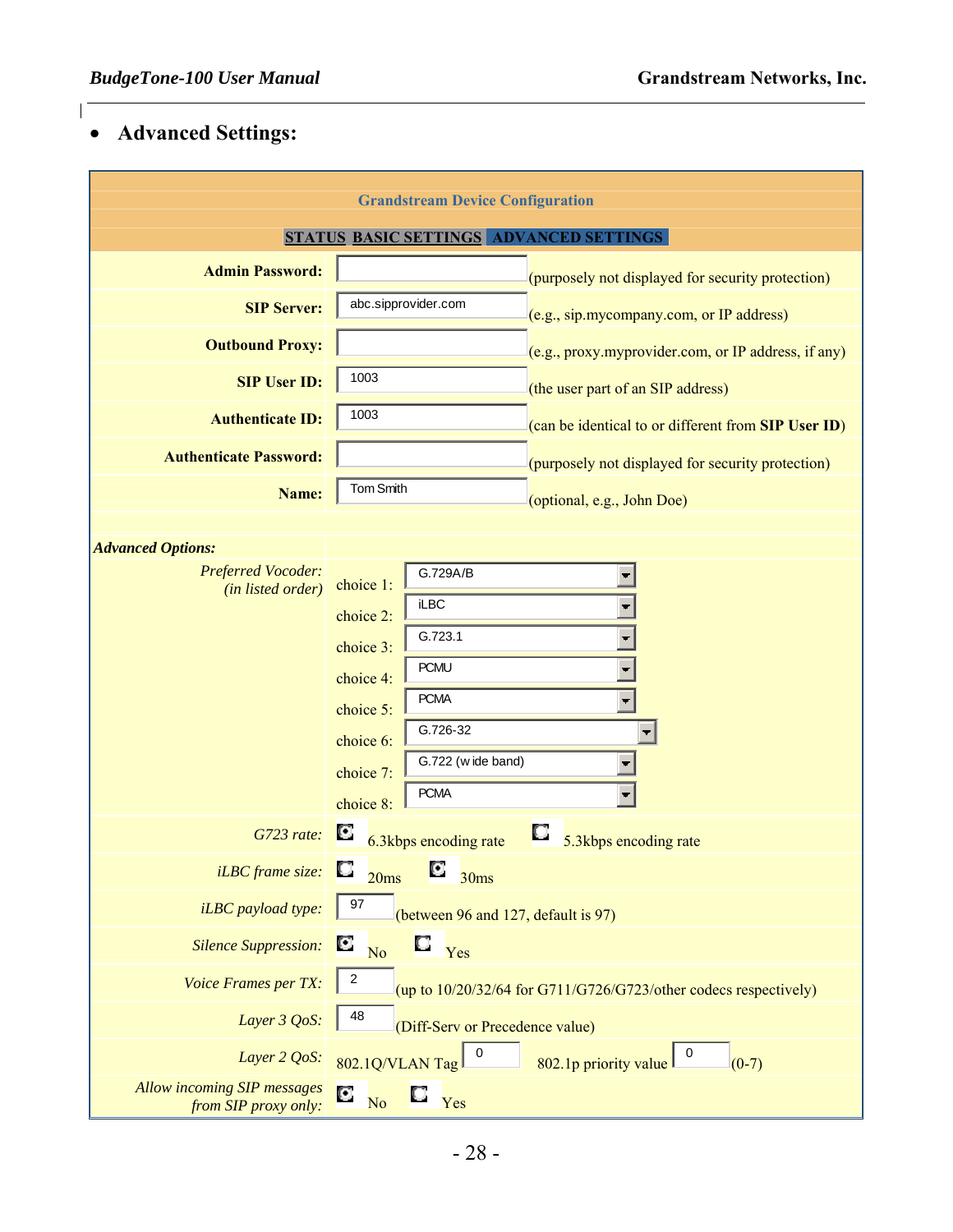| <b>Use DNS SRV:</b>                          | O<br>O<br>$\overline{N_{0}}$<br>Yes                                                                       |
|----------------------------------------------|-----------------------------------------------------------------------------------------------------------|
| <b>User ID</b> is phone number:              | O<br>$\Box$<br>$\overline{N}$<br>Yes                                                                      |
| <b>SIP</b> Registration:                     | O<br>$\Box$ No<br>Yes                                                                                     |
| <b>Unregister On Reboot:</b>                 | $\mathbf{E}$ No<br>$\mathbf{C}$<br>Yes                                                                    |
| <b>Register Expiration:</b>                  | 900<br>(in seconds. default 1 hour, max 45 days)                                                          |
| <b>Early Dial:</b>                           | O<br>N <sub>o</sub><br>Yes (use "Yes" only if proxy supports 484 response)                                |
| Allow outgoing call without<br>Registration: | O<br>$\Box$ Yes<br>No                                                                                     |
| Dial Plan Prefix:                            | (this prefix string is added to each dialed number)                                                       |
| No Key Entry Timeout:                        | (in seconds, default is 4 seconds)                                                                        |
| Use # as Dial Key:                           | O<br>O<br>Yes (if set to Yes, "#" will function as the Dial key)<br>N <sub>o</sub>                        |
| local SIP port:                              | 5060<br>(default 5060)                                                                                    |
| local RTP port:                              | 5004<br>$(1024 - 65535,$ default 5004)                                                                    |
| Use random port:                             | о<br>u<br>N <sub>o</sub><br>Yes                                                                           |
| <b>NAT Traversal:</b>                        | D<br>No<br>stun.fw dnet.net:3478<br>O<br>Yes, STUN server is:<br>(URI or IP:port)                         |
| keep-alive interval:                         | 20<br>(in seconds, default 20 seconds)                                                                    |
| <b>Use NAT IP</b>                            | (if specified, this IP address is used in SIP/SDP<br>message)                                             |
| Proxy-Require:                               | (if specified, the content will appear in Proxy-<br>Require header)                                       |
| Voice Mail UserID:                           | 8502<br>(User ID/extension for 3rd party voice mail system)                                               |
| <b>SUBSCRIBE for MWI:</b>                    | о<br>No, do not send SUBSCRIBE for Message Waiting Indication                                             |
|                                              | Yes, send periodical SUBSCRIBE for Message Waiting Indication                                             |
| <b>Auto Answer:</b>                          | O<br>u<br>No<br>Yes                                                                                       |
| <b>Offhook Auto-Dial:</b>                    | (User ID/extension to dial automatically when<br>offhook)                                                 |
| <b>Enable Call Features:</b>                 | O<br>u<br>Yes (if Yes, Call Forwarding & Call-Waiting-Disable are<br>N <sub>o</sub><br>supported locally) |
|                                              |                                                                                                           |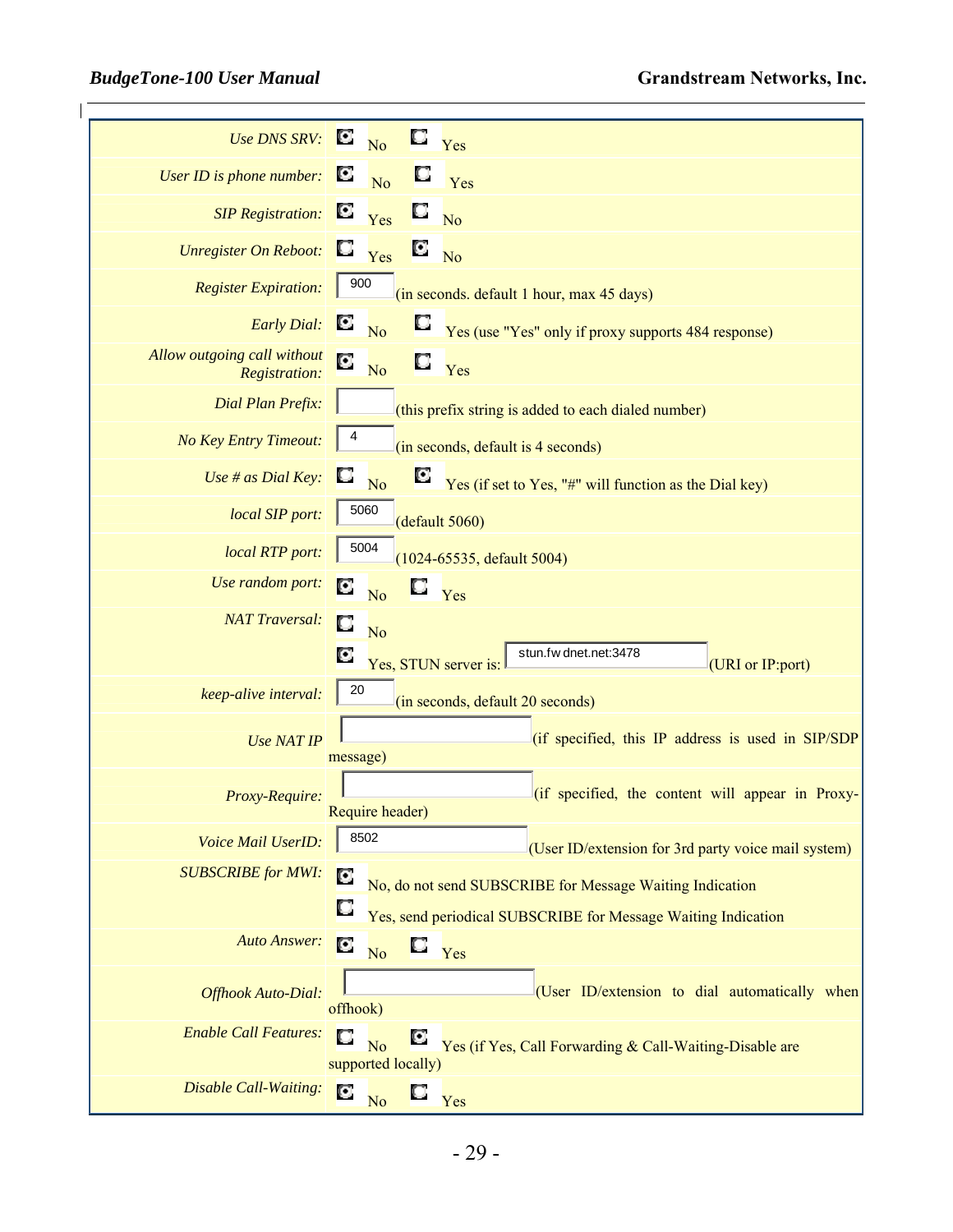| <b>Send DTMF:</b>                     | ☑<br>via RTP (RFC2833)<br>in-audio<br>via SIP INFO                                                                                                                                                                                                                                                                                                                                                                                                                        |
|---------------------------------------|---------------------------------------------------------------------------------------------------------------------------------------------------------------------------------------------------------------------------------------------------------------------------------------------------------------------------------------------------------------------------------------------------------------------------------------------------------------------------|
| <b>DTMF</b> Payload Type:             | 101                                                                                                                                                                                                                                                                                                                                                                                                                                                                       |
| <b>Send Flash Event:</b>              | O<br>Ц<br>$\overline{N_{0}}$<br>Yes (Flash will be sent as a DTMF event if set to Yes)                                                                                                                                                                                                                                                                                                                                                                                    |
| <b>Onhook Threshold:</b>              | 800 ms                                                                                                                                                                                                                                                                                                                                                                                                                                                                    |
| <b>NTP Server:</b>                    | time.nist.gov<br>(URI or IP address)                                                                                                                                                                                                                                                                                                                                                                                                                                      |
| <b>Default Ring Tone:</b>             | system ring tone<br>custom ring tone 1, used if incoming caller ID is<br>O<br>custom ring tone 2, used if incoming caller ID is<br>1001<br>O<br>custom ring tone 3, used if incoming caller ID is                                                                                                                                                                                                                                                                         |
| <b>Send Anonymous:</b>                | O<br><b>E</b> Yes (caller ID will be blocked if set to Yes)<br>$\overline{N_{0}}$                                                                                                                                                                                                                                                                                                                                                                                         |
| <b>Anonymous Method:</b>              | O<br>L.<br>Use Privacy Header<br><b>Use From Header</b>                                                                                                                                                                                                                                                                                                                                                                                                                   |
| Time to ring:                         | 60 seconds                                                                                                                                                                                                                                                                                                                                                                                                                                                                |
| <b>Special Feature:</b>               | Standard                                                                                                                                                                                                                                                                                                                                                                                                                                                                  |
| <b>Syslog Server:</b>                 |                                                                                                                                                                                                                                                                                                                                                                                                                                                                           |
| Syslog Level:                         | <b>NONE</b>                                                                                                                                                                                                                                                                                                                                                                                                                                                               |
| Firmware Upgrade and<br>Provisioning: | $\circ$<br>L)<br><b>TFTP</b><br><b>HTTP</b><br><b>Upgrade Via</b><br>fm.grandstream.com/gs<br>Firmware Server Path:<br>Config Server Path:<br>Firmware File Postfix:<br>Firmware File Prefix:<br>Config File Postfix:<br>Config File Prefix:<br>Automatic Upgrade:<br>10080<br>O<br>Yes, check for upgrade every<br>$\overline{N_0}$<br>minutes (default 7 days)<br>O<br><b>Always Check for New Firmware</b><br>D<br>Check New Firmware only when F/W pre/suffix changes |
|                                       | D<br>Always Skip the Firmware Check                                                                                                                                                                                                                                                                                                                                                                                                                                       |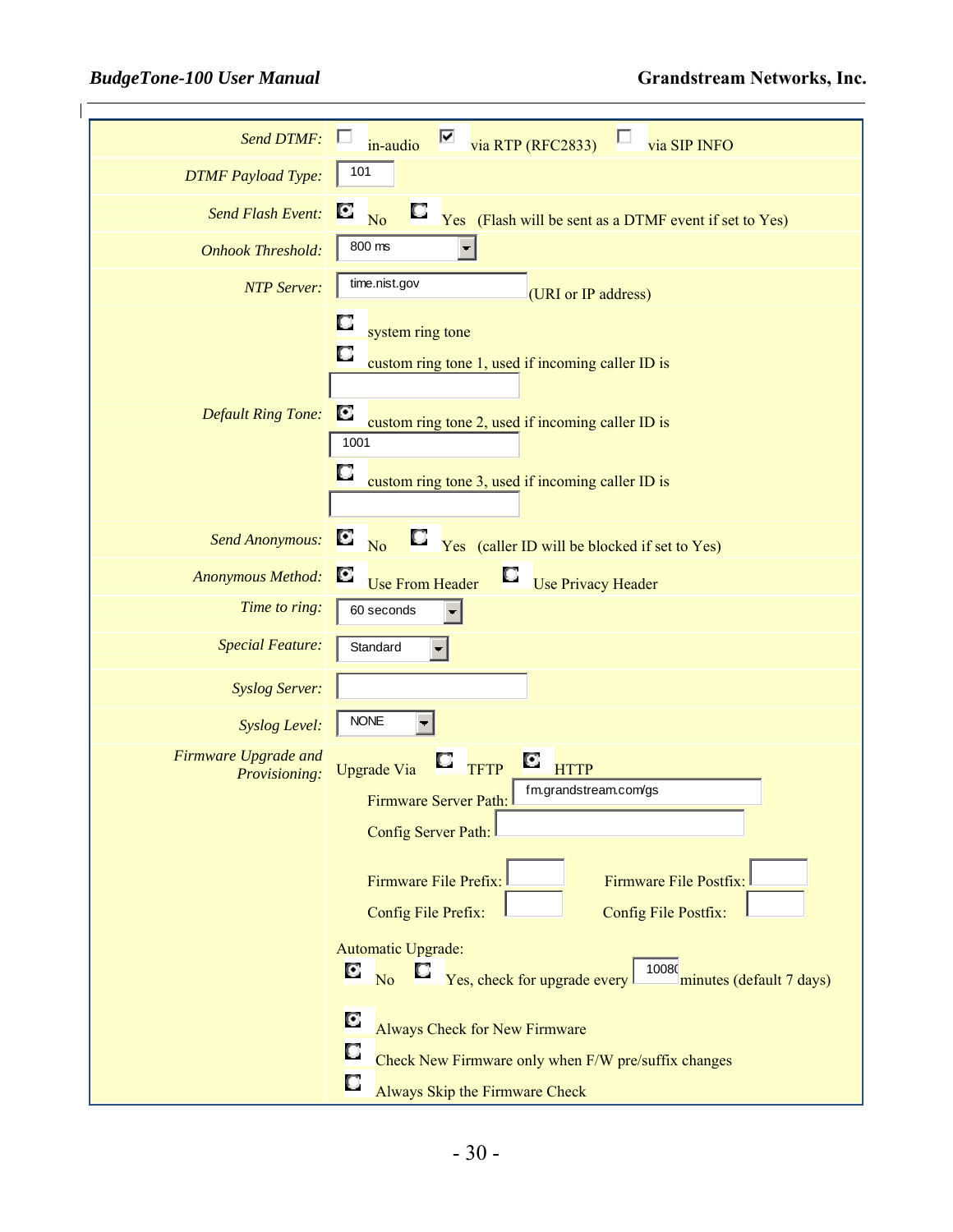| Firmware Key:                                | (in Hexadecimal Representation)                                                                                                 |
|----------------------------------------------|---------------------------------------------------------------------------------------------------------------------------------|
| <b>Authenticate Conf File:</b>               | $\mathbf{E}$ <sub>No</sub><br>$\mathbf{C}$ $\mathbf{Y}$ es (cfg file would be authenticated before acceptance if set to<br>Yes) |
| Lock keypad update: $\bullet$                | $\overline{N_0}$<br>Yes (configuration update via keypad is disabled if set to Yes)                                             |
| Allow conf SIP Account<br>in Basic Settings: | O<br>Yes<br>$\overline{N_0}$                                                                                                    |
| Override MTU Size:                           | $\overline{0}$                                                                                                                  |
|                                              | Update<br>Cancel<br>Reboot                                                                                                      |
|                                              | All Rights Reserved Grandstream Networks, Inc. 2005                                                                             |

| <b>Admin Password</b>           | Administrator password. Only administrator can configure the "Advanced<br>Settings" page. Password field is purposely blanked for security reason after<br>clicking update and saved. The maximum password length is 25 characters.                                                                                                                                                                                                                                                                          |
|---------------------------------|--------------------------------------------------------------------------------------------------------------------------------------------------------------------------------------------------------------------------------------------------------------------------------------------------------------------------------------------------------------------------------------------------------------------------------------------------------------------------------------------------------------|
| <b>SIP Server</b>               | IP address or FQDN domain name provided by VoIP service provider.<br>e.g., the following are some valid examples:<br>sip.my-voip-provider.com or sip:my-company-sip-server.com or<br>192.168.1.200:5066 (where 5066 is the port number different to default 5060)                                                                                                                                                                                                                                            |
| <b>Outbound Proxy</b>           | IP address or FQDN domain name of Outbound Proxy (or called Media Gateway<br>or Session Border Controller). Used by IP phone for firewall or NAT penetration<br>in different network environment. If symmetric NAT is detected, STUN will not<br>work and ONLY outbound proxy will provide solution for it.                                                                                                                                                                                                  |
| <b>SIP User ID</b>              | User account information, provided by VoIP service provider (ITSP), usually has<br>the form of digits similar to phone number or actually a phone number                                                                                                                                                                                                                                                                                                                                                     |
| <b>Authentication</b><br>ID     | ID used for authentication, usually same as SIP user ID, but could be different<br>and decided by the ITSP                                                                                                                                                                                                                                                                                                                                                                                                   |
| Authenticate<br><b>Password</b> | Account information, password for IP Phone to register to (SIP) servers of ITSP.<br>Maximum length is 25 characters.                                                                                                                                                                                                                                                                                                                                                                                         |
| Preferred<br>Vocoder            | The BudgeTone IP phone supports up to 8 different codec types including<br>G711-ulaw (PCMU), G711-alaw (PCMA), G723, G729A, G726-32 (ADPCM),<br>G722, G728 and iLBC.<br>A user can configure codecs in a preference list that will be included with the<br>same preference order in SDP message. The first codec in this list can be entered<br>by choosing the appropriate option in "Choice 1". Similarly, the last codec in<br>this list can be entered by choosing the appropriate option in "Choice 8". |
| <b>G723 Rate:</b>               | Encoding rate for G723 codec. By default, 6.3kbps rate is set.                                                                                                                                                                                                                                                                                                                                                                                                                                               |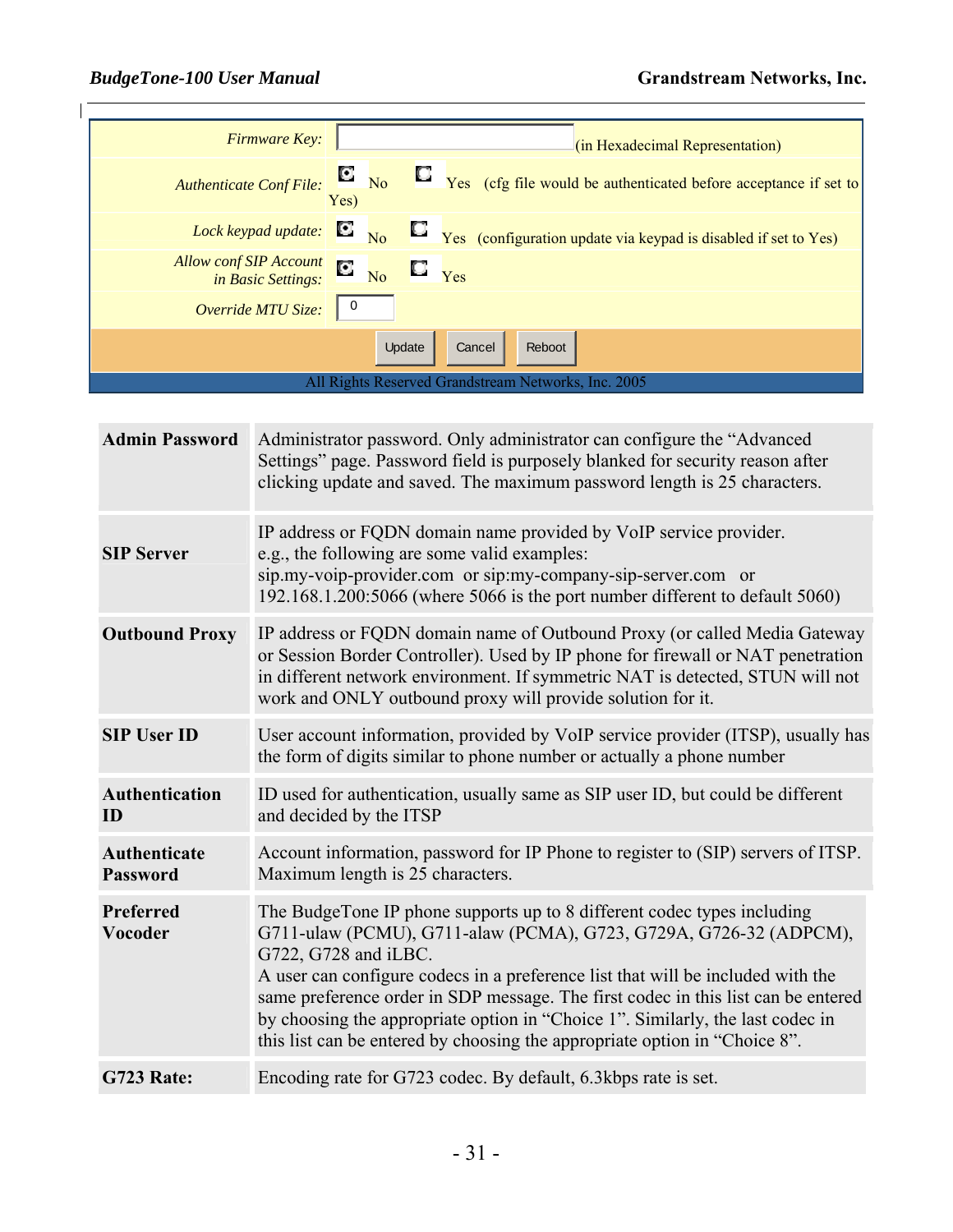| iLBC frame size                                                        | iLBC packet frame size. Default is 20ms.<br>For Asterisk IP-PBX, 30ms might need to be configured for compatibility                                                                                                                                                                                                                                                                                                                                                                                                                                                                                                                                                                                                                                                                                                                                                                                                                                                                                                                                                                                                                                                                                                                                                                                                                                                                                                                                                                                                                                                                                                                                                                                                                                                                                                                                                                                                                                        |
|------------------------------------------------------------------------|------------------------------------------------------------------------------------------------------------------------------------------------------------------------------------------------------------------------------------------------------------------------------------------------------------------------------------------------------------------------------------------------------------------------------------------------------------------------------------------------------------------------------------------------------------------------------------------------------------------------------------------------------------------------------------------------------------------------------------------------------------------------------------------------------------------------------------------------------------------------------------------------------------------------------------------------------------------------------------------------------------------------------------------------------------------------------------------------------------------------------------------------------------------------------------------------------------------------------------------------------------------------------------------------------------------------------------------------------------------------------------------------------------------------------------------------------------------------------------------------------------------------------------------------------------------------------------------------------------------------------------------------------------------------------------------------------------------------------------------------------------------------------------------------------------------------------------------------------------------------------------------------------------------------------------------------------------|
| iLBC payload<br>type                                                   | Payload type for iLBC. Default value is 97.<br>The valid range is between 96 and 127.                                                                                                                                                                                                                                                                                                                                                                                                                                                                                                                                                                                                                                                                                                                                                                                                                                                                                                                                                                                                                                                                                                                                                                                                                                                                                                                                                                                                                                                                                                                                                                                                                                                                                                                                                                                                                                                                      |
| <b>Silence</b><br><b>Suppression</b>                                   | This controls the silence suppression/VAD feature of G723 and G729. If set to<br>"Yes", when a silence is detected, small quantity of VAD packets (instead of<br>audio packets) will be sent during the period of no talking. If set to "No", this<br>feature is disabled.                                                                                                                                                                                                                                                                                                                                                                                                                                                                                                                                                                                                                                                                                                                                                                                                                                                                                                                                                                                                                                                                                                                                                                                                                                                                                                                                                                                                                                                                                                                                                                                                                                                                                 |
| <b>Voice Frames per</b><br><b>TX</b>                                   | This field contains the number of voice frames to be transmitted in a single<br>Ethernet packet (be advised the max. size of Ethernet packet is 1500 byte (or<br>120k bit) so user should be aware that there IS a limit there). When setting this<br>value, the user should be aware of the requested packet time (ptime, used in SDP<br>message) as a result of configuring this parameter. This parameter is associated<br>with the first codec in the above codec Preference List or the actual used<br>payload type negotiated between the 2 conversation parties at run time.<br>e.g., if the first codec is configured as G723 and the "Voice Frames per TX" is<br>set to be 2, then the "ptime" value in the SDP message of an INVITE request<br>will be 60ms because each G723 voice frame contains 30ms of audio. Similarly,<br>if this field is set to be 2 and if the first codec chosen is G729 or G711 or G726,<br>then the "ptime" value in the SDP message of an INVITE request will be 20ms.<br>If the configured voice frames per TX exceeds the maximum allowed value, the<br>IP phone will use and save the maximum allowed value for the corresponding<br>first codec choice. The maximum value for PCM is $10$ ( $x10ms$ ) frames; for<br>G726, it is 20 ( $x10ms$ ) frames; for G723, it is 32 ( $x30ms$ ) frames; for<br>$G729/G728$ , 64 (x10ms) and 64 (x2.5ms) frames respectively.<br>Please be very careful when massage those parameters. By adjust this, user also<br>get jitter buffer changed accordingly. BT-100 phone has patent dynamic jitter<br>buffer handling algorithm. The jitter buffer range from $20 \sim 200$ ms.<br>Incorrect setting will affect voice quality so do not touch the parameter if not<br>understand and most of the case the default value will work in GS products.<br>Please refer to the Codec FAQ in our website for more technical details:<br>http://www.grandstream.com/FAQ-Codec.pdf |
| Layer 3 QoS                                                            | This field defines the layer 3 QoS parameter, which can be used for IP<br>Precedence or Diff-Serv or MPLS. Default value is 48.                                                                                                                                                                                                                                                                                                                                                                                                                                                                                                                                                                                                                                                                                                                                                                                                                                                                                                                                                                                                                                                                                                                                                                                                                                                                                                                                                                                                                                                                                                                                                                                                                                                                                                                                                                                                                            |
| Layer 2 QoS                                                            | Layer 2 QoS settings. Default setting is blank or "0"<br>Other VLAN supported equipments like VLAN switch/router required if user<br>wants to configure these settings.                                                                                                                                                                                                                                                                                                                                                                                                                                                                                                                                                                                                                                                                                                                                                                                                                                                                                                                                                                                                                                                                                                                                                                                                                                                                                                                                                                                                                                                                                                                                                                                                                                                                                                                                                                                    |
| <b>Allow incoming</b><br><b>SIP</b> messages<br>from SIP proxy<br>only | If set to "Yes", the phone will ignore any SIP message that does not come from<br>the IP address (Source IP in the IP header, the SIP server) that it is registered to.<br>Default is No.                                                                                                                                                                                                                                                                                                                                                                                                                                                                                                                                                                                                                                                                                                                                                                                                                                                                                                                                                                                                                                                                                                                                                                                                                                                                                                                                                                                                                                                                                                                                                                                                                                                                                                                                                                  |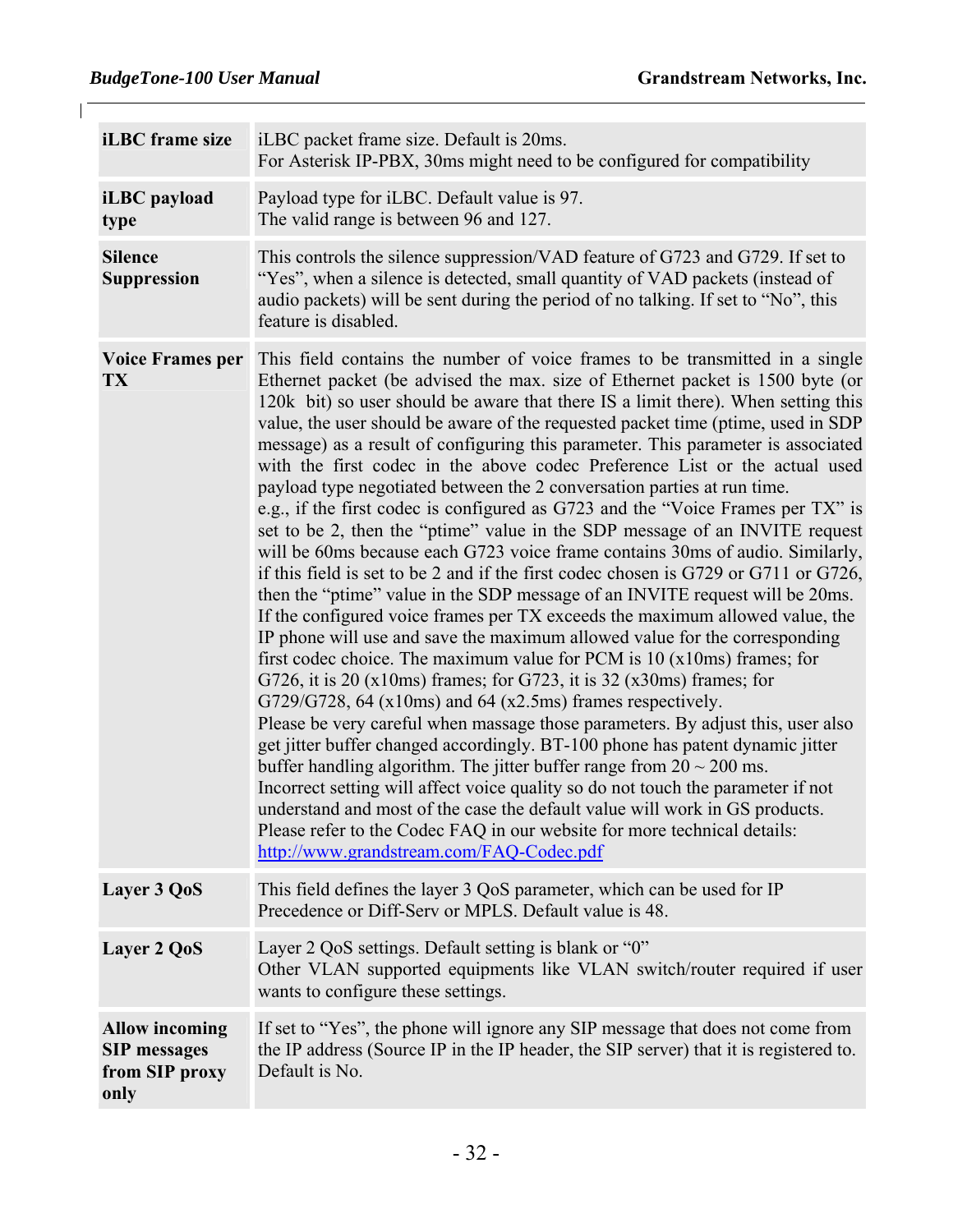| <b>Use DNS SRV</b>                                    | Default is No.<br>If set to Yes, the phone will use DNS SRV configured to lookup for the server                                                                                                                                                                                                                                                                                                            |
|-------------------------------------------------------|------------------------------------------------------------------------------------------------------------------------------------------------------------------------------------------------------------------------------------------------------------------------------------------------------------------------------------------------------------------------------------------------------------|
| Use ID is phone<br>number                             | If "Yes" is set, a "user=phone" parameter will be attached to the<br>"From" header in SIP request, which will be processed by supported SIP proxy.<br>Default is No.                                                                                                                                                                                                                                       |
| <b>SIP</b> registration                               | This parameter controls whether the BudgeTone phone needs to send<br>REGISTER messages to the proxy server.<br>The default setting is "Yes".                                                                                                                                                                                                                                                               |
| <b>Unregister On</b><br><b>Reboot</b>                 | Default is No. If set to Yes, the phone will send "remove all register" request to<br>the server ("*" in the contact header) to remove all previous bindings. If server<br>does not support this it will cause some problems                                                                                                                                                                               |
| <b>Register</b><br><b>Expiration</b>                  | This parameter allows the user to specify the time frequency (in seconds) the IP<br>phone will refresh its registration with the specified registrar (SIP Server). The<br>default interval is 3600 seconds (or 1 hour). The maximum interval is 45 days.                                                                                                                                                   |
| <b>Early Dial</b>                                     | Default setting is No. The "Yes" option should be used ONLY if there is a SIP<br>proxy configured and the proxy server supports 484 Incomplete Address<br>response (like Asterisk). Otherwise, the call will most likely be rejected by the<br>proxy (with a 404 Not Found error).<br>Please note that this feature is NOT designed to work with and should NOT be<br>enabled for direct IP-to-IP calling. |
| <b>Allow outgoing</b><br>call without<br>Registration | Default is No. If set to Yes, if ITSP permit, phone can make outgoing call even<br>not registered. But can not get incoming calls. This feature is highly depended<br>on ITSPs.                                                                                                                                                                                                                            |
| <b>Dial Plan Prefix</b>                               | Sets the prefix added to each dialed number. If configured, the prefix will be<br>added to EVERY number input                                                                                                                                                                                                                                                                                              |
| <b>No key Entry</b><br>Timeout                        | Default is 4 seconds.<br>User can short or extend that depends on digits dialed habit                                                                                                                                                                                                                                                                                                                      |
| Use $#$ as<br>Dial Key                                | This parameter allows the user to configure the "#" key to be used as the<br>"SEND" key. Once set to "Yes", pressing this key will immediately trigger the<br>sending of dialed string collected so far. In this case, this "#" key is essentially<br>equivalent to the "SEND" key.<br>If set to "No", this # key will then be included as part of the dial string to be sent<br>out.                      |
| <b>Local SIP port</b>                                 | This parameter defines the local SIP port the IP phone will listen and transmit<br>on. The default value is 5060.                                                                                                                                                                                                                                                                                          |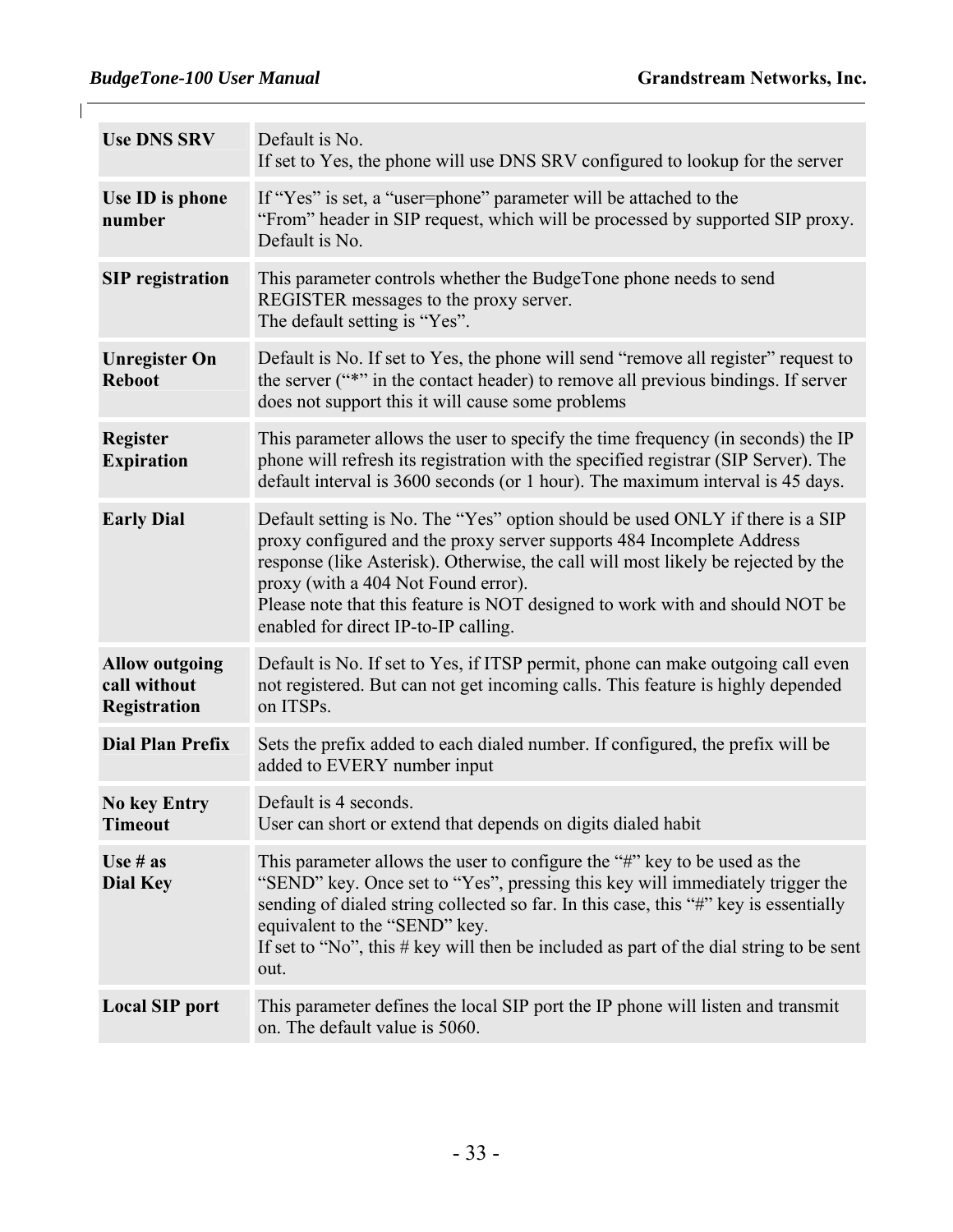$\mathbb{L}$ 

| <b>Local RTP port</b>                 | This parameter defines the local RTP-RTCP port pair the IP phone will listen<br>and transmit. It is the base RTP port for channel 0. When configured, channel 0<br>will use this port value for RTP and the port value+1 for its RTCP; channel 1<br>will use port value+2 for RTP and port value+3 for its RTCP.<br>The default value is 5004.                                                                                                                                                                                                       |
|---------------------------------------|------------------------------------------------------------------------------------------------------------------------------------------------------------------------------------------------------------------------------------------------------------------------------------------------------------------------------------------------------------------------------------------------------------------------------------------------------------------------------------------------------------------------------------------------------|
|                                       | Use Random port Default No. If set to Yes, the device will pick randomly generated SIP and RTP<br>ports. This is usually necessary and useful when multiple IP Phones are behind<br>the same full cone NAT router.                                                                                                                                                                                                                                                                                                                                   |
| <b>NAT Traversal</b>                  | Defines whether the NAT traversal mechanism is activated.<br>It should be set to YES if the device is behind NAT router.<br>If Outbound Proxy is NOT configured, STUN server needs to be set to activate<br>STUN detection mechanism. Usually ITSP will provide these settings for device<br>to work properly behind NAT/Firewall<br>If this field is set to "Yes" without STUN server, then the device will<br>periodically (every <i>Keep-alive interval</i> ) send a dummy UDP packet to the SIP<br>server to pinhole the NAT in the router side. |
| <b>Keep alive</b><br>interval         | Default is 20 seconds. The interval of sending dummy UDP packet to keep NAT<br>"pin hole" open in the router side. Min. value is 10 seconds.                                                                                                                                                                                                                                                                                                                                                                                                         |
| <b>Use NAT IP</b>                     | NAT IP address (WAN side) used in SIP/SDP message. Default is blank.                                                                                                                                                                                                                                                                                                                                                                                                                                                                                 |
| <b>Proxy-Require</b>                  | SIP Extension to notify SIP server that the unit is behind the NAT/Firewall.<br>Required by some soft switch vendor like Nortel MCS.                                                                                                                                                                                                                                                                                                                                                                                                                 |
| <b>Voice Mail User</b><br>ID          | User ID (extension or access number) of a $3rd$ party VoiceMail system where the<br>user may have an account. By defining it, user presses the "MESSAGE" button<br>on the phone, an INVITE message will send to that ID/number to allow the user<br>to retrieve VM.                                                                                                                                                                                                                                                                                  |
| <b>Subscribe for</b><br><b>MWI</b>    | Default is No. When set to Yes, a SUBSCRIBE for Message Waiting Indication<br>will be sent periodically to server. BT-100 support both synchronize and non-<br>synchronized SUBSCRIBE SIP message.                                                                                                                                                                                                                                                                                                                                                   |
| <b>Auto Answer</b>                    | Default is No. When set to Yes, the phone will automatically pick up the call<br>after a short beep and turn on the speaker.                                                                                                                                                                                                                                                                                                                                                                                                                         |
| <b>Offhook</b><br><b>Auto-Dial</b>    | This parameter allows the user to configure a User ID or extension number to be<br>automatically dialed upon off hook (like hot line). Please note that only the user<br>part of a SIP address needs to be entered here. The phone will automatically<br>append the " $@$ " and the host portion of the corresponding SIP address.                                                                                                                                                                                                                   |
| <b>Enable call</b><br>features        | Default is Yes. Advance call features or feature codes functions (Star code, see<br>Section 5.4 of this manual) are supported locally                                                                                                                                                                                                                                                                                                                                                                                                                |
| <b>Disable Call</b><br><b>Waiting</b> | Default is No. User can use * code to use this feature per call basis.                                                                                                                                                                                                                                                                                                                                                                                                                                                                               |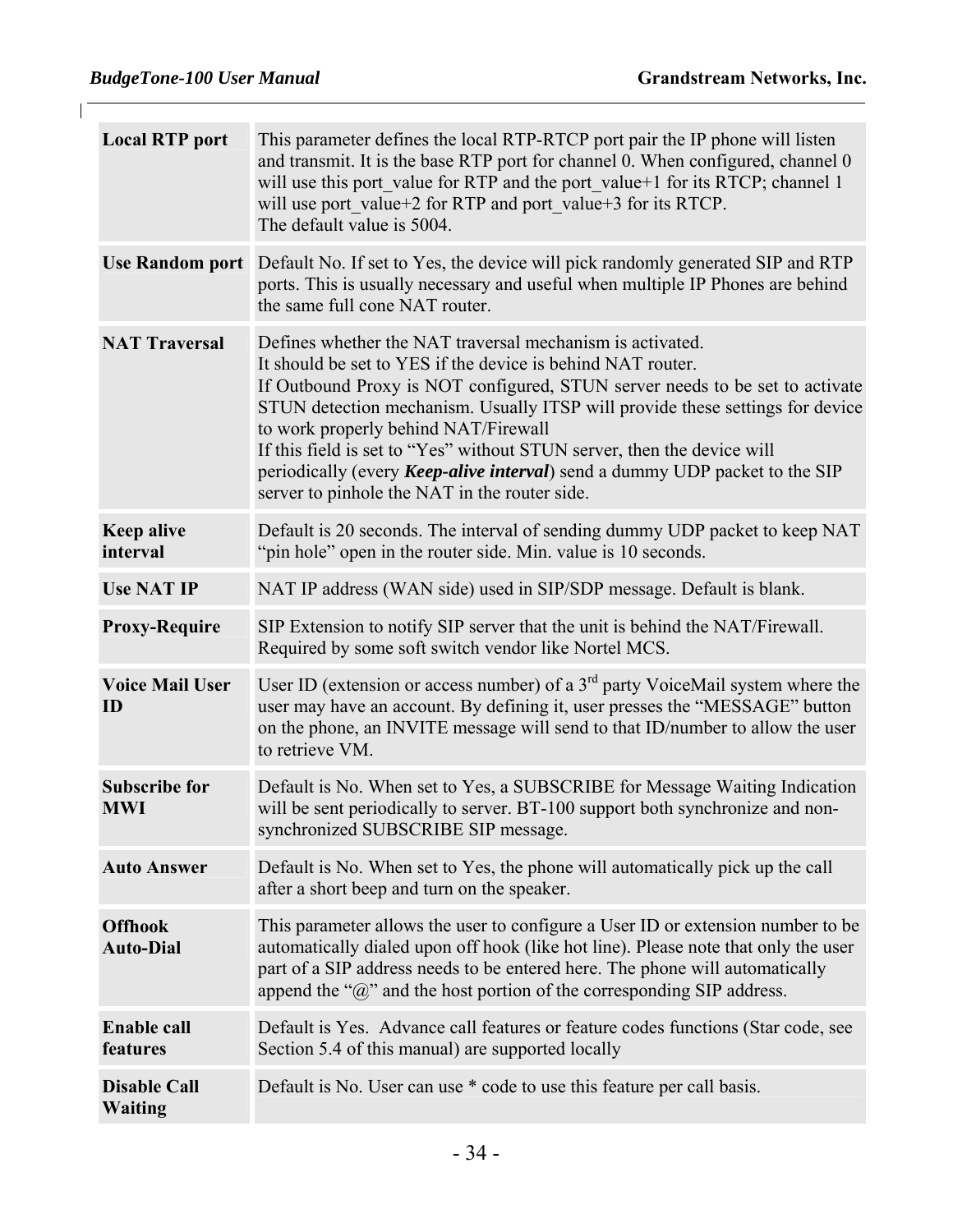| <b>Send DTMF</b>                   | This parameter specifies the mechanism to transmit DTMF digits.<br>There are 3 modes supported: in audio, which means DTMF is combined in in-<br>band audio signal (not very reliable with low-bit-rate codec); via RTP<br>(RFC2833); or via SIP INFO.<br>Make sure this setting is synchronized with SIP server otherwise will not work.                                                                                                                                                                              |
|------------------------------------|------------------------------------------------------------------------------------------------------------------------------------------------------------------------------------------------------------------------------------------------------------------------------------------------------------------------------------------------------------------------------------------------------------------------------------------------------------------------------------------------------------------------|
| <b>DTMF Payload</b><br><b>Type</b> | This parameter sets the payload type for DTMF using RFC2833<br>Default is 101                                                                                                                                                                                                                                                                                                                                                                                                                                          |
|                                    | <b>Send Flash Event</b> Default is NO. If set to Yes, flash will be sent as DTMF event therefore the<br>FLASH key to switch calls will NOT work.                                                                                                                                                                                                                                                                                                                                                                       |
| Onhook<br><b>Threshold</b>         | Time period when cradle pressed (Hook Flash) to simulate FLASH. Adjust this<br>time value will prevent user on hook carelessly to activate Flash/Hold and cause<br>the phone ring back. Default is 800ms.                                                                                                                                                                                                                                                                                                              |
| <b>NTP</b> server                  | URI or IP address of the NTP (Network Time Protocol) server, which will be<br>used by the phone to synchronize the date and time.                                                                                                                                                                                                                                                                                                                                                                                      |
| <b>Default Ring</b><br><b>Tone</b> | By default "System Ring Tone" is selected. All calls received that do not<br>$\bullet$<br>match any "incoming caller ID" number will generate the selected ring tone<br>- system, $1, 2$ or 3.<br>The user can setup up one number on each of the ring tones 1, 2, and 3.<br>$\bullet$<br>When a call is received from one of these numbers, the respective ring tone<br>will be generated.<br>• If the ring tone does not exist, the system default ring tone will be played.<br>For BT-100, ring 3 is not supported. |
| <b>Send Anonymous</b>              | If this parameter is set to "Yes", user ID will be sent as anonymous, essentially<br>block the Caller ID from displaying.                                                                                                                                                                                                                                                                                                                                                                                              |
| <b>Anonymous</b><br><b>Method</b>  | This is decided by supported SIP server/proxy. Either "Use From Header" or<br>"Use Privacy Header" depends on how SIP sever/proxy process the SIP header.                                                                                                                                                                                                                                                                                                                                                              |
| Time to ring                       | Allow user to adjust the ring time of the phone. Default is 60 seconds                                                                                                                                                                                                                                                                                                                                                                                                                                                 |
| <b>Special Feature</b>             | Default is Standard. Choose the selection to meet some special requirements<br>from Soft Switch vendors like Nortel, Sonus, Broadsoft, etc. End user please do<br>not touch this parameter.                                                                                                                                                                                                                                                                                                                            |
| <b>Syslog Server</b>               | The IP address or URL of System log server, especially useful for ITSP (Internet<br>Telephone Service Provider). End user don't encourage to touch this part                                                                                                                                                                                                                                                                                                                                                           |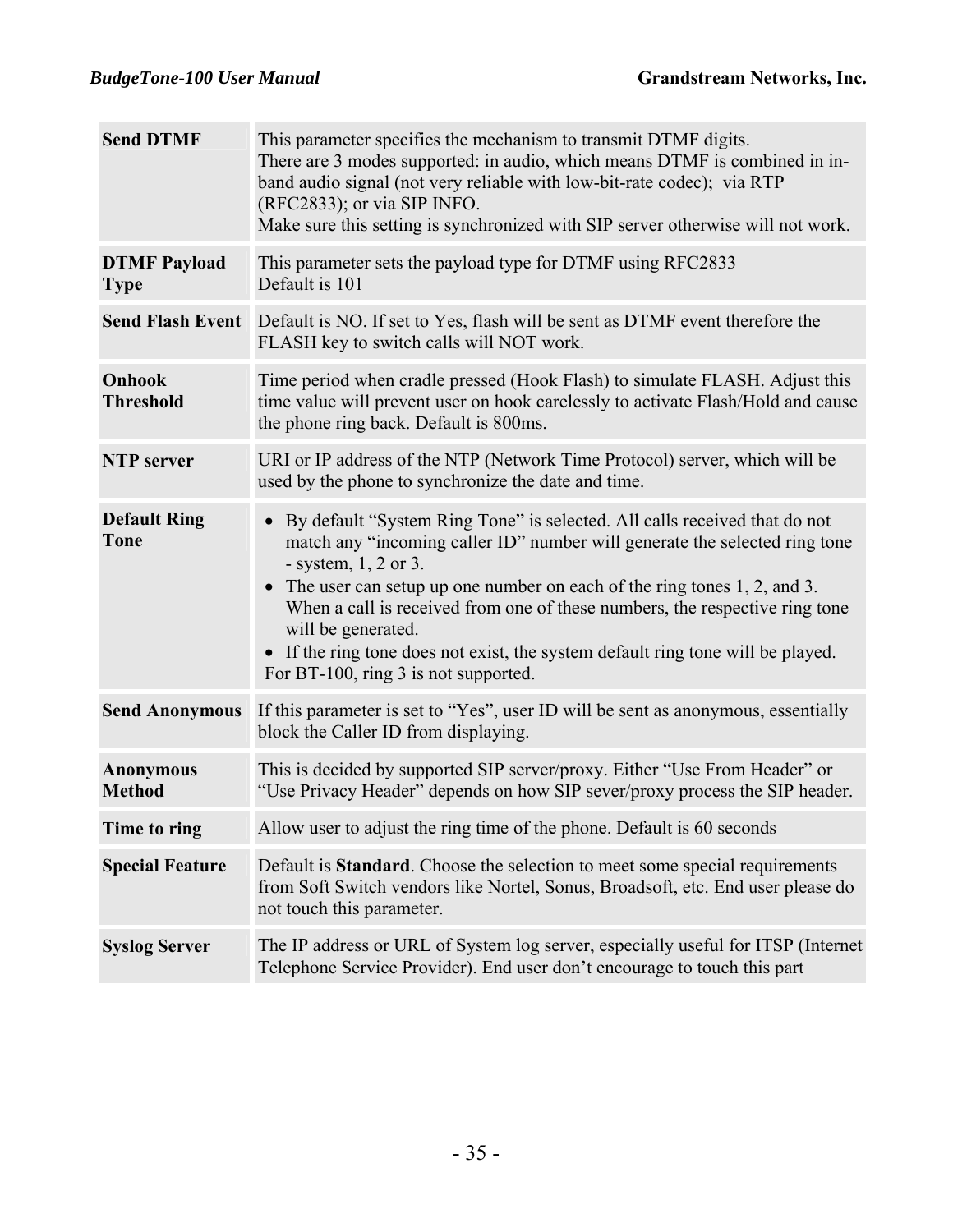$\mathbf{I}$ 

| <b>Syslog level</b> | Select the level for the phone to report the log messages. Default is NONE.<br>Useful for ITSP.<br>The level is one of DEBUG, INFO, WARNING or ERROR.<br>Syslog messages are sent based on the following events: |  |  |  |
|---------------------|------------------------------------------------------------------------------------------------------------------------------------------------------------------------------------------------------------------|--|--|--|
|                     | product model/version on boot up (INFO level)                                                                                                                                                                    |  |  |  |
|                     | NAT related info (INFO level)<br>$\bullet$                                                                                                                                                                       |  |  |  |
|                     | sent or received SIP message (DEBUG level)<br>$\bullet$                                                                                                                                                          |  |  |  |
|                     | SIP message summary (INFO level)<br>$\bullet$                                                                                                                                                                    |  |  |  |
|                     | inbound and outbound calls (INFO level)<br>$\bullet$                                                                                                                                                             |  |  |  |
|                     | registration status change (INFO level)<br>$\bullet$                                                                                                                                                             |  |  |  |
|                     | negotiated codec (INFO level)<br>$\bullet$                                                                                                                                                                       |  |  |  |
|                     | Ethernet link up (INFO level)<br>$\bullet$                                                                                                                                                                       |  |  |  |
|                     | SLIC chip exception (WARNING and ERROR levels)<br>$\bullet$                                                                                                                                                      |  |  |  |
|                     | memory exception (ERROR level)                                                                                                                                                                                   |  |  |  |
|                     | The Syslog uses USER facility. In addition to standard Syslog payload, it<br>contains the following components:                                                                                                  |  |  |  |
|                     | GS LOG: [device MAC address][error code] error message                                                                                                                                                           |  |  |  |
|                     | Here is an example: May 19 02:40:38 192.168.1.14 GS LOG:                                                                                                                                                         |  |  |  |

[00:0b:82:00:a1:be][000] Ethernet link is up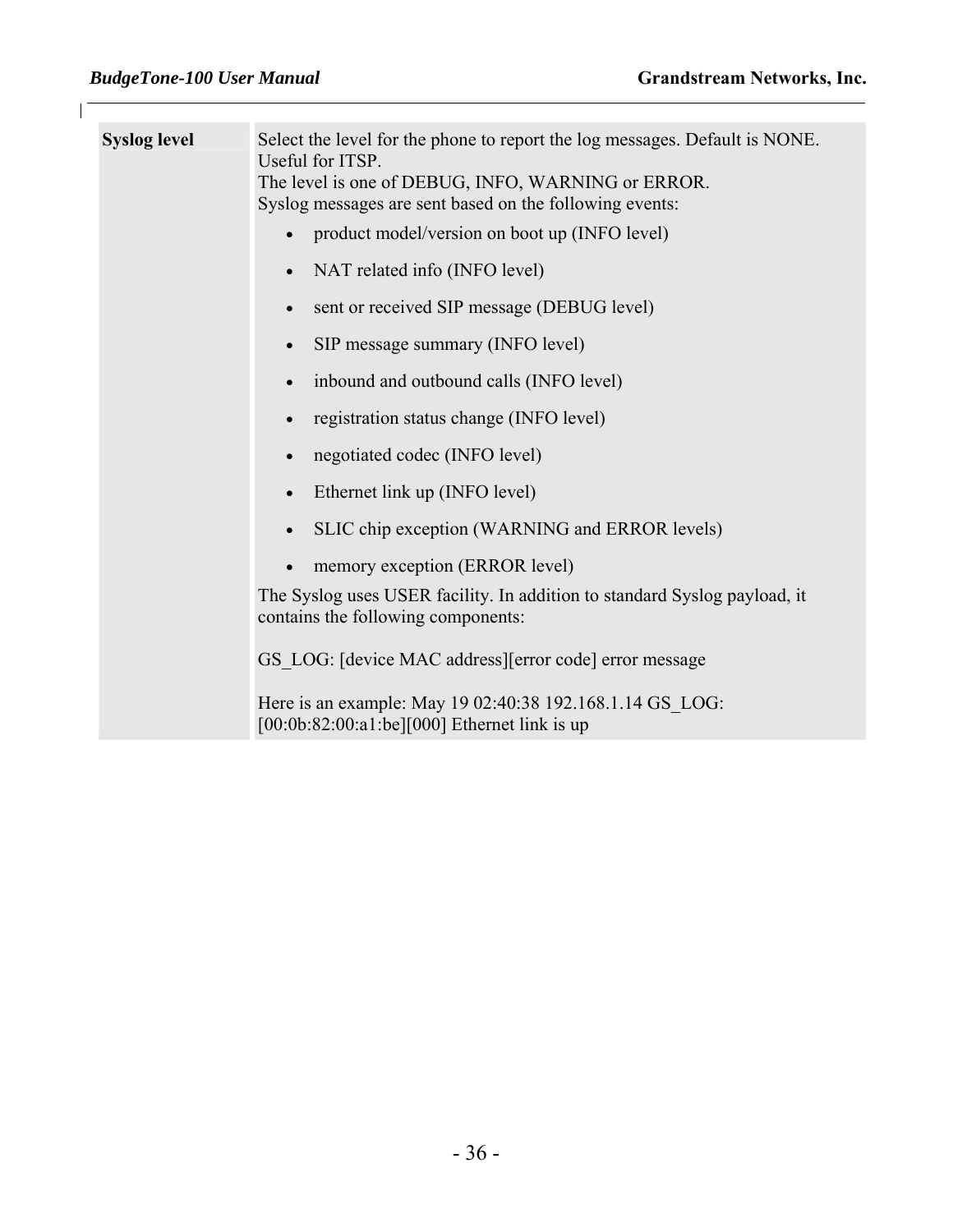$\mathsf{I}$ 

| <b>Firmware</b><br><b>Upgrade and</b><br>Provisioning | Firmware upgrade and Provisioning can be done via either TFTP or<br>HTTP. This is mutual exclusive choice.<br>Default if HTTP.<br>Via TFTP: (default is pointing to Grandstream Firmware TFTP server)<br>The TFTP server needs to be configured. If it is non-zero or not blank, the<br>IP phone will attempt to retrieve new configuration file or new firmware<br>from the specified TFTP server at boot time. It will make up to 3 attempts<br>before timeout and then it will start the boot process using the existing code<br>image in the Flash memory.<br>Be very careful when the TFTP is in progress (the phone's LCD backlight will<br>be ON). Do NOT interrupt the process (especially the power supply) otherwise<br>might make the phone broken.<br>Be patient as in some network environment this process will take up to 15<br>minutes.<br>Via HTTP: (default is pointing to Grandstream Firmware HTTP server)<br>The URI for the web server used for firmware upgrade and configuration.<br>For example,<br>http://provisioning.mycompany.com:6688/Grandstream/1.0.8.16<br>Here ":6688" is the specific TCP port that the HTTP server is listening to, it<br>can be omitted if using default port 80. |
|-------------------------------------------------------|------------------------------------------------------------------------------------------------------------------------------------------------------------------------------------------------------------------------------------------------------------------------------------------------------------------------------------------------------------------------------------------------------------------------------------------------------------------------------------------------------------------------------------------------------------------------------------------------------------------------------------------------------------------------------------------------------------------------------------------------------------------------------------------------------------------------------------------------------------------------------------------------------------------------------------------------------------------------------------------------------------------------------------------------------------------------------------------------------------------------------------------------------------------------------------------------------------------------|
| <b>Firmware Server</b><br>Path                        | IP address or domain name (URI) of firmware server. Default to Grandstream's<br>firmware server                                                                                                                                                                                                                                                                                                                                                                                                                                                                                                                                                                                                                                                                                                                                                                                                                                                                                                                                                                                                                                                                                                                        |
| <b>Config Server</b><br>Path                          | IP address or domain name (URI) of configuration server. Default to<br>Grandstream's server. It can be different with Firmware server.                                                                                                                                                                                                                                                                                                                                                                                                                                                                                                                                                                                                                                                                                                                                                                                                                                                                                                                                                                                                                                                                                 |
| <b>Firmware File</b><br><b>Prefix</b>                 | Default blank. If configured, the phone will request the firmware file with the<br>prefix.<br>Useful for provisioning of ITSPs. End user should keep it blank.                                                                                                                                                                                                                                                                                                                                                                                                                                                                                                                                                                                                                                                                                                                                                                                                                                                                                                                                                                                                                                                         |
| <b>Firmware File</b><br><b>Postfix</b>                | Default is blank. Similar to Prefix. End user should keep it blank.                                                                                                                                                                                                                                                                                                                                                                                                                                                                                                                                                                                                                                                                                                                                                                                                                                                                                                                                                                                                                                                                                                                                                    |
| <b>Config File Prefix</b>                             | Default is blank. The phone will request configure file prefix is configured.<br>Used by ITSP for provisioning. End user should keep it blank.                                                                                                                                                                                                                                                                                                                                                                                                                                                                                                                                                                                                                                                                                                                                                                                                                                                                                                                                                                                                                                                                         |
| <b>Config File</b><br><b>Postfix</b>                  | Default is blank. End user should keep it blank.                                                                                                                                                                                                                                                                                                                                                                                                                                                                                                                                                                                                                                                                                                                                                                                                                                                                                                                                                                                                                                                                                                                                                                       |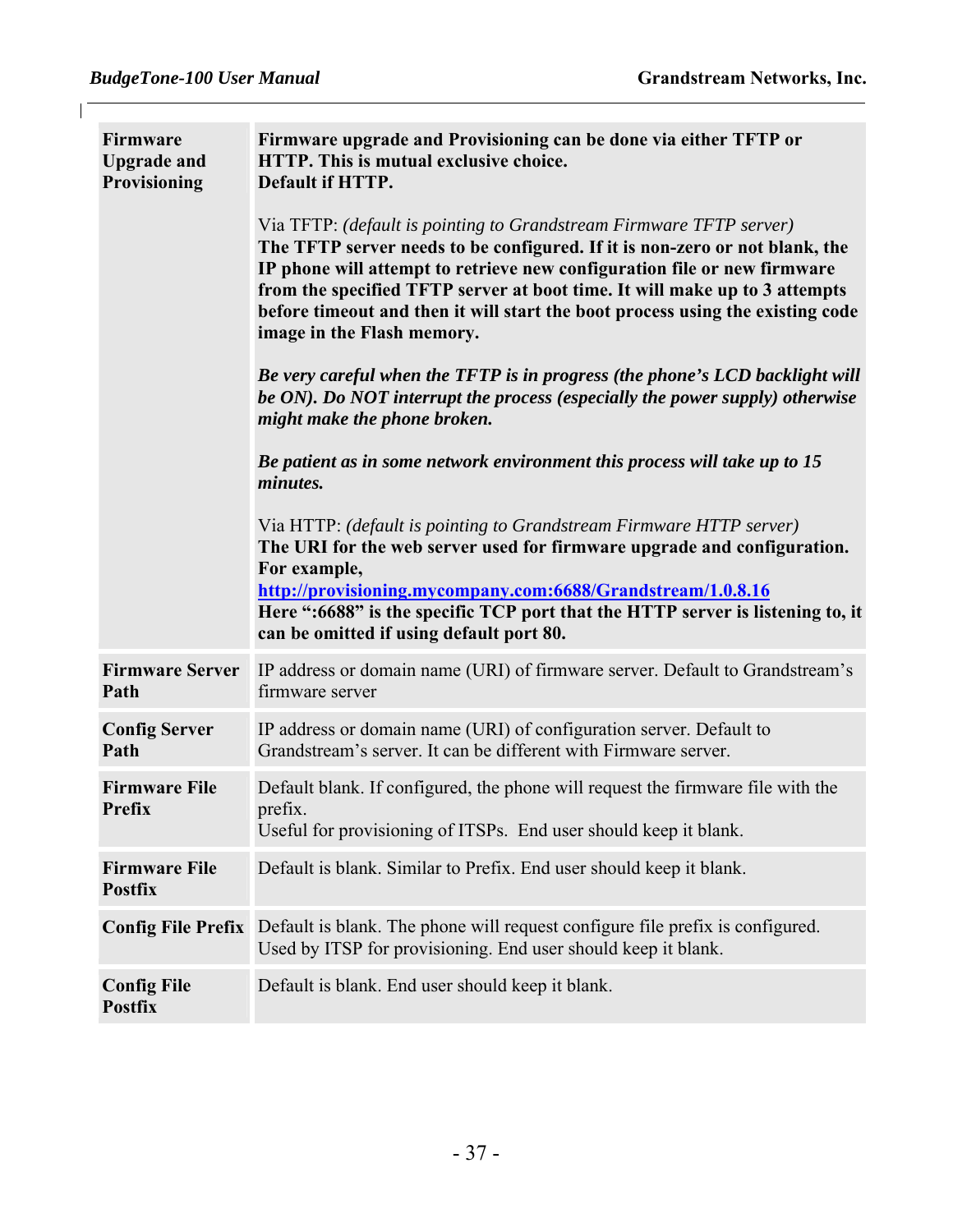$\mathbf{I}$ 

| <b>Automatic</b><br>Upgrade                                                   | Default is Yes. Choose Yes to enable automatic HTTP upgrade and<br>provisioning.<br>In "Check for upgrade every" field, enter the number of minutes to enable the<br>phone to check the HTTP server for firmware upgrade or configuration changes<br>in the defined period of time.<br>When set to No, the phone will only do HTTP upgrade and configuration check<br>once at boot up. Used by ITSP. End user should NOT touch these parameters. |
|-------------------------------------------------------------------------------|--------------------------------------------------------------------------------------------------------------------------------------------------------------------------------------------------------------------------------------------------------------------------------------------------------------------------------------------------------------------------------------------------------------------------------------------------|
| <b>Always Check for</b><br><b>New Firmware</b>                                | The phone will check for new firmware once reboot and also when the<br>configured automatic upgrade time period comes                                                                                                                                                                                                                                                                                                                            |
| <b>Check New</b><br><b>Firmware only</b><br>when F/W<br>pre/suffix<br>changes | The phone will check for new firmware once reboot and also when the<br>configured automatic upgrade time period comes, upon detected the pre/suffix<br>changes. Otherwise will quit the planed process.                                                                                                                                                                                                                                          |
| <b>Firmware Key</b>                                                           | 32 digits in Hexadecimal.<br>Once configured, the firmware will ONLY be changed if the key is matched.<br>This will lock the unit and firmware by ITSP.<br>Useful for ITSP to encrypt firmware. End user should keep it blank.                                                                                                                                                                                                                   |
| <b>Authenticate</b><br><b>Conf File</b>                                       | Default No. Useful by ITSPs. End user should use default setting.<br>Once configured, only authenticated configuration file will be used.                                                                                                                                                                                                                                                                                                        |
| <b>Lock keypad</b><br>update                                                  | Default is No. The configuration update via keypad is disabled if set to Yes.<br>User can not change settings via key pad and only WebUI and configuration file<br>can be used to change setting if set to Yes. Be very careful for this setting                                                                                                                                                                                                 |
| <b>Allow conf SIP</b><br><b>Account</b><br>in Basic Settings                  | Default NO.<br>If set to Yes, User ID, Authentication ID and Password can be configured in<br>basic settings.<br>This parameter is decided by related ITSP.                                                                                                                                                                                                                                                                                      |
| <b>Override MTU</b><br><b>Size</b>                                            | Override the MTU size to meet some special network settings.<br>Default is "0", means no override.                                                                                                                                                                                                                                                                                                                                               |

#### **6.2.3 Saving the Configuration Changes**

Once a change is made, the user should press the "Update" button in the Configuration Menu. The IP phone will then display the following screen to confirm that the changes have been saved.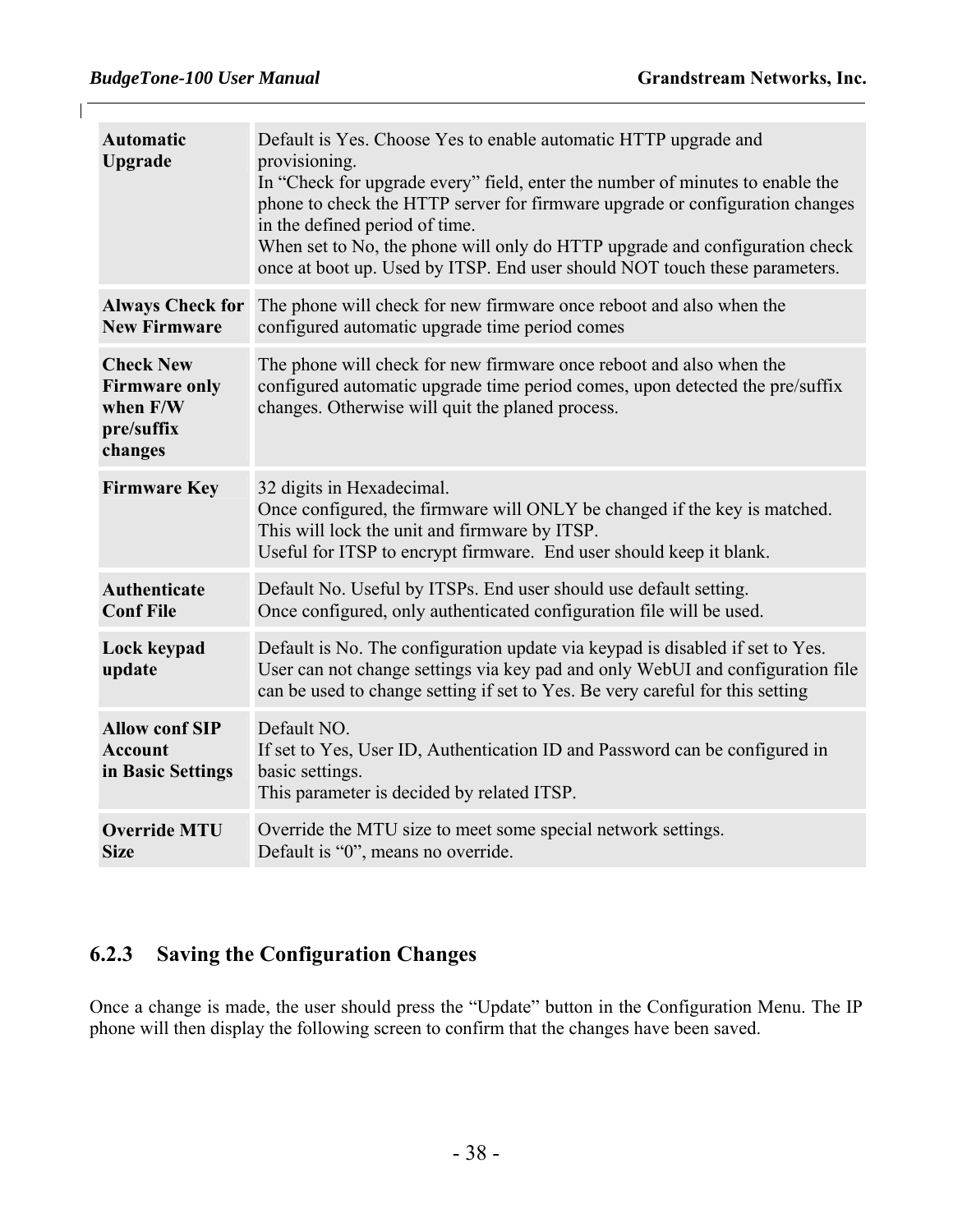| <b>ADVANCED SETTINGS</b><br><b>STATUS</b><br><b>BASIC SETTINGS</b><br>Your configuration changes have been saved.<br>They will take effect on next reboot.<br>Reboot<br>All Rights Reserved Grandstream Networks, Inc. 2005 | <b>Grandstream Device Configuration</b> |  |  |  |  |
|-----------------------------------------------------------------------------------------------------------------------------------------------------------------------------------------------------------------------------|-----------------------------------------|--|--|--|--|
|                                                                                                                                                                                                                             |                                         |  |  |  |  |
|                                                                                                                                                                                                                             |                                         |  |  |  |  |

User is recommended to reboot or power cycle the IP phone after all the changes are made so that those changes can take effect.

#### **6.2.4 Rebooting the Phone from Remote**

The administrator of the phone can remotely reboot the phone by pressing the "Reboot" button at the bottom of the configuration menu. Once done, the following screen will be displayed to indicate that rebooting is underway.



At this point, the user can relogin to the phone after waiting for about 30 seconds.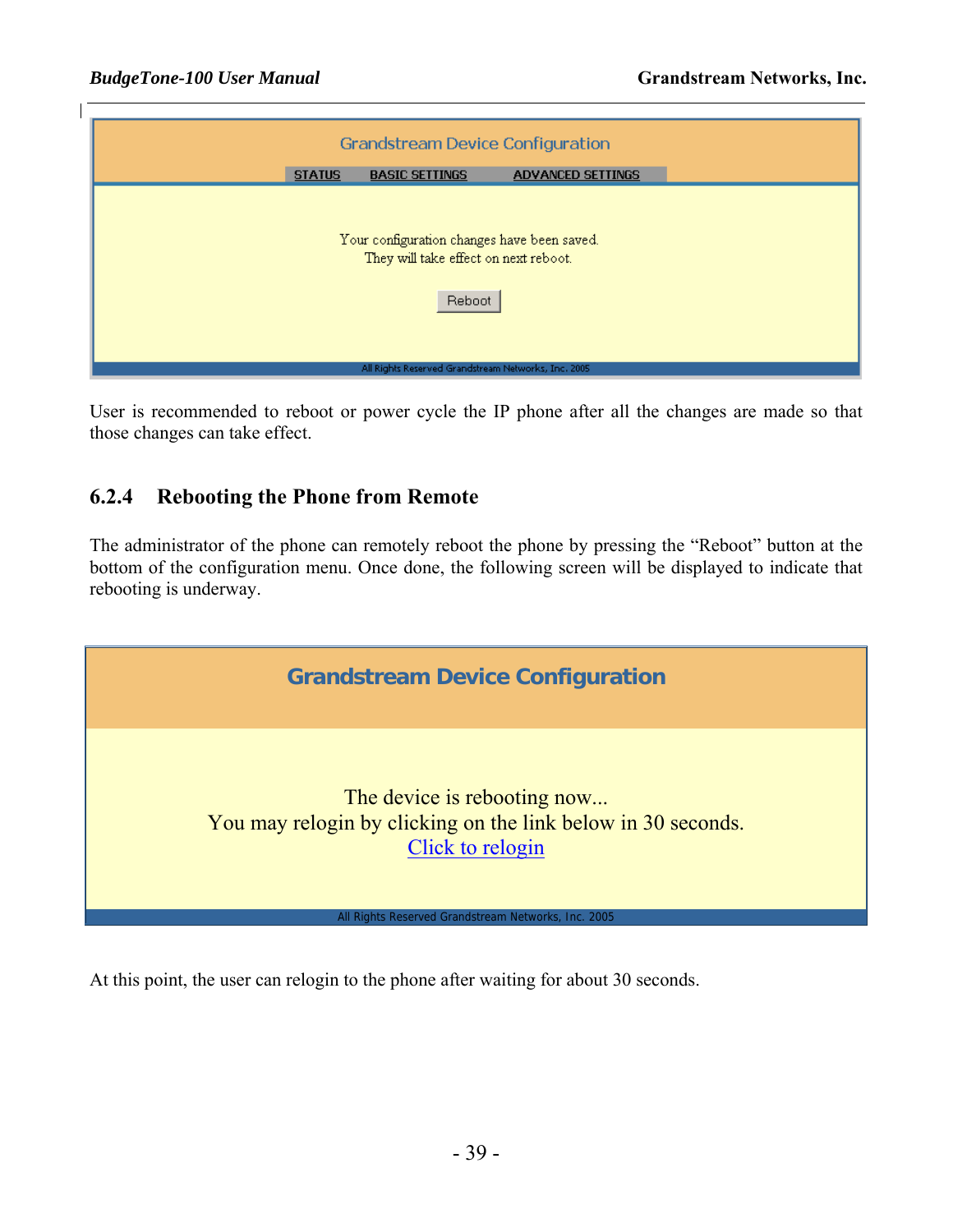#### **6.3 Configuration through a Central Server**

Grandstream IP phone can be automatically configured from a central provisioning system.

When BudgeTone phone boots up, it will send TFTP or HTTP request to download configuration file. The name of the configuration file is "cfg000b82xxxxxx", where "000b82xxxxxx" is the MAC address of the BudgeTone.

The configuration files can be downloaded via TFTP or HTTP from the central server. A service provider or an enterprise with large deployment of BudgeTone phone can easily manage the configuration and service provisioning of individual devices remotely from a central server.

Grandstream provides a licensed provisioning system called GAPS that can be used to support automated configuration of BudgeTone. GAPS (Grandstream Automated Provisioning System) uses enhanced (NAT friendly) TFTP or HTTP (thus no NAT issues) and other communication protocols to communicate with each individual BudgeTone phone for firmware upgrade, configuration parameters change or remote reboot, etc.

Grandstream provide GAPS (Grandstream Automated Provisioning System) service to VoIP service providers. It could be either simple redirection or with certain special provisioning settings. Initially upon booting up, Grandstream devices by default point to Grandstream provisioning server GAPS, based on the unique MAC address of each device, GAPS provision the devices with redirection settings so that they will be redirected to customer's TFTP or http server for further provisioning. Grandstream also provide GAPSLite software package which contains our NAT friendly TFTP server and a configuration tool to facilitate the task of generating device configuration files.

The GAPSLite configuration tool is now free to end users. The tool and configuration templates can be downloaded from http://www.grandstream.com/DOWNLOAD/Configuration\_Tool/.

For details on how GAPS works, please refer to the documentation of GAPS product.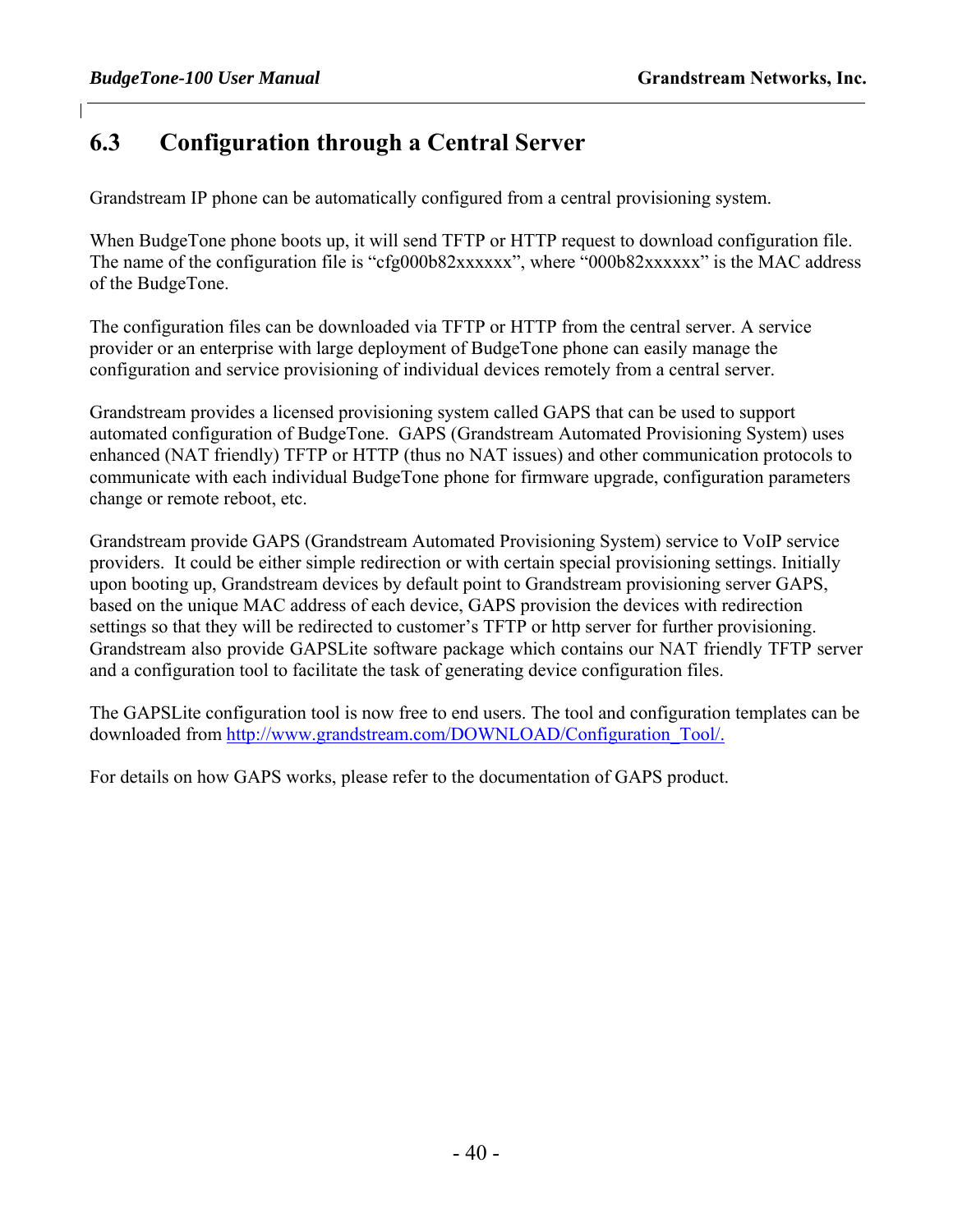## **7 Software Upgrade**

Software (or firmware) upgrade can be done either via TFTP or HTTP. The corresponding configuration settings are on the configuration page. End users should NOT touch the configuration settings that are useful for ITSPs.

#### **7.1 Upgrade through HTTP**

To upgrade firmware via HTTP, the field *"Firmware Upgrade and Provisioning: Upgrade Via"* needs to be set to HTTP. The *"Firmware Server Path"* should be set to where the firmware files are located.

For example, user can fill the following URL in the Firmware Server Path:

firmware.mycompany.com:6688/Grandstream/1.0.8.32

where firmware.mycompany.com is the FQDN of the HTTP server. It can also be in IP address format. ":6688" is the TCP port the HTTP server listening to, default http server listens to port 80. "/Grandstream/1.0.8.16" is the RELATIVE directory to the root dir on HTTP web server.

#### **7.2 Upgrade through TFTP**

To upgrade firmware via TFTP, the field *"Firmware Upgrade and Provisioning: Upgrade Via"* needs to be set to TFTP.

TFTP server can be configured in either IP address format or FQDN.

There are two ways to set up the TFTP server in IP format to upgrade the firmware, namely through the Key Pad MENU or via the BudgeTone phone's Web configuration interface. To configure the TFTP server via Key Pad, please refer to Section 6.1 of this user manual. If TFTP server is in FQDN format, it must be set via web configuration interface.

To configure the TFTP server via the Web configuration interface, open up your browser to input the IP address of the BudgeTone phone. Enter the admin password to enter the configuration screen. From there, enter the TFTP server address or URL in the "Firmware Server Path" field near the bottom of the configuration screen. Once the "Firmware Server Path" is set, user needs to update the change by clicking the "Update" button. Then "Reboot" or power cycle the phone, the firmware files will be fetched upon booting up.

If the configured updating server is found and a new code image is available, the BudgeTone phone will attempt to retrieve the new image files by downloading them into the BudgeTone phone's SRAM. During this stage, the BudgeTone phone's LED/LCD will blink until the checking/downloading process is completed. Upon verification of checksum, the new code image will be saved into the Flash. If TFTP fails for any reason (e.g., TFTP server is not responding, there are no code image files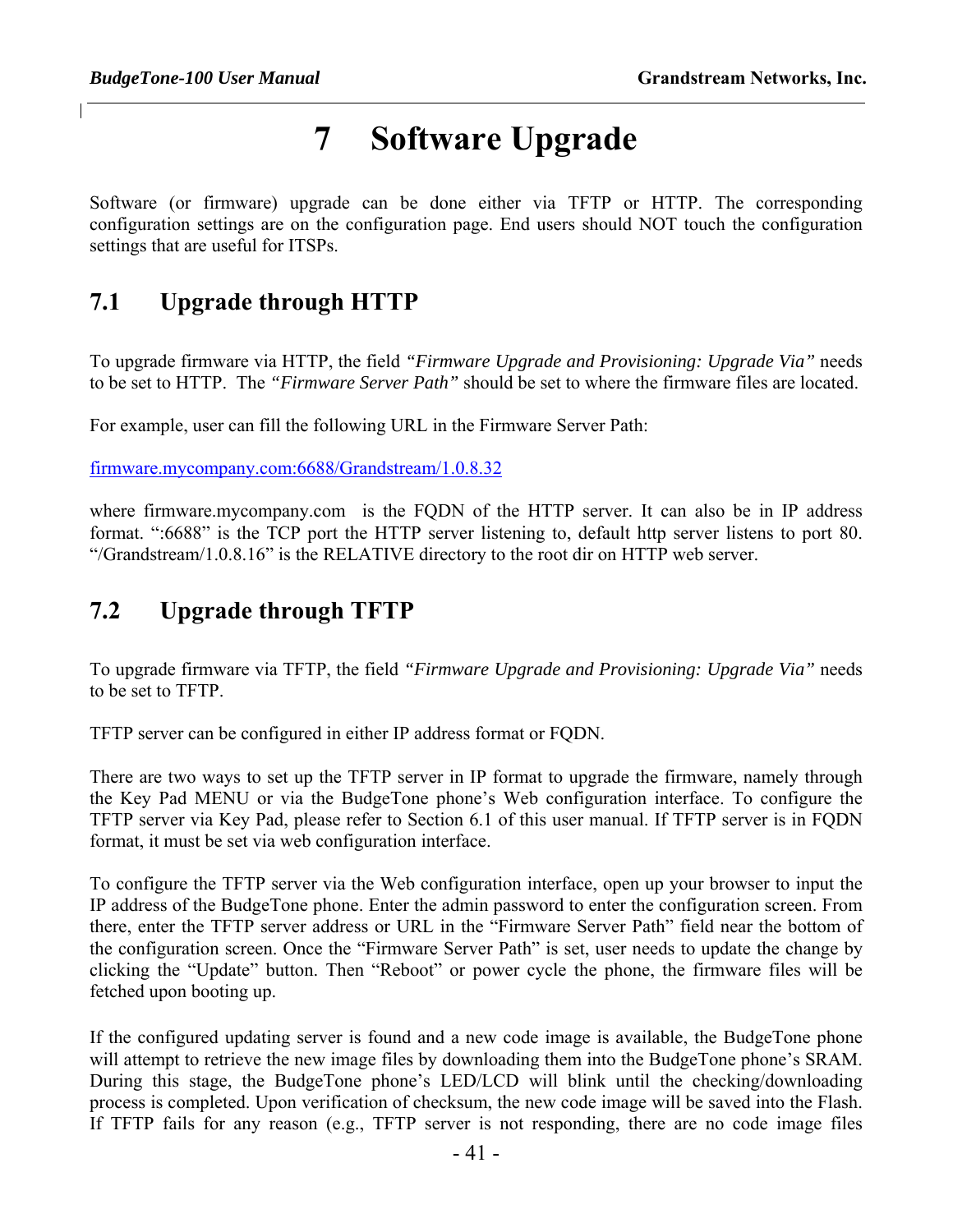available for upgrade, or checksum test fails, etc), the BudgeTone phone will stop the TFTP process and simply boot using the existing code image in the flash.

Firmware upgrading may take as long as 1 to 20 minutes over Internet, or just 20+ seconds if it is performed on a LAN. It is generally recommended to conduct firmware upgrade in a controlled LAN environment if possible.

For users who do not have local TFTP server, Grandstream provides a NAT-friendly TFTP server on the public Internet for users to download the latest firmware upgrade automatically. Please check the Services section of Grandstream's Web site to obtain this TFTP server IP address:

Alternatively, user can download and install free TFTP or HTTP server in his LAN to do firmware upgrading.

A free Windows version TFTP server can be downloaded from:

http://support.solarwinds.net/updates/New-customerFree.cfm.

Our latest official release can be downloaded from:

http://www.grandstream.com/y-firmware.htm

Unzip the file and put all of them under the root directory of the TFTP server. Put the PC running the TFTP server and the BT-100 phone in the same LAN segment. Please go to File -> Configure -> Security to change the TFTP server's default setting from "Receive Only" to "Transmit Only" for the firmware upgrade. Start the TFTP server, in the phone's web configuration page, configure the Firmware Server Path with the IP address of the PC, update the change and reboot the unit.

User can also choose to download the free HTTP server from http://httpd.apache.org/ or just use Microsoft IIS web server

#### **NOTE:**

• *When BudgeTone phone boots up, it will send TFTP or HTTP request to download configuration file "cfg000b82xxxxxx", where "000b82xxxxxx" is the MAC address of the BudgeTone phone. This file is for initial automatically provisioning purpose only, for normal TFTP or HTTP firmware upgrade, the following error messages in a TFTP or HTTP server log can be ignored.* 

 TFTP Error from [IP ADRESS] requesting cfg000b82023dd4 : File does not exist Configuration File Download

Grandstream SIP Device can be configured via Web Interface as well as via Configuration File through TFTP or HTTP. "Config Server Path" is the TFTP or HTTP server path for configuration file. It needs to be set to a valid URL, either in FQDN or IP address format. The "Config Server Path" can be same or different from the "Firmware Server Path".

A configuration parameter is associated with each particular field in the web configuration page. A parameter consists of a Capital letter P and 2 to 3 (Could be extended to 4 in the future) digit numeric numbers. i.e., P2 is associated with "Admin Password" in the ADVANCED SETTINGS page. For a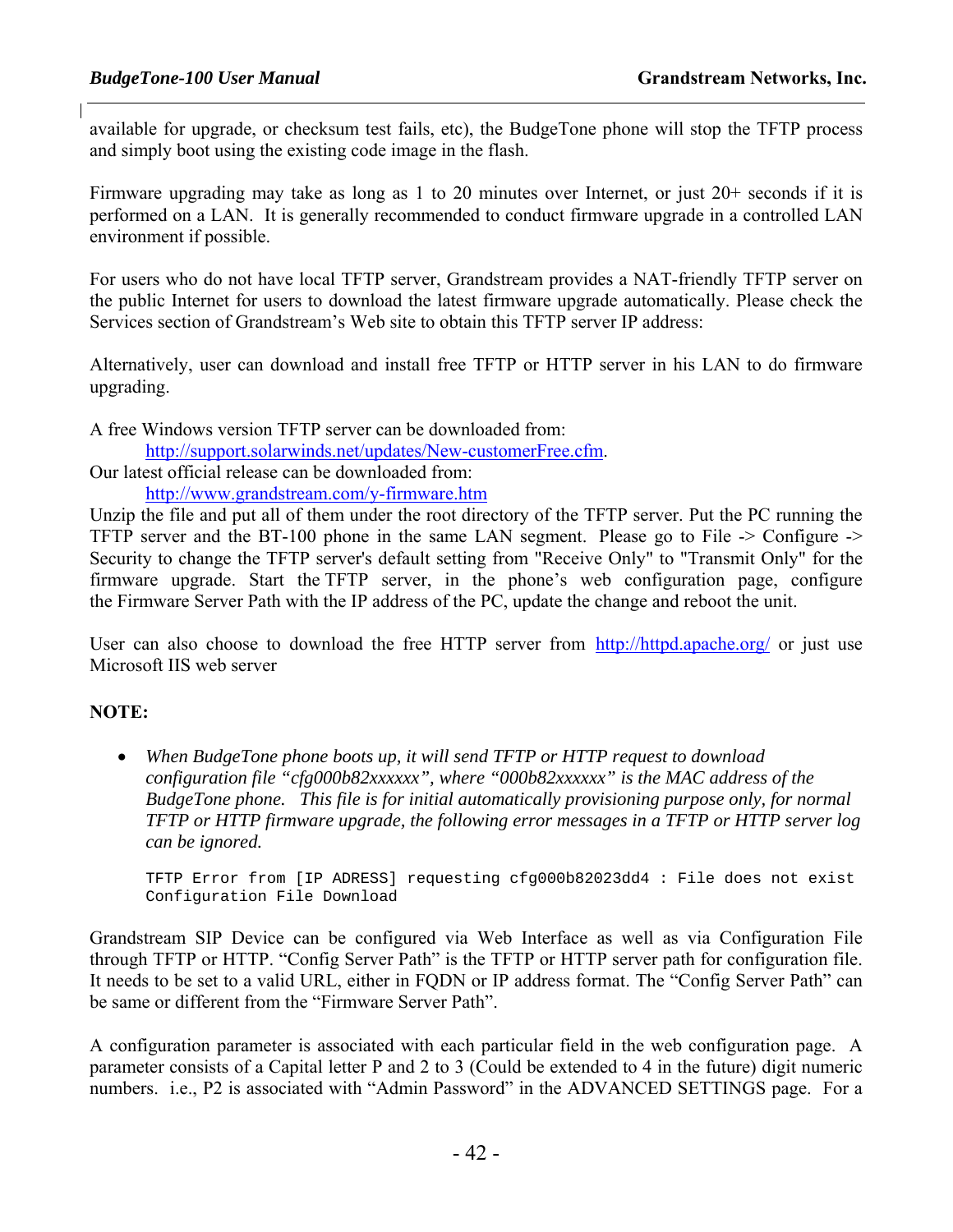detailed parameter list or P values, please refer to the corresponding firmware release configuration template of the related products.

When Grandstream Device boots up or reboots, it will issue request for configuration file named "cfgxxxxxxxxxxxx", where "xxxxxxxxxxxx" is the MAC address of the device, i.e., cfg000b820102ab". The configuration file name should be in lower cases.

#### **7.3 Firmware and Configuration File Prefix and Postfix**

Starting from firmware version 1.0.8.16 for BT-100 phone Rev 2.0, adding prefix and postfix for both firmware and configuration file is supported.

Firmware Prefix and Postfix allows device to download the firmware name with the matching Prefix and Postfix. This makes it the possible to store ALL of the firmware with different version in one single directory. Similarly, Config File Prefix and Postfix allows device to download the configuration file with the matching Prefix and Postfix. Therefore multiple configuration files for the same device can be stored in one directory.

In addition, when the field "Check New Firmware only when F/W pre/suffix changes" is set to "Yes", the device will only issue firmware upgrade request if there are changes in the firmware Prefix or Postfix.

#### **7.4 Managing Firmware and Configuration File Download**

When "Automatic Upgrade" is set to "Yes", Service Provider can use P193 (Auto Check Interval, in minutes, default and minimum is 60 minutes) to have the devices periodically check with either Firmware Server or Config Server, whenever they are defined. This allows the device periodically check if there are any new changes need to be taken on a scheduled time. By defining different intervals in P193 for different devices, Server Provider can spread the Firmware or Configuration File download in minutes to reduce the Firmware or Provisioning Server load at any given time.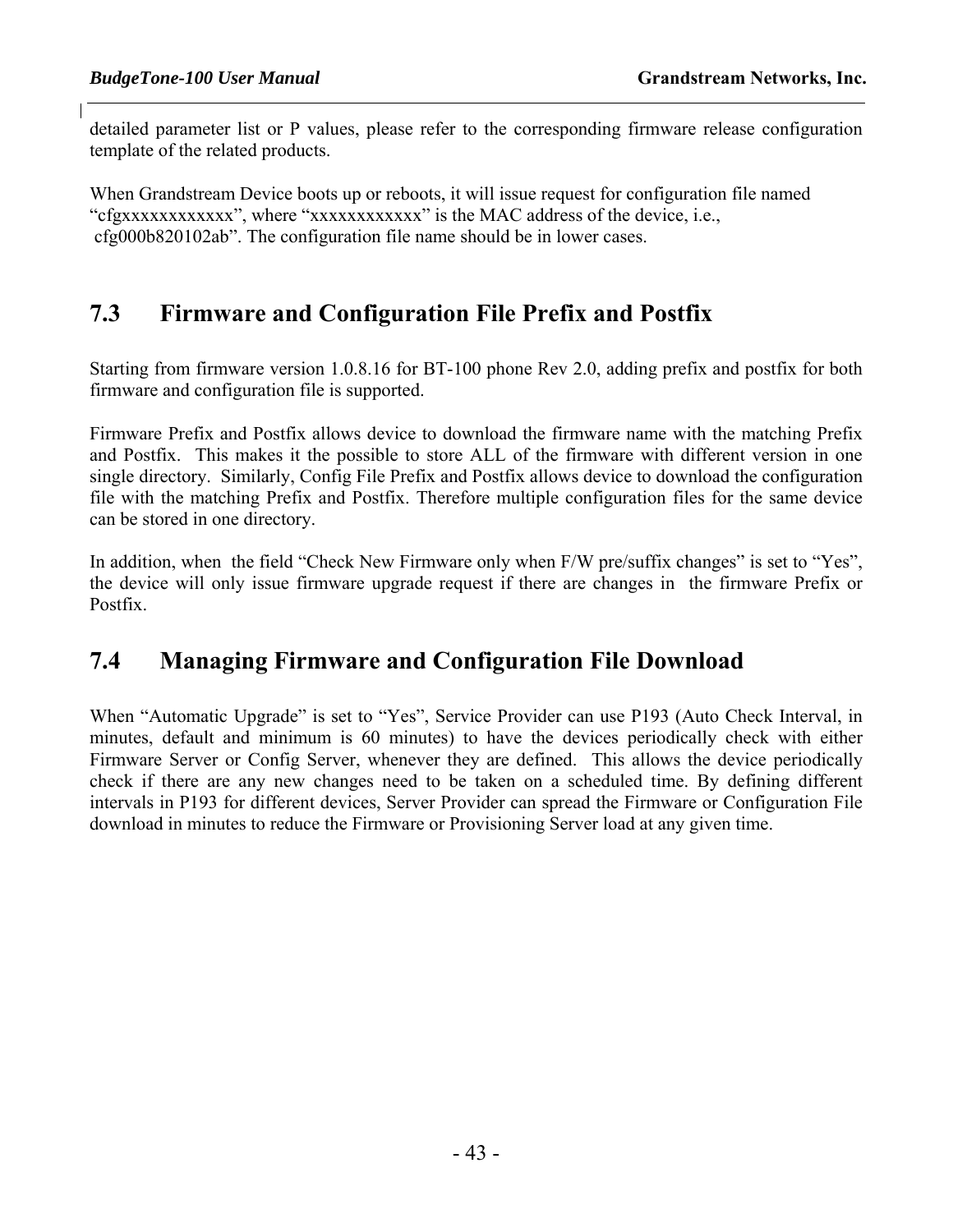## **8 Restore Factory Default Setting**

#### **WARNING !!!**

*Restore the Factory Default Setting will DELETE all configuration information of the phone. Please BACKUP or PRINT out all the settings before you approach to following steps. Grandstream will not take any responsibility if you lose all the parameters of setting and cannot connect to your VoIP service provider.* 

Please disconnect network cable and power cycle the unit before trying to reset the unit to factory default. The steps are as follows:

#### **Step 1:**

Find the MAC address of the device. It is a 12 digits HEX number located on the bottom of the unit.

#### **Step 2:**

Encode the MAC address. Please use the following mapping:

 0-9: 0-9 A: 22 (when pressed 2 twice, the "A" letter will show on the LCD) B: 222  $C: 2222$  D: 33 E: 333 F: 3333

For example, if the MAC address is 000b8200e395, it should be encoded as "0002228200333395".

#### **Step 3:**

To perform factory reset:

- a. Press the **MENU** button for Key Pad Menu options.
- b. Press the Up or Down button to see "reset".
- c. Enter the encoded MAC address.
- d. Press the **MENU** button again
- e. Wait for phone reboot and the LCD backlight finish flashing.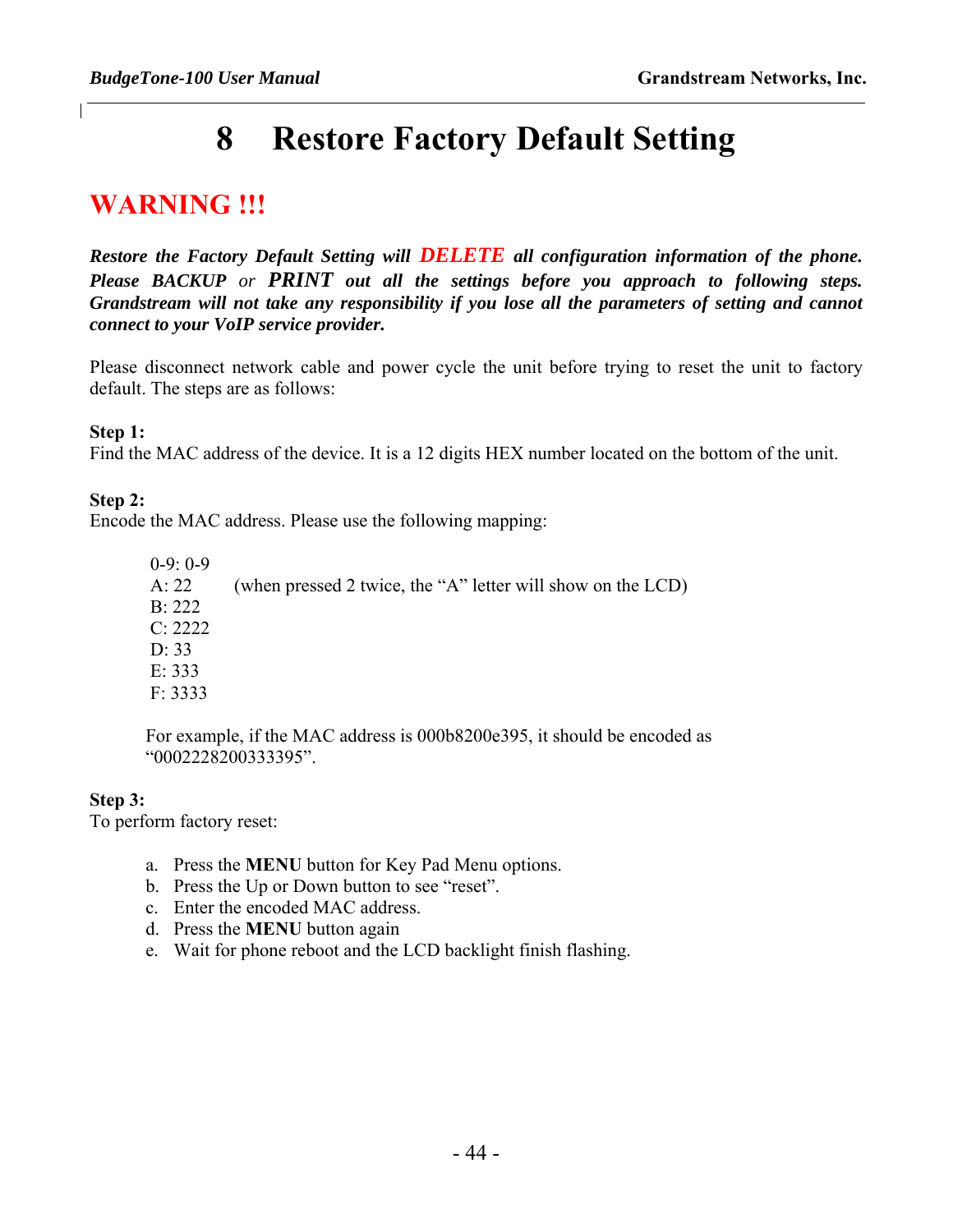## **9 Headset Connection**

The BT-100 phone has a headset socket allowing user to plug the headset into the phone.

The picture below shows the handset and headset connectors' wiring schema.



As show in the schema, the left side is pin assignment for a RJ11 interface headset; while the right side is showing a normal 3.5mm headset plug. A 3.5mm to 2.5mm plug converter is required if user want to user normal 2.5mm cell phone headset. The plug converter can be purchased from any electronics component store.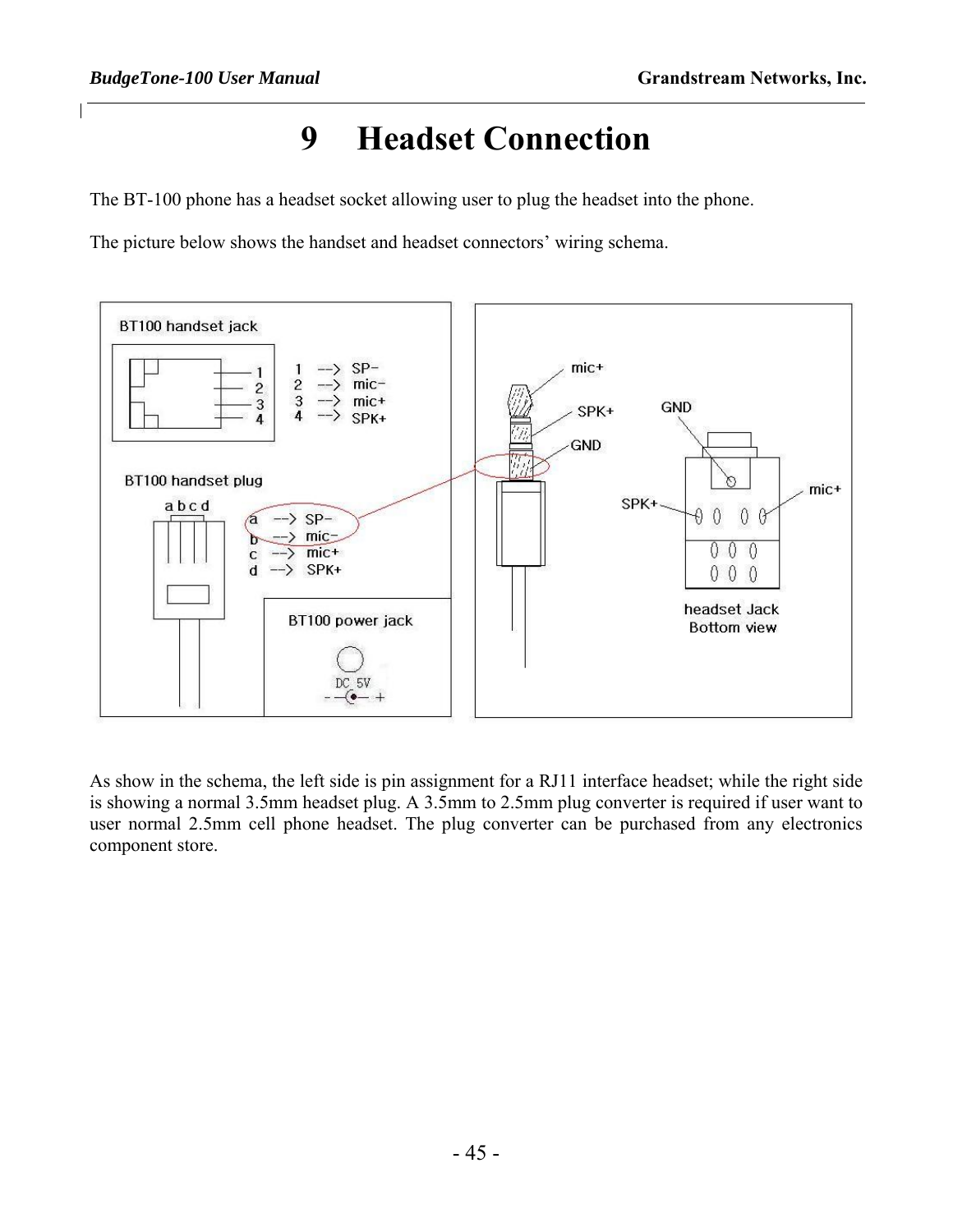#### • **Cross Over Cable For Plantronic Headset**

Some users want to use headset products with RJ22 plug, like the Plantronic headset. In this case, a special cable is required.

The handset twisted cable is a **roll-over cable** standard for ALL handset, using RJ22 plug.

Since the default handset plug lay out is Asia standard which is just reversed to North American or Europe standard, therefore US and Europe customer can not use popular Plantronic Handset without tweaking the connection wiring.

The quick and easy solution will be a special cable: a **cross-over cable**. Please ask for help from electrician if user can not understand this part.

Here is the example and instruction to hand made such an adapter or cable and confirmed to work with Plantronic M12 headset with amplifier, which is most popular headset used in call centers.

Here are the schemas of the two cables; the plug is viewed with Pin facing user, with PINs as specified above:

| d: SP + | c: Mic $+$ |
|---------|------------|
| a: SP - | $b:$ Mic - |

**Roll Over Cable:** (already provided, to connect the handset to phone base)



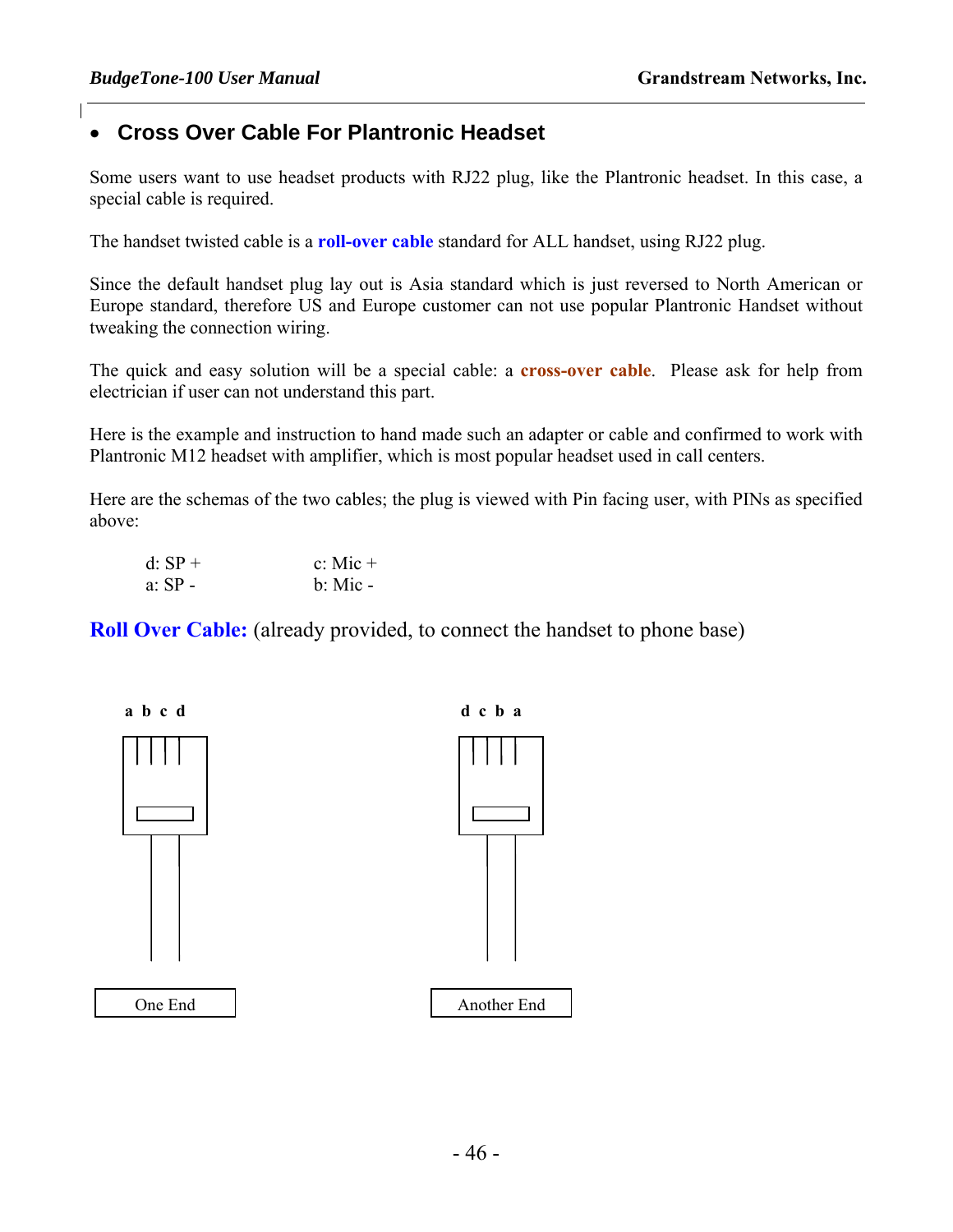$\overline{\phantom{a}}$ 

**Cross Over Cable**: (required to allow Plantronic Headset to work with the phone)

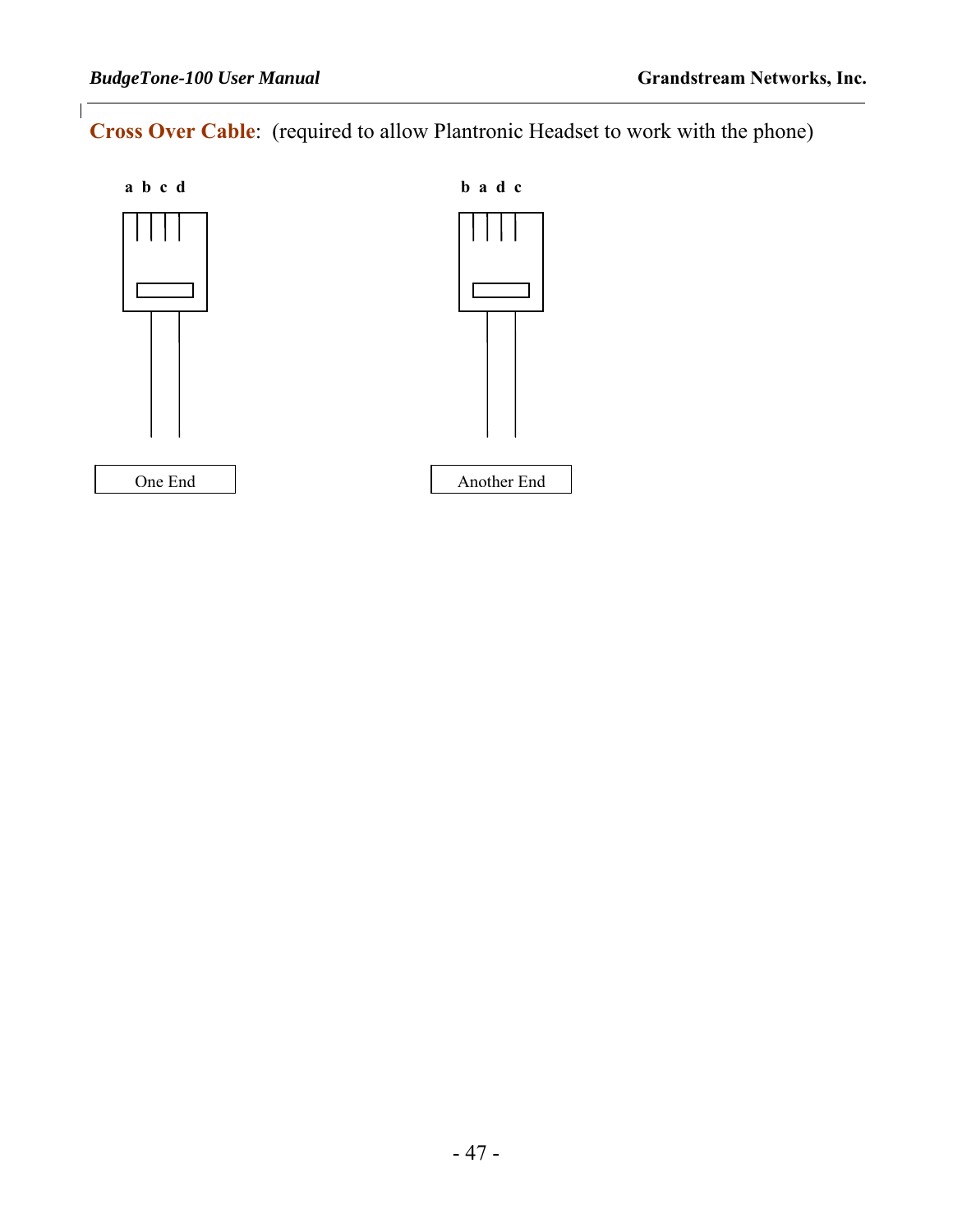## **10 Glossary of Terms**

#### **ADSL**

Asymmetric Digital Subscriber Line: Modems attached to twisted pair copper wiring that transmit from 1.5 Mbps to 9 Mbps downstream (to the subscriber) and from 16 kbps to 800 kbps upstream, depending on line distance.

#### **AGC**

Automatic Gain Control, is an electronic system found in many types of devices. Its purpose is to control the gain of a system in order to maintain some measure of performance over a changing range of real world conditions.

#### **ARP**

Address Resolution Protocol is a protocol used by the Internet Protocol (IP) [RFC826], specifically IPv4, to map IP network addresses to the hardware addresses used by a data link protocol. The protocol operates below the network layer as a part of the interface between the OSI network and OSI link layer. It is used when IPv4 is used over Ethernet

#### **ATA**

Analogue Telephone Adapter. Covert analogue telephone to be used in data network for VoIP, like Grandstream HT series products.

#### **CODEC**

Abbreviation for Coder-Decoder. It is an analog-to-digital (A/D) and digital-to-analog (D/A) converter for translating the signals from the outside world to digital, and back again.

#### **CNG**

Comfort Noise Generator, generate artificial background noise used in radio and wireless communications to fill the silent time in a transmission resulting from voice activity detection.

#### **DATAGRAM**

A data packet carrying its own address information so it can be independently routed from its source to the destination computer

#### **DECIMATE**

To discard portions of a signal in order to reduce the amount of information to be encoded or compressed. Lossy compression algorithms ordinarily decimate while subsampling.

#### **DECT**

Digital Enhanced Cordless Telecommunications: A standard developed by the European Telecommunication Standard Institute from 1988, governing pan-European digital mobile telephony. DECT covers wireless PBXs, telepoint, residential cordless telephones, wireless access to the public switched telephone network, Closed User Groups (CUGs), Local Area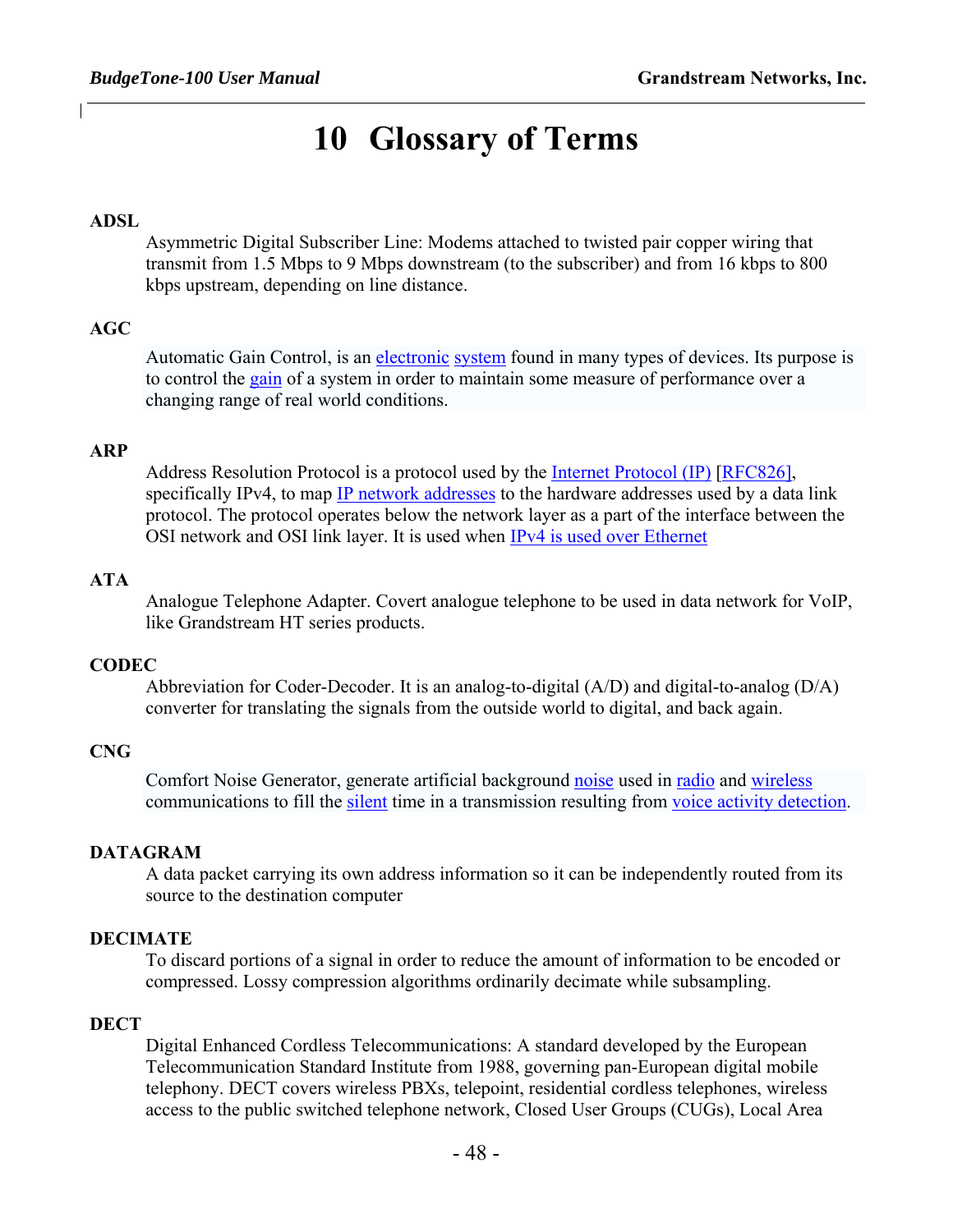Networks, and wireless local loop. The DECT Common Interface radio standard is a multicarrier time division multiple access, time division duplex (MC-TDMA-TDD) radio transmission technique using ten radio frequency channels from 1880 to 1930 MHz, each divided into 24 time slots of 10ms, and twelve full-duplex accesses per carrier, for a total of 120 possible combinations. A DECT base station (an RFP, Radio Fixed Part) can transmit all 12 possible accesses (time slots) simultaneously by using different frequencies or using only one frequency. All signaling information is transmitted from the RFP within a multi-frame (16 frames). Voice signals are digitally encoded into a 32 kbit/s signal using Adaptive Differential Pulse Code Modulation.

#### **DNS**

Short for *Domain Name System* (or *Service* or *Server*), an Internet service that translates *domain names* into IP addresses

#### **DID**

Direct Inward Dialing

Direct Inward Dialing. The ability for an outside caller to dial to a PBX extension without going through an attendant or auto-attendant.

#### **DSP**

Digital Signal Processing. Using computers to process signals such as sound, video, and other analog signals which have been converted to digital form.

Digital Signal Processor. A specialized CPU used for digital signal processing.

Grandstream products all have DSP chips built inside.

#### **DTMF**

Dual Tone Multi Frequency

The standard tone-pairs used on telephone terminals for dialing using in-band signaling. The standards define 16 tone-pairs (0-9, #, \* and A-F) although most terminals support only 12 of them  $(0-9, * \text{ and } #)$ .

#### **FQDN**

Fully Qualified Domain Name

A FQDN consists of a host and domain name, including top-level domain. For example, www.grandstream.com is a fully qualified domain name. www is the host, grandstream is the second-level domain, and.com is the top level domain.

#### **FXO**

Foreign eXchange Office

An FXO device can be an analog phone, answering machine, fax, or anything that handles a call from the telephone company like  $AT&T$ . They should also operate the same way when connected to an FXS interface.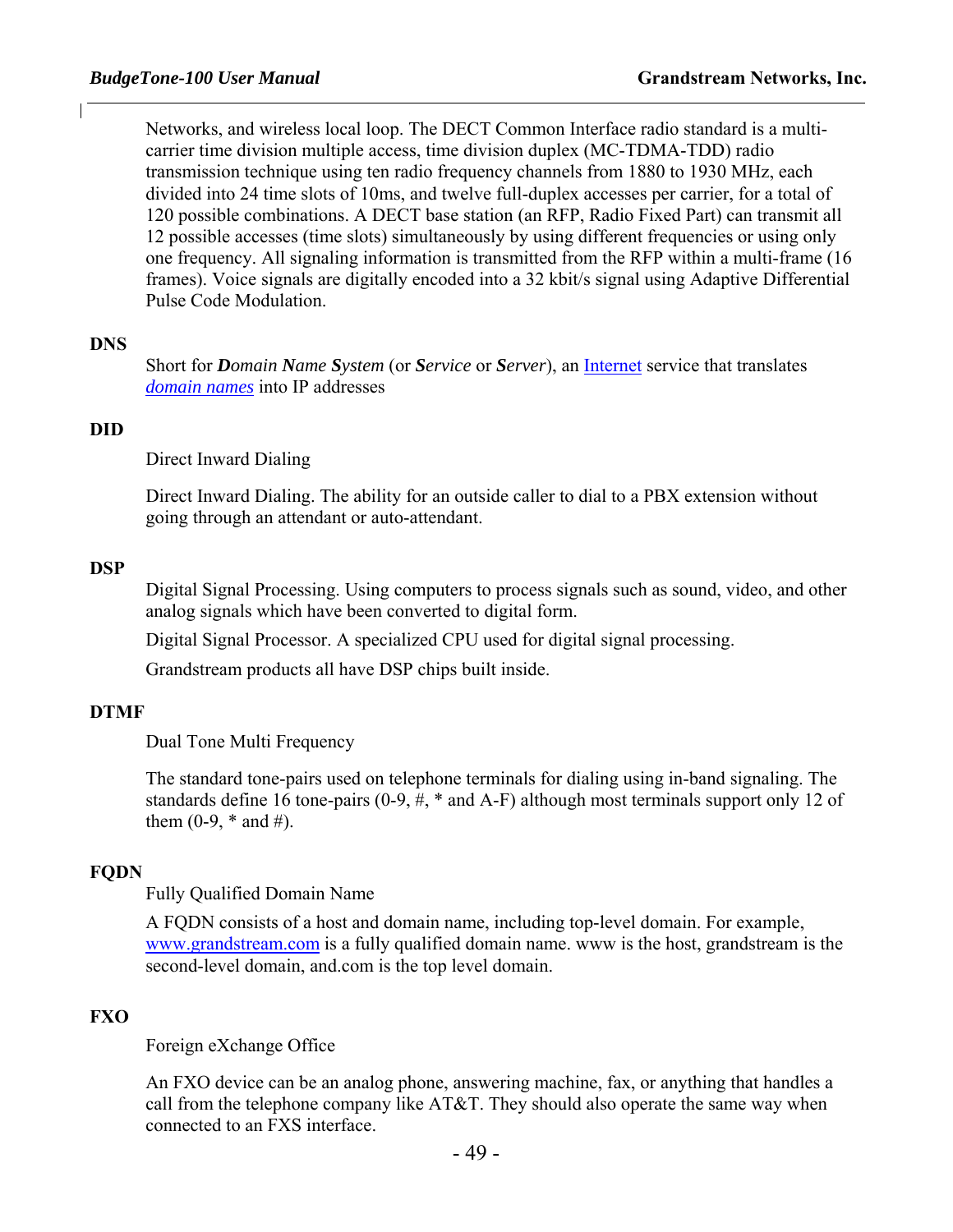An FXO interface will accept calls from FXS or PSTN interfaces. All countries and regions have their own standards.

FXO is complimentary to FXS (and the PSTN).

#### **FXS**

Foreign eXchange Station

An FXS device has hardware to generate the ring signal to the FXO extension (usually an analog phone).

An FXS device will allow any FXO device to operate as if it were connected to the phone company. This makes your PBX the POTS+PSTN for the phone.

The FXS Interface connects to FXO devices (by an FXO interface, of course).

#### **DHCP**

The *Dynamic Host Configuration Protocol* (DHCP) is an Internet protocol for automating the configuration of computers that use TCP/IP. DHCP can be used to automatically assign IP addresses, to deliver TCP/IP stack configuration parameters such as the subnet mask and default router, and to provide other configuration information such as the addresses for printer, time and news servers.

#### **ECHO CANCELLATION**

Echo Cancellation is used in telephony to describe the process of removing echo from a voice communication in order to improve voice quality on a telephone call. In addition to improving quality, this process improves bandwidth savings achieved through silence suppression by preventing echo from traveling across a network.

There are two types of echo of relevance in telephony: acoustic echo and hybrid echo. Speech compression techniques and digital processing delay often contribute to echo generation in telephone networks.

#### **H.323**

A suite of standards for multimedia conferences on traditional packet-switched networks.

#### **HTTP**

Hyper Text Transfer Protocol; the World Wide Web protocol that performs the request and retrieve functions of a server

#### **IP**

Internet Protocol. A packet-based protocol for delivering data across networks**.** 

#### **IP-PBX**

IP-based Private Branch Exchange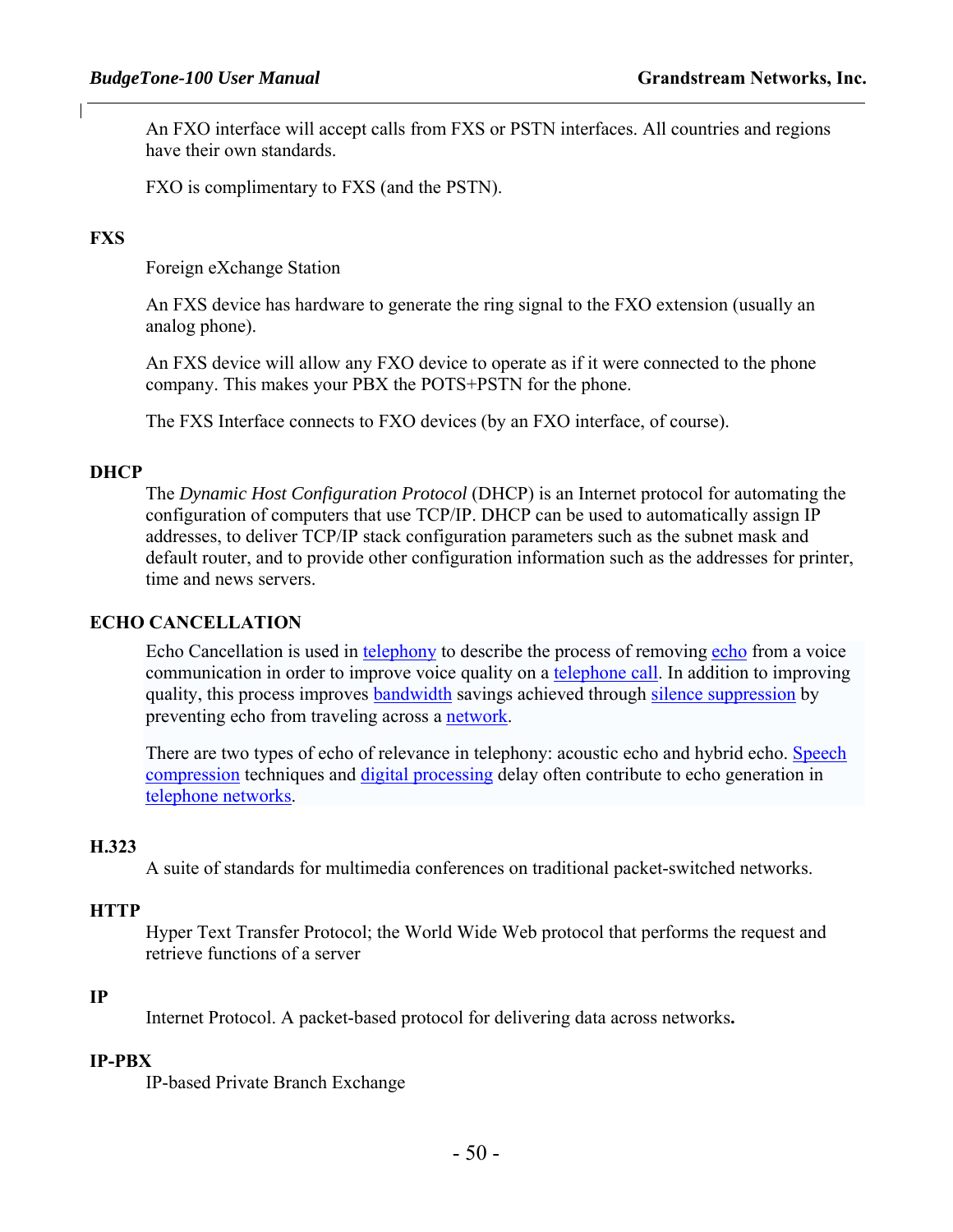#### **IP Telephony**

(Internet Protocol telephony, also known as Voice over IP Telephony) A general term for the technologies that use the Internet Protocol's packet-switched connections to exchange voice, fax, and other forms of information that have traditionally been carried over the dedicated circuit-switched connections of the public switched telephone network (PSTN). The basic steps involved in originating an IP Telephony call are conversion of the analog voice signal to digital format and compression/translation of the signal into Internet protocol (IP) packets for transmission over the Internet or other packet-switched networks; the process is reversed at the receiving end. The terms IP Telephony and Internet Telephony are often used to mean the same; however, they are not 100 per cent interchangeable, since Internet is only a subcase of packet-switched networks. For users who have free or fixed-price Internet access, IP Telephony software essentially provides free telephone calls anywhere in the world. However, the challenge of IP Telephony is maintaining the quality of service expected by subscribers. Session border controllers resolve this issue by providing quality assurance comparable to legacy telephone systems.

#### **IVR**

IVR is a software application that accepts a combination of voice telephone input and touchtone keypad selection and provides appropriate responses in the form of voice, fax, callback, email and perhaps other media.

#### **MTU**

A Maximum Transmission Unit (MTU) is the largest size packet or frame, specified in octets (eight-bit bytes), that can be sent in a packet- or frame-based network such as the Internet. The maximum for Ethernet is 1500 byte.

#### **NAT**

Network Address Translation

#### **NTP**

Network Time Protocol, a protocol to exchange and synchronize time over networks The port used is UDP 123 Grandstream products using NTP to get time from Internet

#### **OBP/SBC**

Outbound Proxy or another name Session Border Controller. A device used in VoIP networks. OBP/SBCs are put into the signaling and media path between calling and called party. The OBP/SBC acts as if it was the called VoIP phone and places a second call to the called party. The effect of this behavior is that not only the signaling traffic, but also the media traffic (voice, video etc) crosses the OBP/SBC. Without an OBP/SBC, the media traffic travels directly between the VoIP phones. Private OBP/SBCs are used along with **firewalls** to enable VoIP calls to and from a protected enterprise network. Public VoIP service providers use OBP/SBCs to allow the use of VoIP protocols from private networks with internet connections using NAT.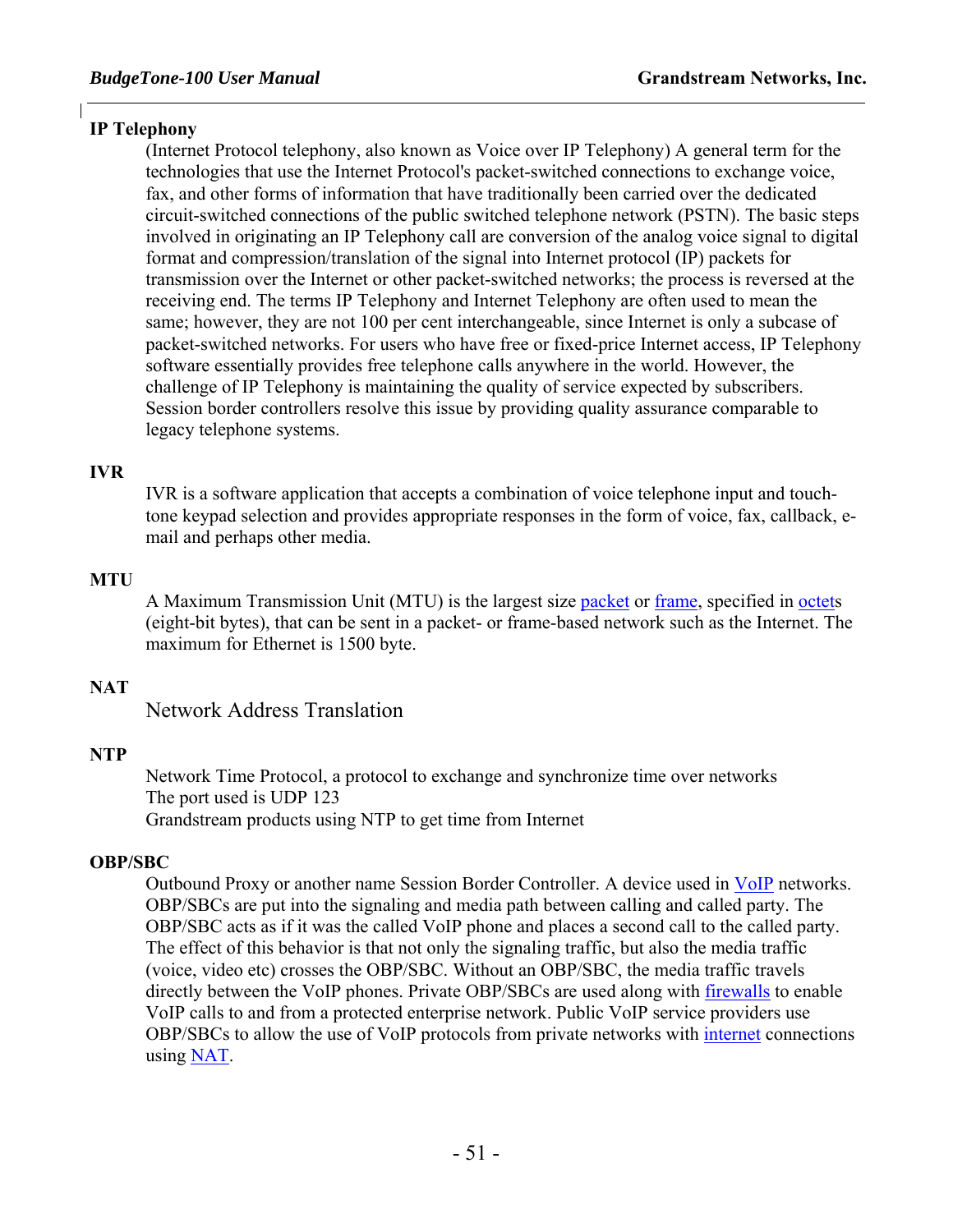#### **PPPoE**

Point-to-Point Protocol over Ethernet, is a network protocol for encapsulating PPP frames in Ethernet frames. It is used mainly with cable modem and DSL services.

#### **PSTN**

Public Switched Telephone Network

i.e. the phone service we use for every ordinary phone call, or called POT (Plain Old Telephone), or circuit switched network.

#### **RTCP**

Real-time Transport Control Protocol, defined in RFC 3550, a sister protocol of the Real-time Transport Protocol (RTP), It partners RTP in the delivery and packaging of multimedia data, but does not transport any data itself. It is used periodically to transmit control packets to participants in a streaming multimedia session. The primary function of RTCP is to provide feedback on the quality of service being provided by RTP.

#### **RTP**

Real-time Transport Protocol defines a standardized packet format for delivering audio and video over the Internet. It was developed by the Audio-Video Transport Working Group of the IETF and first published in 1996 as RFC 1889

#### **SDP**

Session Description Protocol, is a format for describing streaming media initialization parameters. It has been published by the IETF as RFC 2327.

#### **SIP**

Session Initiation Protocol, An IP telephony signaling protocol developed by the IETF (RFC3261). SIP is a text-based protocol suitable for integrated voice-data applications. SIP is designed for voice transmission and uses fewer resources and is considerably less complex than H.323.

All Grandstream products are SIP based

#### **STUN**

Simple Traversal of UDP over NATs, is a network protocol allowing clients behind NAT (or multiple NATs) to find out its public address, the type of NAT it is behind and the internet side port associated by the NAT with a particular local port. This information is used to set up UDP communication between two hosts that are both behind NAT routers. The protocol is defined in RFC 3489. STUN will usually work well with non-symmetric NAT routers.

#### **TCP**

Transmission Control Protocol, is one of the core protocols of the Internet protocol suite. Using TCP, applications on networked hosts can create *connections* to one another, over which they can exchange data or packets. The protocol guarantees reliable and in-order delivery of sender to receiver data.